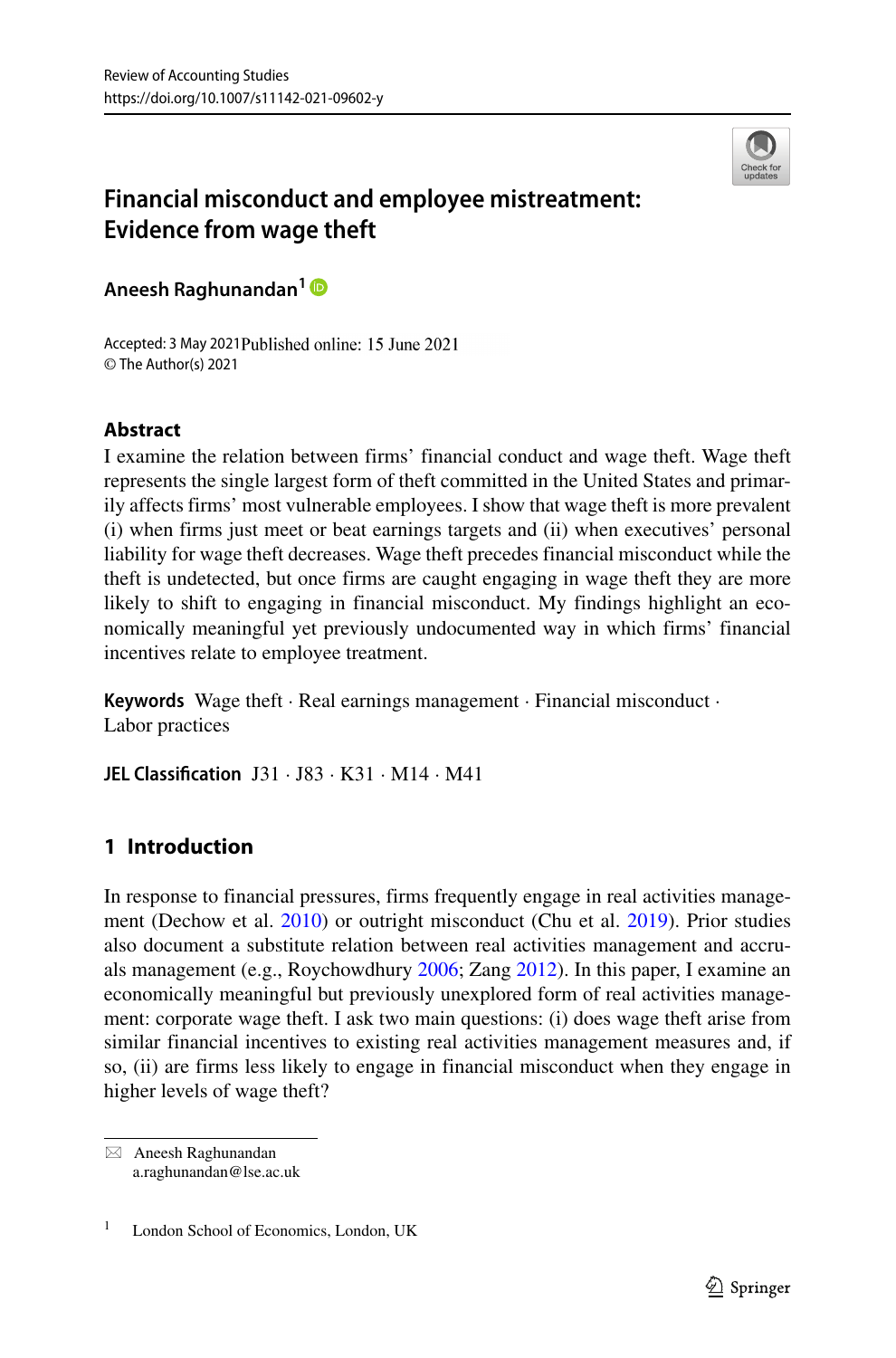The term "wage theft" encompasses several actions that firms take to deny employees their rightful pay or benefits. Common violations include not paying employees for working overtime or forcing them to underreport the number of hours worked. Although the violations that encompass wage theft typically affect lowerpaid and non-salaried workers, the aggregate economic effects of wage theft are material. For example, in 2017 the Economic Policy Institute (EPI) estimated that workers lose more than \$8 billion per year to wage theft, representing nearly onequarter of affected workers' earned wages; this \$8 billion represents a direct boost to employers' bottom lines. These figures are unlikely to reflect the actions of a handful of "bad actors," as the EPI estimated that 17% of low-wage employees suffer from wage theft by their employers.<sup>1</sup> Yet, despite being the single largest form of theft committed in the United States (Bobo [2011\)](#page-36-0), wage theft has received little prior attention in relation to other aspects of corporate conduct.

Although it is illegal, wage theft may be financially attractive to employers because of its relatively low direct costs. Unlike the Securities and Exchange Commission (SEC) in the securities fraud setting, federal law caps the fines that the US Department of Labor's Wage & Hour Division (WHD) can charge for wage violations. The indirect firm-level costs of wage theft are also constrained in many cases because of contract provisions that disallow certain employees from bringing wage theft lawsuits against their employer and instead force the employees into confi-dential arbitration.<sup>[2](#page-1-1)</sup> The expected gains from wage theft may therefore substantially exceed the expected costs for large public firms. In addition, wage theft typically affects low-wage workers, who may be less aware of their rights in the workplace and therefore less likely to complain. Because wage theft is only observable to management and to directly affected employees before detection (but not to third parties), employees' lower levels of awareness further reduce the expected cost of noncompliance for firms. $3$  In contrast, many other forms of operational misconduct are externally observable. For example, environmental violations may be detected by concerned citizens near a facility, and unusual levels of production or advertising may raise questions from institutional investors or analysts. Given the immediate savings from and low direct costs of wage theft, I expect wage theft to be higher when firms' or managers' incentives for managing earnings are higher.

I obtain wage violation data from Violation Tracker, compiled by the non-profit organization Good Jobs First. Although Violation Tracker contains comprehensive

<sup>1</sup>See <https://www.epi.org/publication/employers-steal-billions-from-workers-paychecks-each-year/>

<span id="page-1-1"></span><span id="page-1-0"></span><sup>&</sup>lt;sup>2</sup>There is no comprehensive publicly available data on which firms impose arbitration clauses on their employees or on arbitration settlements, so it is not possible to measure the extent to which lawsuit risk is mitigated, either in total or in terms of cross-sectional differences. However, prior studies that have obtained private access to arbitration data (e.g., Estlund [2018\)](#page-37-2) show that these clauses are prevalent across a wide variety of industries and that arbitration settlements are substantially lower than wage theft lawsuit settlements. In addition, the confidential nature of arbitration can prevent reputational costs from arising in the same way that a lawsuit may damage a firm's reputation.

<span id="page-1-2"></span> $3$ For example, if a firm is engaging in wage theft against some employee A, neither customers nor some other employee B can observe this.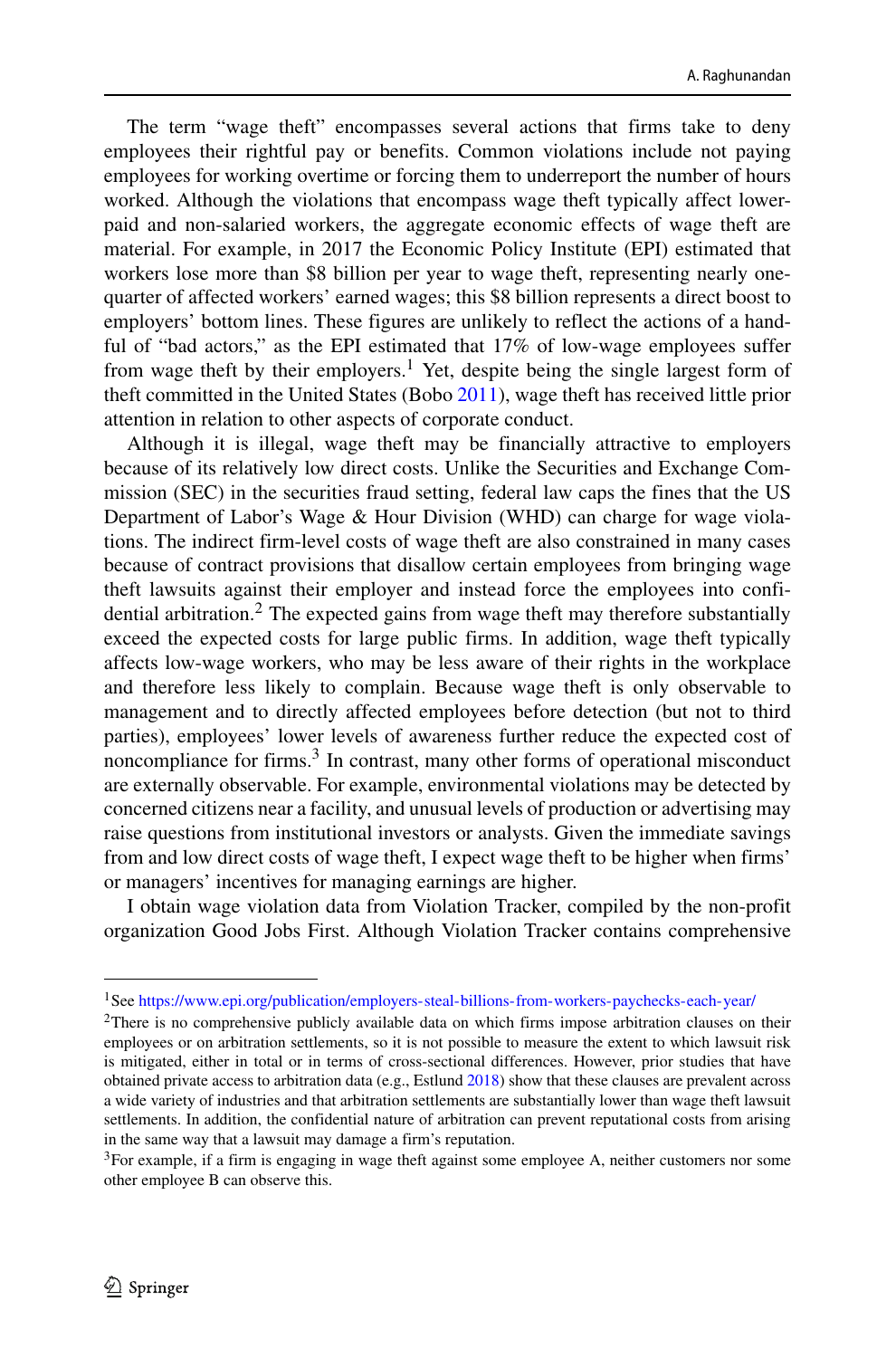information on fines paid to other federal agencies as well, I focus on wage theft because WHD provides start and end dates for each violation. In contrast, most other federal agencies only disclose violation detection or settlement dates but not the dates during which violations actually occurred, making it infeasible to identify the relative timing of financial and non-financial misconduct. Moreover, wage theft is typically penalized immediately upon detection, i.e., there is no lag time between when a violation ends and when it is detected and penalized. Focusing on WHD violations therefore allows for tighter measurement, as I can examine the years in which misconduct actually occurred.

To test whether wage theft is related to firms' motivations for managing earnings, I follow prior literature (e.g., Caskey and Ozel [2017\)](#page-37-3) and consider benchmark beating. If wage theft represents a form of real earnings management, it should be higher in just-meet-or-beat years. Conversely, if wage theft represents a longer-term strategy (Ashenfelter and Smith [1979\)](#page-36-1), then it should be orthogonal to benchmark-beating. I find evidence that firms engage in wage theft more frequently in years in which they just meet or beat analyst forecasts. These results are economically significant: firms that just meet or beat analyst forecasts are 13.7% more likely to engage in wage theft, and face penalties that are  $9.8\% - 10.7\%$  higher. This result is consistent with the argument that wage theft is financially motivated.

I next examine the link between managers' personal incentives and wage theft. I measure personal incentives using both compensation incentives and personal litigation risk. As a proxy for compensation incentives, I use CEO vega (Core and Guay [2002\)](#page-37-4), which captures the sensitivity of executives' compensation to stock volatility. Prior literature argues that CEOs with higher vega are more willing to engage in risky behavior (Coles et al. [2006\)](#page-37-5). Tolerance for risky behavior, resulting from strong compensation incentives, may lead executives to exert greater top-down pressure to cut labor costs.<sup>4</sup> Consistent with a concurrent working paper by Chircop et al. [\(2020\)](#page-37-6) that finds a positive relation between vega and broader workplace misconduct, I find that firms whose CEOs have greater risk-related incentives (i.e., higher vega) are more likely to engage in wage theft.

Prior literature argues that while *individual managers* face significant litigation risk for accrual-based actions (Chung and Wynn [2008;](#page-37-7) Amiram et al. [2020\)](#page-36-2), they face minimal litigation risk for real activities management (Cohen and Zarowin [2010;](#page-37-8) Khan and Wald [2015\)](#page-37-9). Underlying the latter argument is the assumption that it is difficult to separate real activities management from firms' competitive strategies, which makes it difficult to build a successful legal case against management. This assumption is unlikely to hold for wage theft, given its illegality. Moreover, while *firm*-level

<span id="page-2-0"></span><sup>4</sup>For example, in a 2016 cost-cutting effort, Boeing significantly limited employees' abilities to claim overtime pay. In the internal memo sent to employees regarding this move, company executives stated that "employees are expected to get their work done without paid overtime", however, several workers expressed concern that the new policy effectively amounted to a pay cut for providing the same labor (source: Seattle Times article, available at [https://www.seattletimes.com/business/boeing-aerospace/](https://www.seattletimes.com/business/boeing-aerospace/boeing-curtails-overtime-for-80000-white-collar-workers-in-cost-cutting-move/) [boeing-curtails-overtime-for-80000-white-collar-workers-in-cost-cutting-move/\)](https://www.seattletimes.com/business/boeing-aerospace/boeing-curtails-overtime-for-80000-white-collar-workers-in-cost-cutting-move/).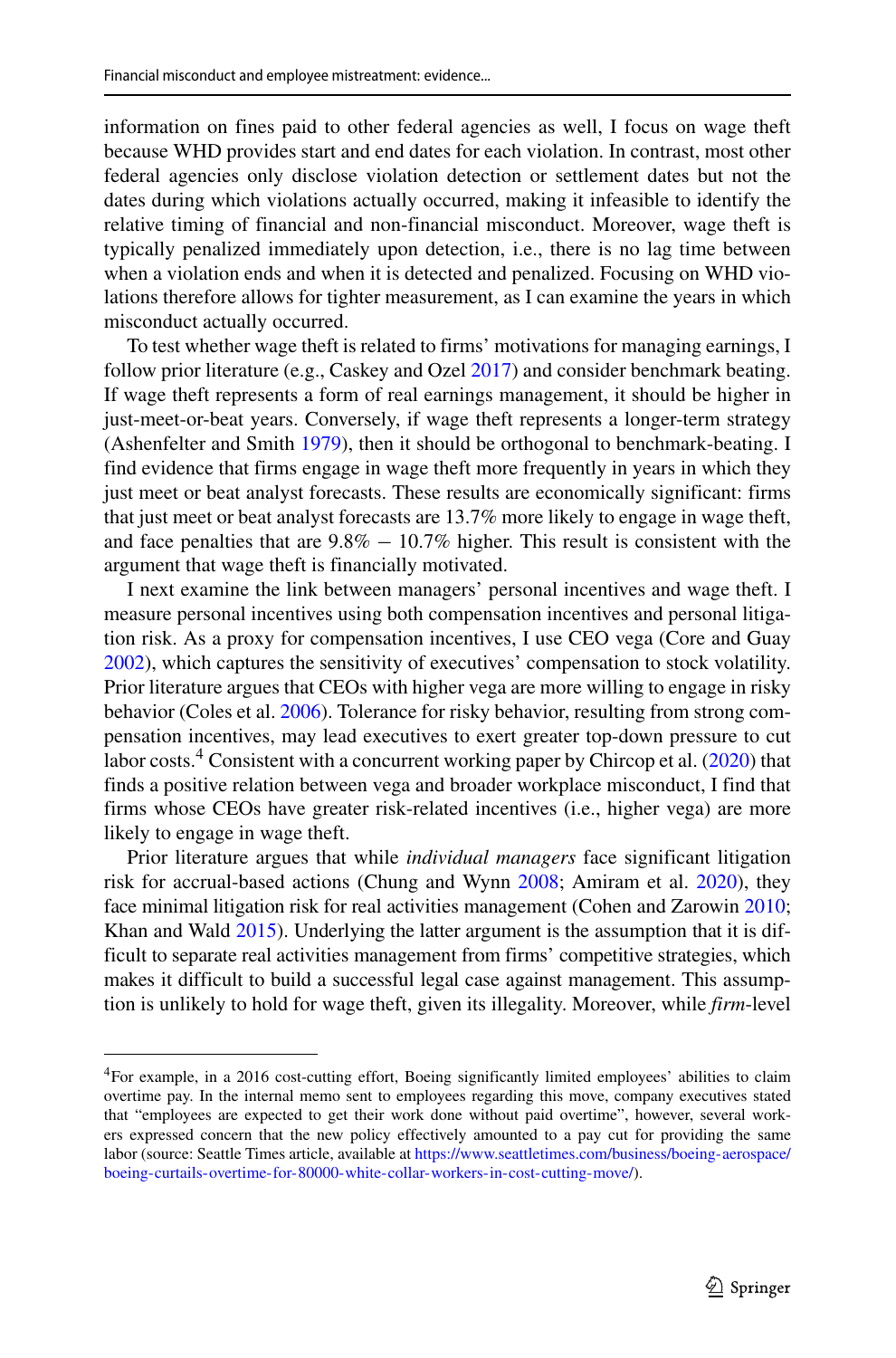litigation risk for wage theft is constrained by mandatory arbitration clauses, these clauses typically do not cover litigation against individuals associated with the firm.<sup>5</sup>

To test the effect of managers' litigation risk, I exploit a staggered series of US circuit court cases that focused specifically on executives' personal liability for wage theft. Two cases (in 2008 in the Eleventh Circuit and 2012 in the Fifth Circuit) reduced personal liability for executives of firms in those respective circuits, while three cases (in 2009 in the Ninth Circuit and 2013 in both the First and Second Circuits) increased personal liability for executives of firms in those circuits. I find that firms headquartered in the Fifth and Eleventh Circuits engaged in higher levels of wage theft after the respective court cases in those circuits, while firms headquartered in the First, Second, and Ninth Circuits engaged in lower levels of wage theft after the respective court cases in those circuits. My findings highlight a form of real activities management that is subject to significant (managerial) litigation risk. I also find that the effects documented in this paragraph and in the preceding two paragraphs reinforce each other; firms are more likely to engage in wage theft in response to meet-or-beat incentives when their managers have higher compensation incentives or face lower personal litigation risk.

Having established that wage theft arises from similar firm-level and managerial motivations to financial misconduct, I next directly test whether there is a link between wage theft and financial misconduct. Prior literature (Cohen and Zarowin [2010;](#page-37-8) Badertscher [2011;](#page-36-3) Zang [2012\)](#page-38-1) suggests a substitutive relation between legal forms of real and accrual-based earnings management. These studies' findings suggest that firms with more opportunities to commit wage theft will do so and, as a result, have lower incentive to engage in financial misconduct. However, prior studies assume, whether explicitly (as in Ewert and Wagenhofer [2005\)](#page-37-10) or implicitly (as in the empirical studies above) that the costs of the two forms of earnings management are distinct. In contrast, there are several costs associated with illegal activity (e.g., litigation risk) that may be common to both forms of misconduct. In the presence of common costs, the findings from prior literature may not generalize.

Using SEC Accounting and Auditing Enforcement Releases (AAERs) and shareholder lawsuits as a proxy for financial misconduct, I find that firms are *more* likely to engage in financial misconduct after they are caught engaging in wage theft, but *less* likely to engage in financial misconduct before wage theft is detected. This result suggests that wage theft precedes financial misconduct. Before a firm is caught engaging in wage theft, it may not need to manage earnings in other ways. After a firm is caught, the costs of future wage theft increase because WHD penalties are higher for repeat violators and because repeat violators are more likely to be investigated in subsequent years (Weil [2010\)](#page-38-2). I test the latter assertion by showing that subsequent wage theft is lower in the years following its detection; this suggests that the deterrence effects of heightened regulatory scrutiny (the "regulatory observer" effect) play a role in firms' decisions to shift between forms of misconduct. Collectively, my findings can therefore be interpreted as evidence of a substitute relation between wage theft and financial misconduct.

<span id="page-3-0"></span><sup>5</sup>While most executives have directors and officers (D&O) insurance, such insurance typically does not cover wage theft (Gilhuly and Dillman [2010\)](#page-37-11).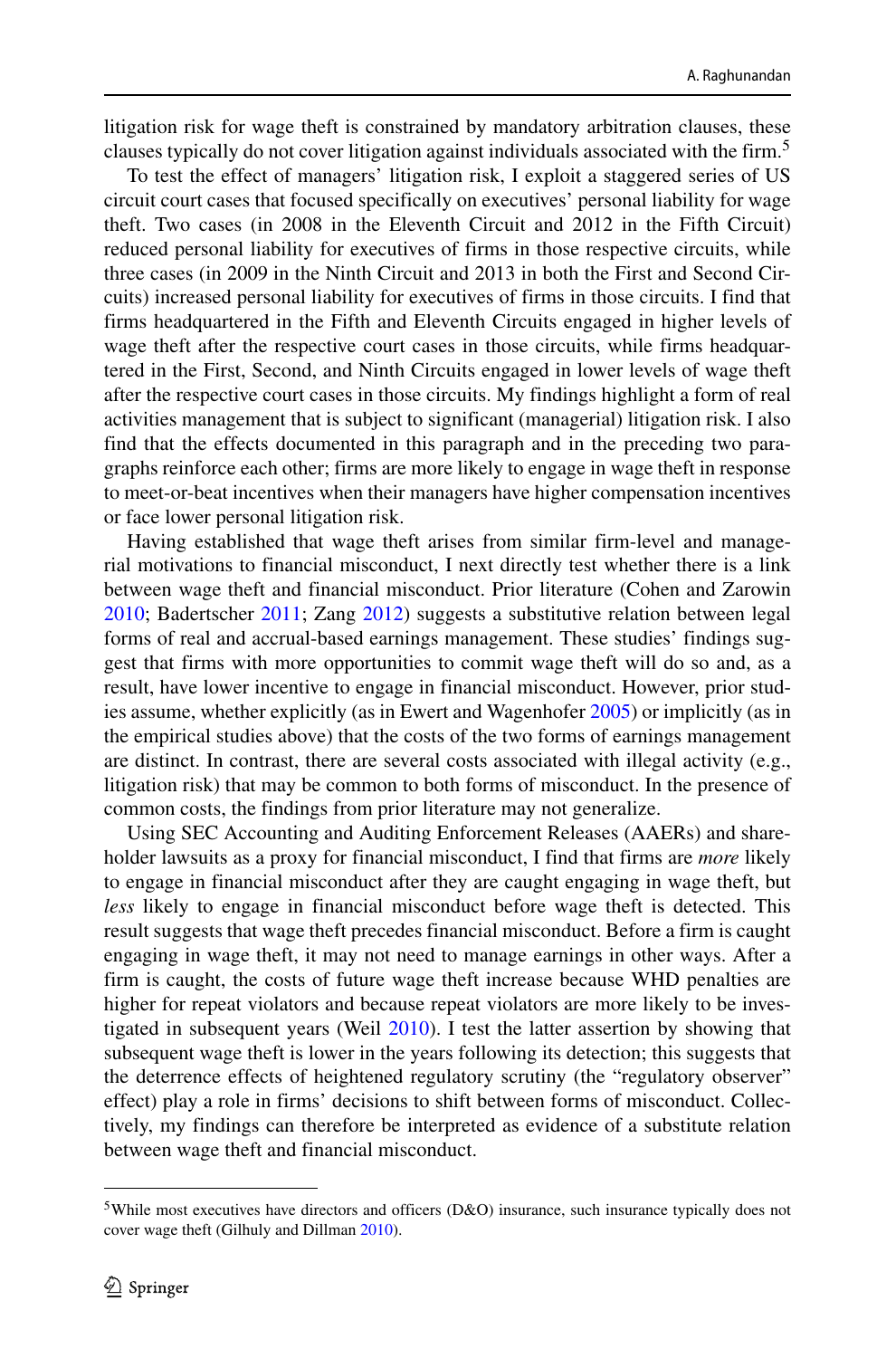In additional analyses, I examine the role of corporate culture in explaining my findings. Culture could affect the likelihood that a firm engages in wage theft, the firm's substitution between forms of misconduct, or both. Firms with weak compliance cultures may be more willing to engage in wage theft in general in response to financial incentives. Moreover, when a firm is caught engaging in wage theft, the likelihood that it subsequently engages in another form of misconduct (rather than shifting to a legal method of boosting earnings) could be stronger if its compliance culture is weaker. To test these possibilities I construct two measures of corporate culture, based on internal control weaknesses as in Altamuro et al. [\(2017\)](#page-36-4) and on compliance history as in Kedia et al. [\(2019\)](#page-37-12). I find that the internal control-based culture measure does not explain any of my findings. However, I do find that firms with worse compliance cultures are more likely to engage in wage theft. The compliance culture measure, however, does not affect substitution between misconduct types. These results suggest that (i) measurement of culture is important, and (ii) compliance culture affects the initial decision to engage in wage theft but not the substitution between wage theft and other forms of misconduct.

The paper contributes to the earnings management literature in three ways. First, I identify wage theft as an economically meaningful yet previously unstudied form of real activities management that directly harms firms' most vulnerable employees. Moreover, prior studies assume that real earnings management is subject to low litigation risk; I document a setting where this is not the case. Second, prior studies (e.g., Badertscher [2011\)](#page-36-3) find that legal forms of real activities management precede financial misconduct; I extend these findings to the case of illegal forms of real activities management. Third, because of my focus on illegal actions I provide direct empirical evidence of the role that realized, rather than hypothetical, misconduct detection plays in facilitating the tradeoff from real to accrual-based actions.

#### <span id="page-4-0"></span>**2 Background on wage theft**

#### **2.1 Definition of wage theft**

Wage theft arises from actions taken by firms to deny employees their legallymandated pay or benefits. Most wage theft represents violations of the Fair Labor Standards Act (FLSA). Common examples of such actions include forcing employees to underreport their hours worked, not paying for overtime work by misclassifying workers as exempt from overtime requirements, forcing employees to work through legally-mandated paid breaks, and paying workers less than the minimum wage. These actions represent direct financial savings to the firm, and in many cases these savings exceed the direct amount of underpaid wages. For instance, employees at large firms who work 30 or more hours per week are entitled to several employerprovided benefits (e.g., healthcare). If a firm were to force an employee to report that she worked 29 hours per week rather than 30, the firm would save both an hour's wages and the cost of these benefits.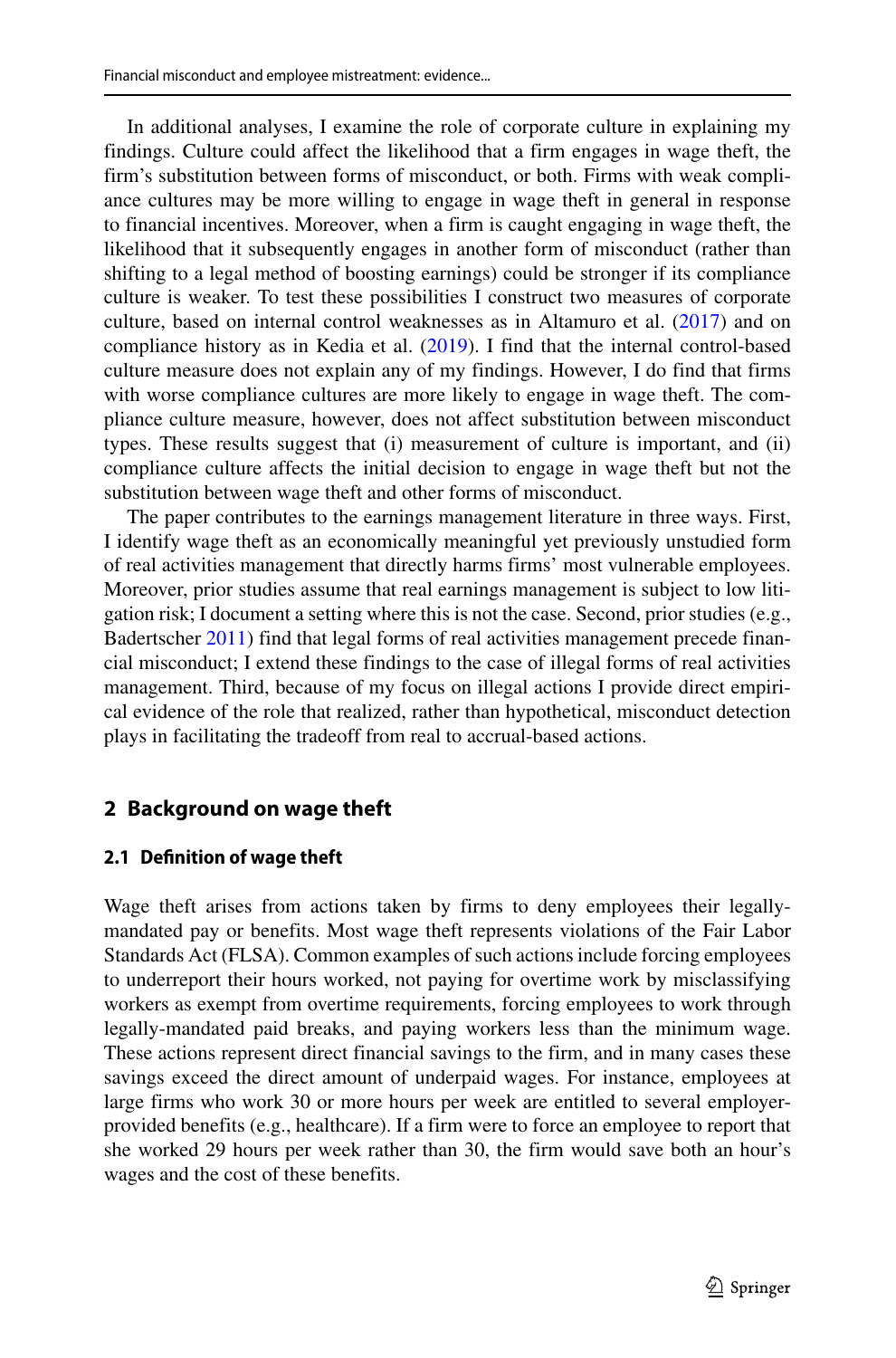#### **2.2 Enforcement**

The Wage & Hour Division (WHD), an office within the US Department of Labor, enforces compliance with laws governing employees' pay and benefits.<sup>[6](#page-5-0)</sup> WHD was formed as part of the enactment of the original Fair Labor Standards Act (FLSA) of 1938. The last major change in US federal wage and hour laws was in 2004, when the FLSA was overhauled to reclassify the types of workers subject to overtime pay requirements.[7](#page-5-1) Although WHD, like other Department of Labor agencies (e.g., the Occupational Safety & Health Administration), is not a Cabinet-level office, it operates with a high degree of autonomy.

As part of the enforcement process WHD conducts numerous on-site visits to firms' establishments to conduct inspections. Many of these inspections are in response to workers' complaints. Because not all victims of wage theft complain (or even know that they have been victimized), however, WHD also conducts a number of random audits each year. Although WHD does not disclose what share of its investigations arise from random audits versus employee complaints, in a 2011 Congressional hearing WHD indicated that the majority of its investigations arose from random audits.<sup>8</sup> Visits are typically not preannounced to the firm, to minimize the likelihood that a firm targeted for inspection can proactively cover up evidence of wrongdoing before the inspector arrives. Firms' uncertainty about whether they will be investigated also serves as a mechanism to deter wage theft (Weil [2010\)](#page-38-2). This uncertainty is enabled by the relative frequency with which WHD conducts investigations (more than 20,000 per year on average). As with all forms of misconduct, I cannot observe wage theft that WHD did not catch; nonetheless, because of the higher frequency and lower costs of conducting investigations, it is unlikely that a firm that engages in a nontrivial amount of wage theft will have no detected violations.

## **2.3 Penalties**

Based on WHD's investigations, if a firm is found to be noncompliant, it will be required to provide back pay to employees as well as possible civil penalties to WHD. These penalties vary in magnitude, depending on both the severity of the violation and the firm's compliance history (i.e., conditional on committing the same type of violation, repeat offenders will pay more than first-time offenders). WHD publicly discloses enforcement actions on its website. Disclosure creates an indirect cost of noncompliance by enabling investors and news outlets to learn of corporate wage theft.<sup>9</sup> Although difficult to precisely measure, this cost can be nontrivial. For

<span id="page-5-0"></span><sup>6</sup>While WHD has jurisdiction over a handful of other forms of labor-related misconduct, these other violations – e.g., using child labor – do not reflect wage theft. To that end, I focus on offenses directly related to the underpayment of employees.

<sup>7</sup>See, for example [https://money.cnn.com/2004/08/23/news/economy/overtime/.](https://money.cnn.com/2004/08/23/news/economy/overtime/)

<span id="page-5-2"></span><span id="page-5-1"></span><sup>8</sup>A full transcript of the hearing is available at [https://www.govinfo.gov/content/pkg/CHRG-112hhrg70971/](https://www.govinfo.gov/content/pkg/CHRG-112hhrg70971/pdf/CHRG-112hhrg70971.pdf) [pdf/CHRG-112hhrg70971.pdf.](https://www.govinfo.gov/content/pkg/CHRG-112hhrg70971/pdf/CHRG-112hhrg70971.pdf)

<span id="page-5-3"></span><sup>&</sup>lt;sup>9</sup>Traditional definitions of earnings management rely on reversals, i.e., earnings management in one period imposes costs in the next. In the wage theft setting, the analogous constructs are the direct and indirect costs of misconduct outlined here.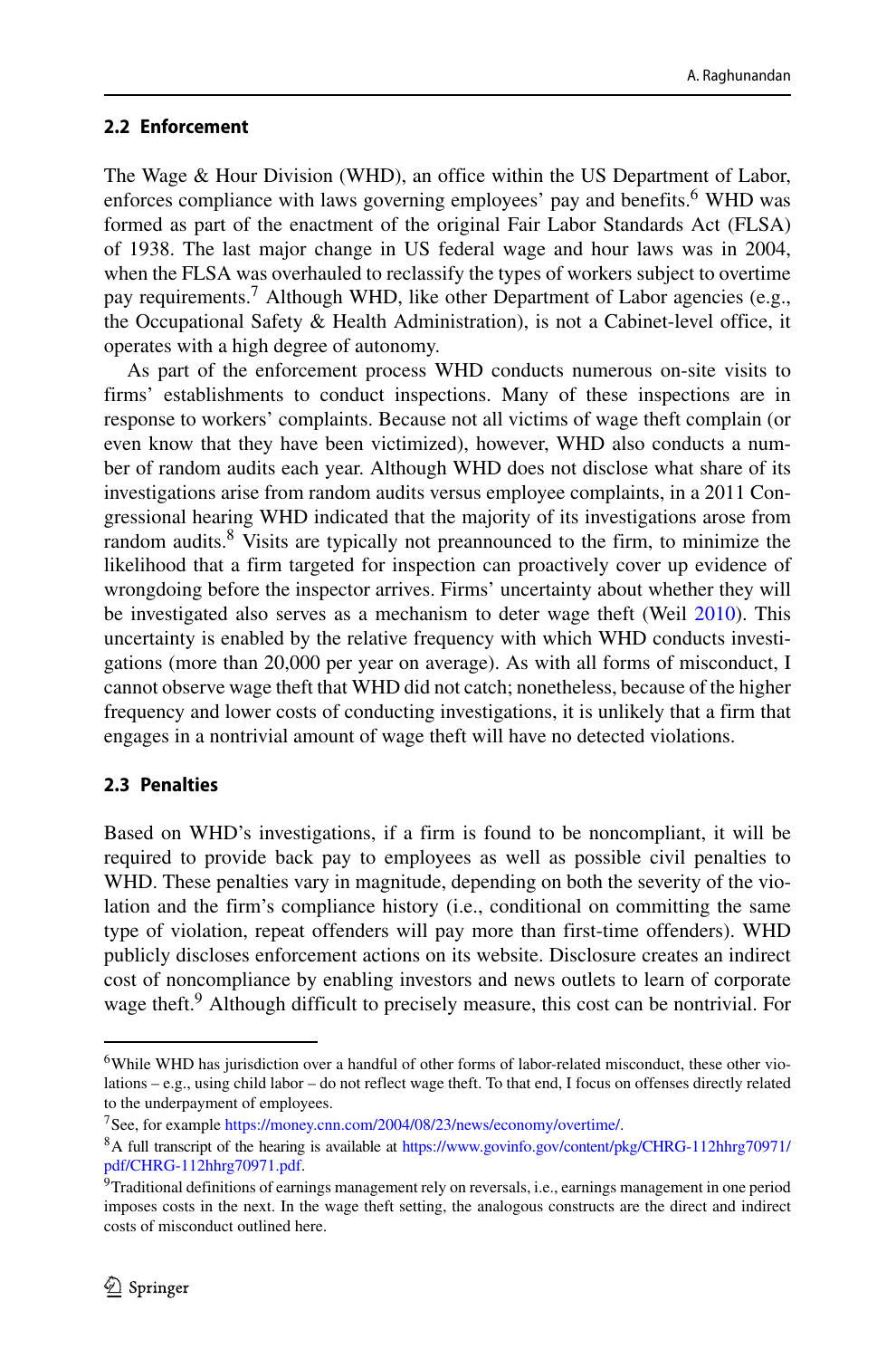example, Johnson [\(2020\)](#page-37-13) finds that the decision by another Department of Labor office, the Occupational Safety and Health Administration, to publicly name-andshame violators in certain states led to a decrease in subsequent workplace safety violations in those states. Johnson [\(2020\)](#page-37-13) identifies the media as a key channel that drives his results; two-thirds of OSHA press releases in his sample were picked up by at least one newspaper. In addition, public disclosure of enforcement actions can provide employees with information that enables them to bring class-action lawsuits for wage theft (where this is not prohibited by arbitration clauses). These lawsuits serve as another significant potential cost of misconduct, as the average employee class action lawsuit settlement exceeds \$10 million on average (Li and Raghunandan [2021\)](#page-37-14). Thus, although the direct penalties for wage theft are small, indirect costs can serve as a deterrent.

## **3 Related literature and hypotheses**

#### **3.1 Employee consequences of employers' financial incentives**

Several existing studies (e.g., Kedia and Philippon [2009;](#page-37-15) Call et al. [2017\)](#page-37-16) relate firms' financial incentives and misconduct to compensation practices, finding that employees command a wage premium and are awarded more options during the misconduct period. As a result of these findings, I would expect that firms are less likely to engage in wage theft when they engage in financial misconduct. However, these studies focus on executive compensation or employee stock options, due to the availability of data on these measures; as a result, they consider only salaried employees, who are exempt from most wage and hour regulations. An important reason to overcompensate employees during fraud periods is to deter whistleblowing, because employees who hold equity know that they will suffer if, due to fraud being detected, the value of the company's stock decreases. Firms are unlikely to have concerns about hourlywage workers blowing the whistle on financial misconduct, however. Thus, although my study relates to existing research on the employment consequences of financial fraud, the mechanism underlying the conclusions of prior studies is unlikely to apply in the wage theft setting.

Recent research documents direct consequences, to employees, of their employers' financial incentives. These studies focus on workplace safety. For example, employees suffer injuries attributable to unsafe working conditions more frequently when their employers are unexpectedly cash-constrained (Cohn and Wardlaw [2016\)](#page-37-17) or are under pressure to meet earnings benchmarks (Caskey and Ozel [2017\)](#page-37-3). While workplace injuries do not necessarily reflect outright misconduct, the underlying actions (e.g., reducing maintenance) that result in higher injury rates are similar to those that, if taken further, result in labor law violations.<sup>[10](#page-6-0)</sup> I contribute to this

<span id="page-6-0"></span><sup>&</sup>lt;sup>10</sup>For example, suppose that a company currently performs maintenance on a machine six times a year, and that it is legally required to perform maintenance at least four times a year. If, in an effort to cut shortterm expenses, the company cuts maintenance from six times a year to four times a year, that decision constitutes real earnings management (and may result in more injuries) but not misconduct. If the company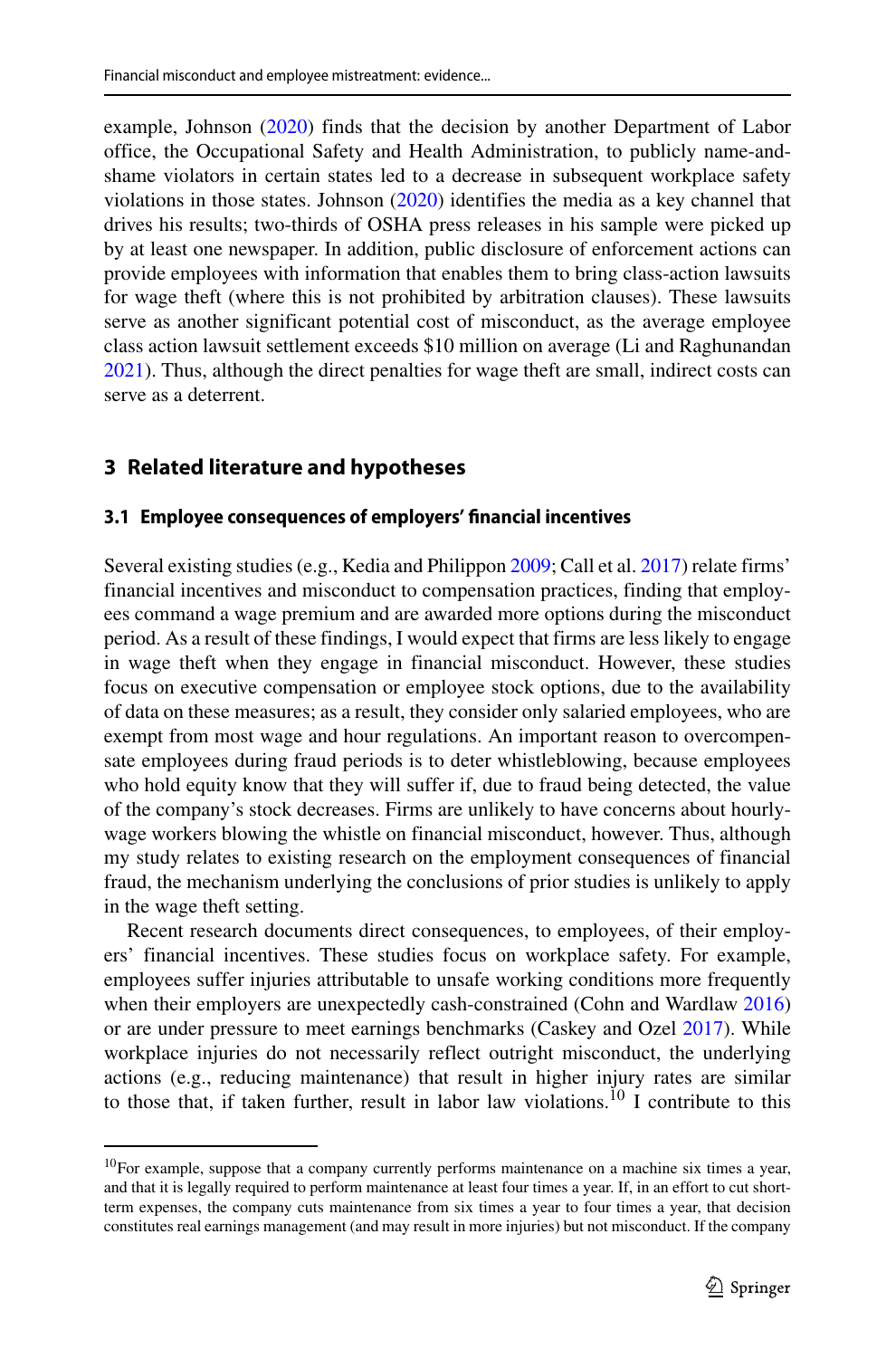literature by focusing on another key labor-related consequence of firms' financial reporting incentives: rank-and-file employees' compensation. To do so, I focus on meet-or-beat situations as a measure of financial incentives. Based on these findings from prior literature, I hypothesize the following:

**Hypothesis 1** *Firms with meet-or-beat incentives engage in wage theft more frequently.*

#### **3.2 Accrual and real actions**

Hypothesis 1 does not directly imply a relation between wage theft and financial misconduct. An extensive body of literature documents the financial incentives that underpin financial misconduct but, depending on the way in which the costs of wage theft and financial misconduct are related, firms may either view the two as complements or substitutes. To develop predictions of this relation I draw on prior literature that links real and accrual-based decisions. This literature finds a negative and/or substitutive relation between the two (e.g., Roychowdhury [2006;](#page-38-0) Cohen et al. [2008;](#page-37-18) Zang [2012\)](#page-38-1), especially in the period subsequent to the 2002 Sarbanes-Oxley Act. Given that wage theft represents a form of real earnings management gone too far while financial misconduct represents accrual earnings management gone too far, I expect the following:

**Hypothesis 2** *Firms that engage in wage theft are less likely to also engage in financial misconduct.*

There are reasons why Hypothesis 2 might not hold. Prior studies on real earnings management rely on the assumption that all firms in the same industry have the same cost structure and competitive strategy. Srivastava [\(2019\)](#page-38-3) argues that this assumption means that proxies for real earnings management used in prior literature are misspecified and hence it is difficult to draw conclusions from measures of manipulative (but legal) behavior that rely on differences from industry peers; heterogeneity in such measures often reflects heterogeneous competitive strategies. For example, while a firm may cut discretionary costs in response to earnings targets, it could just as easily have done so as part of a longer-term cost-cutting strategy if it believed itself to be bloated relative to peers. I sidestep this limitation because wage theft is illegal and, as a result, cannot be the basis of a firm's (legally permissible) competitive strategy. However, the illegality of wage theft also provides a reason why Hypothesis 2 might not hold. Certain costs may realize only if a firm engages in illegal activity (but not in legal manipulation). These costs include litigation risk and the potential for reputational damage. For example, Li and Raghunandan [\(2021\)](#page-37-14) show that firms caught engaging in labor-related misconduct are more likely to subsequently face

were instead to cut maintenance from six times a year to three times a year, that decision constitutes misconduct – and reflects real earnings management gone too far.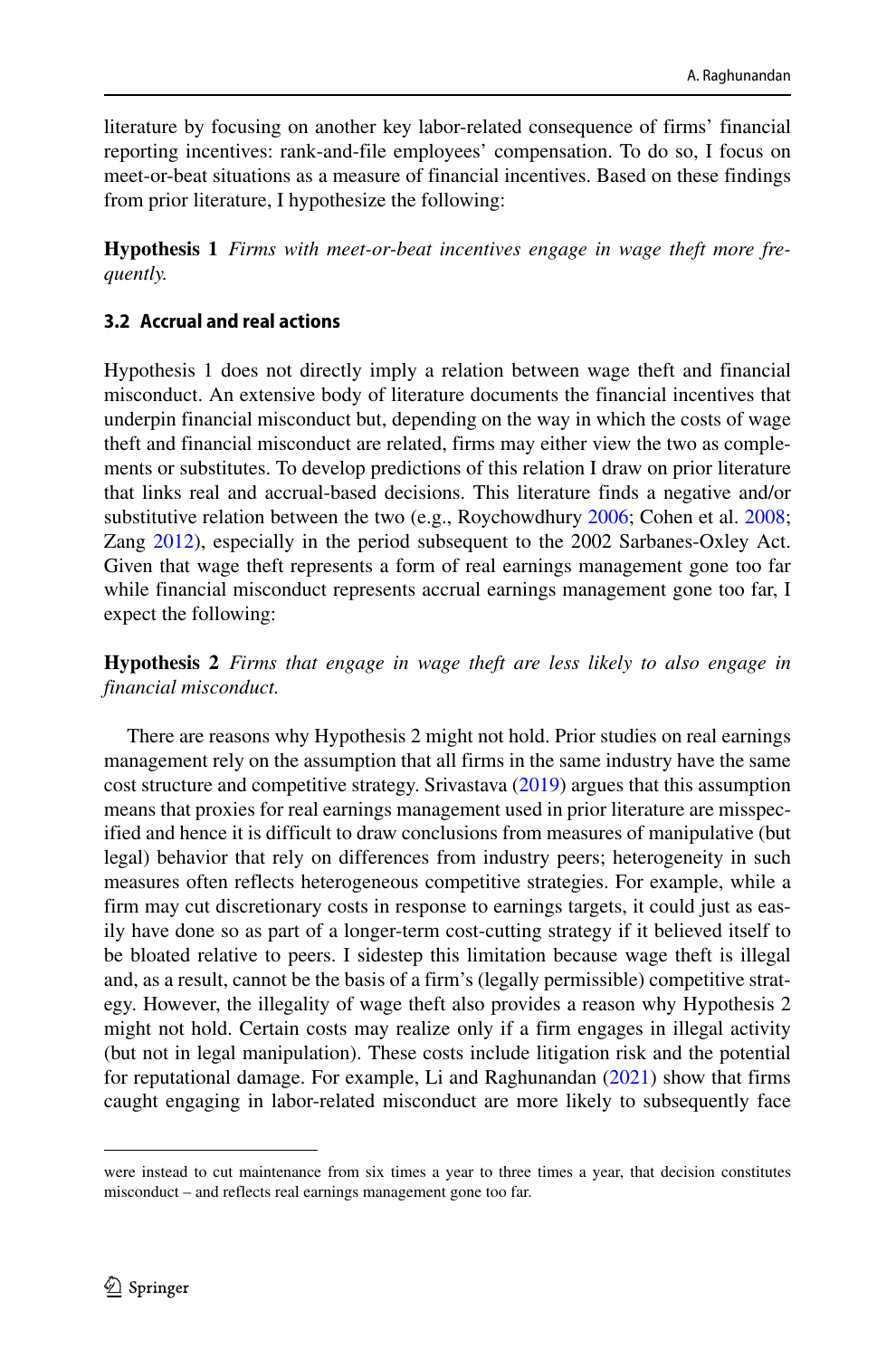labor lawsuits.<sup>11</sup> If such costs are nontrivial, then the overall costs of the two types of misconduct will be positively correlated and, as a result, the two types of misconduct may instead be positively associated.

## **4 Empirical approach**

#### <span id="page-8-2"></span>**4.1 Financial incentives and wage theft**

I begin my empirical analyses by first testing whether wage theft is financially motivated. To do so I follow prior literature on the operational consequences of financial incentives and study the effect of meet-or-beat incentives on the likelihood that firms engage in wage theft. Because my underlying data primarily consists of large firms, I focus on meet-or-beat behavior with respect to analyst forecasts. Moreover, Gilliam et al. [\(2015\)](#page-37-19) show that the zero-earnings discontinuity and the discontinuity around prior-year earnings have largely disappeared since the 2002 Sarbanes-Oxley Act. Fol-lowing Caskey and Ozel [\(2017\)](#page-37-3), I define an indicator, *SUSPECT<sub>it</sub>*, that equals one for firm-years that just meet or beat the consensus analyst forecast by between zero and two cents per share. I then estimate the following linear probability model of wage theft:

<span id="page-8-1"></span>
$$
WageTheft_{it} = \beta_0 + \beta_1 SUBPECT_{it} + \beta_2 Controls_{it} + \gamma_i + \theta_t + \varepsilon_{it} \tag{1}
$$

Because violations may systematically vary as a function of cross-sectional characteristics, I include firm fixed effects,  $\gamma_i$ . I also include year fixed effects,  $\theta_t$ , to control for time-variant changes in either the incentives for wage theft or the strength of enforcement. In this and all subsequent estimations, I cluster standard errors by firm.

In Eq. [1,](#page-8-1)  $WageTheft_{it}$  is an indicator for whether wage theft occurred in year  $t$ (and was ultimately detected, whether in year *t* or in a later year). I use the indicator as my main wage theft measure because Weil [\(2010\)](#page-38-2) highlights that while WHD compliance action data provide a relatively accurate depiction of which firms are engaging in wage theft as well as the ability to assess firms relative to one another, the inability to inspect every establishment makes it difficult to quantify the exact amount of wage theft that a given firm is engaging in.

One limitation of the indicator-based approach to constructing *W ageT hef tit* is that an indicator may not properly account for one-off incidents that may not reflect the firm's behavior more generally. I therefore construct three alternative measures of *WageThef t<sub>it</sub>* to account for the severity and frequency of wage theft. These are (i) the natural logarithm of the dollar value of penalties assessed for wage theft that occurred in year *t*; (ii) the natural logarithm of the number of distinct sites at which violations occurred during year *t*, irrespective of the severity in each location; and (iii)

<span id="page-8-0"></span> $11$ I do not consider labor lawsuits in my analyses, because I only observe the dates on which these lawsuits were initially filed and ultimately settled but not the period during which the misconduct underlying the lawsuits actually occurred.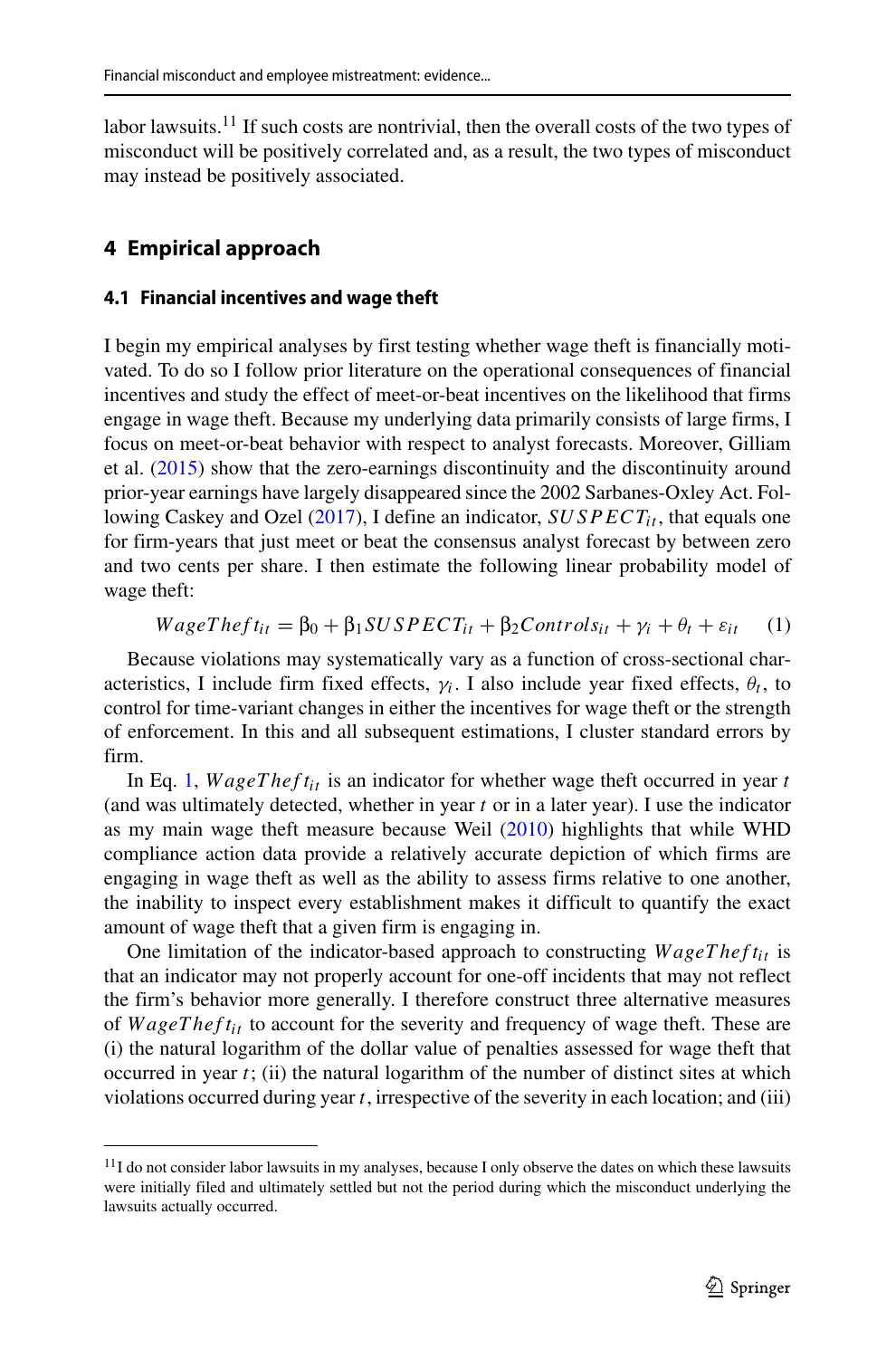the natural logarithm of the per-affected-employee dollar value of penalties. Underlying proxies (i) and (ii) is the assumption that more severe forms of wage theft are less likely to be random.<sup>[12](#page-9-0)</sup> Proxy (iii) accounts for the potential concern that proxies (i) and (ii) may systematically vary with firm size. While this concern is mitigated by the fact that my sample comprises only large public firms and by my use of firm fixed effects, I nonetheless measure wage theft using this alternative measure to ensure that my results are not driven by other firm characteristics. For each of these continuous variables, I use the natural logarithm of the underlying construct to mitigate the potential effects of large outliers.

While I observe the start and end dates of wage theft, I do not observe a yearby-year breakdown of the violation amount. The mean (median) wage violation in my sample lasts 817 (729) days, so in constructing proxies (i) and (iii) above, it is necessary to allocate the penalty amount over time to gauge the severity of the wage theft the firm committed in year *t*. For example, a firm that pays \$50*,* 000 for a single violation that lasts two years has likely engaged in less overall wage theft than a firm that pays \$30*,* 000 twice (i.e., \$60*,* 000 total) for two separate one-year violations. In addition, the underlying WHD data are at the violation level. If a firm engages in multiple instances of wage theft in a given year, I must aggregate these instances to the firm-year level to conduct my analyses. However, violation dates might not perfectly overlap. For example, a firm might engage in wage theft in one location in 2007 and 2008, and in a second location in 2008 alone. To account for these scenarios, I first attribute the total penalty for each individual violation evenly across the years in which that violation was committed, then aggregate to the firm-year level. For example, if a firm engages in wage theft in 2007 and 2008 and ultimately has to pay \$60, 000 in back pay and civil penalties, I allocate  $\frac{$60,000}{2} = $30,000$  to each of 2007 and 2008. If that firm also engaged in a separate instance of wage theft in 2008, for which it ultimately had to pay \$20*,* 000, then the total penalty allocated to 2007 would be \$30*,* 000 and the total penalty allocated to 2008 would be \$50*,* 000.

I obtain wage theft data from Good Jobs First's Violation Tracker database.<sup>13</sup> Although Violation Tracker does not contain exact violation start and end dates, I am able to obtain these dates directly from WHD's WHISARD database. I also obtain, from WHISARD, the number of employees affected by each violation. Good Jobs First provides parent-subsidiary matching for roughly the largest 3,000 firms in the United States by size, although some of these are private companies or subsidiaries of parent companies traded abroad. To ensure that I do not erroneously mislabel unmatched violation firms as non-violation firms, I limit the sample to firms with at least one observation in either Violation Tracker (regardless of whether the firm has

<span id="page-9-0"></span><sup>12</sup>For example, a firm that withholds overtime pay is required to pay \$2*,* 050 plus back pay per affected employee; while one case of over-withholding may simply be random error, numerous cases are less likely to be (source for amounts: [https://www.dol.gov/whd/resources/cmp.htm\)](https://www.dol.gov/whd/resources/cmp.htm).

<span id="page-9-1"></span> $13$ WHD violations pertain to six main areas: (i) child labor; (ii) work visa violations; (iii) minimum wage violations; (iv) overtime pay, including potentially misclassifying employees in order to avoid having to pay them overtime; (v) compliance with wage requirements written into government contracts that may be higher than the prevailing minimum wage; and (vi) forcing employees to work "off the clock" or denying them benefits. I define wage theft as encompassing areas (iii)-(vi) and retain WHD violation data accordingly.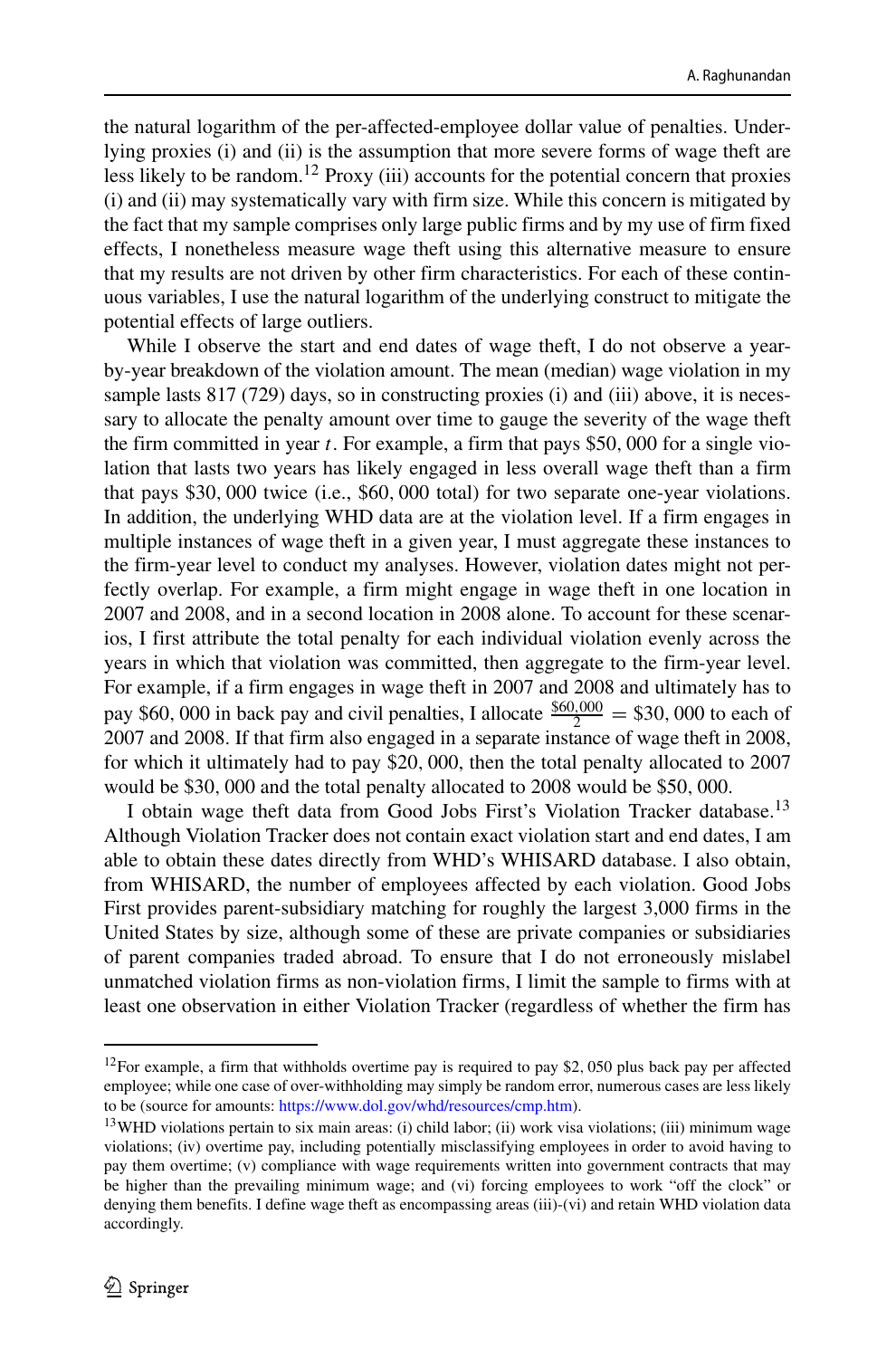any incidences of wage theft specifically) or Good Jobs First's other main firm-level database, Subsidy Tracker.<sup>14</sup> Approximately 27% of the sample reflects firms that do not have any observations in Violation Tracker (whether for wage theft or for one of the numerous other types of violations covered in Violation Tracker) but are covered in Subsidy Tracker. Because Good Jobs First has performed parent-subsidiary matching, these firms are likely "true zeros" in the sense that their exclusion from Violation Tracker means that they genuinely do not have any violations for any agencies covered by Violation Tracker from 2000 onward. All results in the paper are robust to excluding these firms. Because the combined Violation Tracker - Subsidy Tracker universe primarily comprises large firms, imposing this sample restriction may limit external validity to the extent that the relation between financial reporting incentives and wage theft may differ in small firms. However, the inclusion of firms that appear in Subsidy Tracker mitigates potential biases in coefficients on variables of interest within the set of large firms, thereby improving internal validity with respect to understanding the behavior of large public firms.

I include two proxies for the expected costs of wage theft in Eq. [1.](#page-8-1) The first is the percentage of employees in a firm's 2-digit NAICS industry that are unionized, obtained from UnionStats.[15](#page-10-1) The second is the industry-year violation rate, which I measure as the fraction of firms in the same 2-digit NAICS industry that received sanctions for wage theft in year *t* (exclusive of the firm itself). This variable picks up changes in both industry practices and enforcement intensity over time.

Other firm-specific controls include the sales per employee ratio, as a proxy for how labor-intensive the firm's production process is, as well as several financial variables based on prior literature (Cohn and Wardlaw [2016;](#page-37-17) Caskey and Ozel [2017\)](#page-37-3). These include the natural logarithm of the firm's total number of employees, leverage, return on assets (ROA), change in ROA, and sales growth rate. I measure ROA as the ratio of net income to lagged assets. I do not include total assets as a control variable because this would introduce multicollinearity: the correlation between the log of assets and the log of the number of employees is 0.77.

#### **4.2 Financial misconduct**

Similar to Eq. [1](#page-8-1) above, I estimate a linear probability model of fraud:

<span id="page-10-2"></span> $FinM is conduct_{it} = \beta_0 + \beta_1 WageTheft_{it} + \beta_2 Controls_{it} + \gamma_i + \theta_t + \varepsilon_{it}$  (2)

where *WageTheft<sub>it</sub>* represents one of the four wage theft measures outlined in Section [4.1.](#page-8-2) Following prior literature (e.g., Donelson et al. [2020\)](#page-37-20), the indicator variable  $FinM is conduct_{it}$  equals one if firm  $i$  received an SEC Accounting and

<span id="page-10-0"></span><sup>14</sup>For both databases, Good Jobs First provides a list of *current* parent-subsidiary linkages. I manually inspect and correct all such matches to ensure that subsidiary companies are matched to the parent company as of the time of violation.

<span id="page-10-1"></span><sup>&</sup>lt;sup>15</sup>I use industry-year membership because, as far as I am aware, there is no firm-year-level measure of union membership that is publicly available.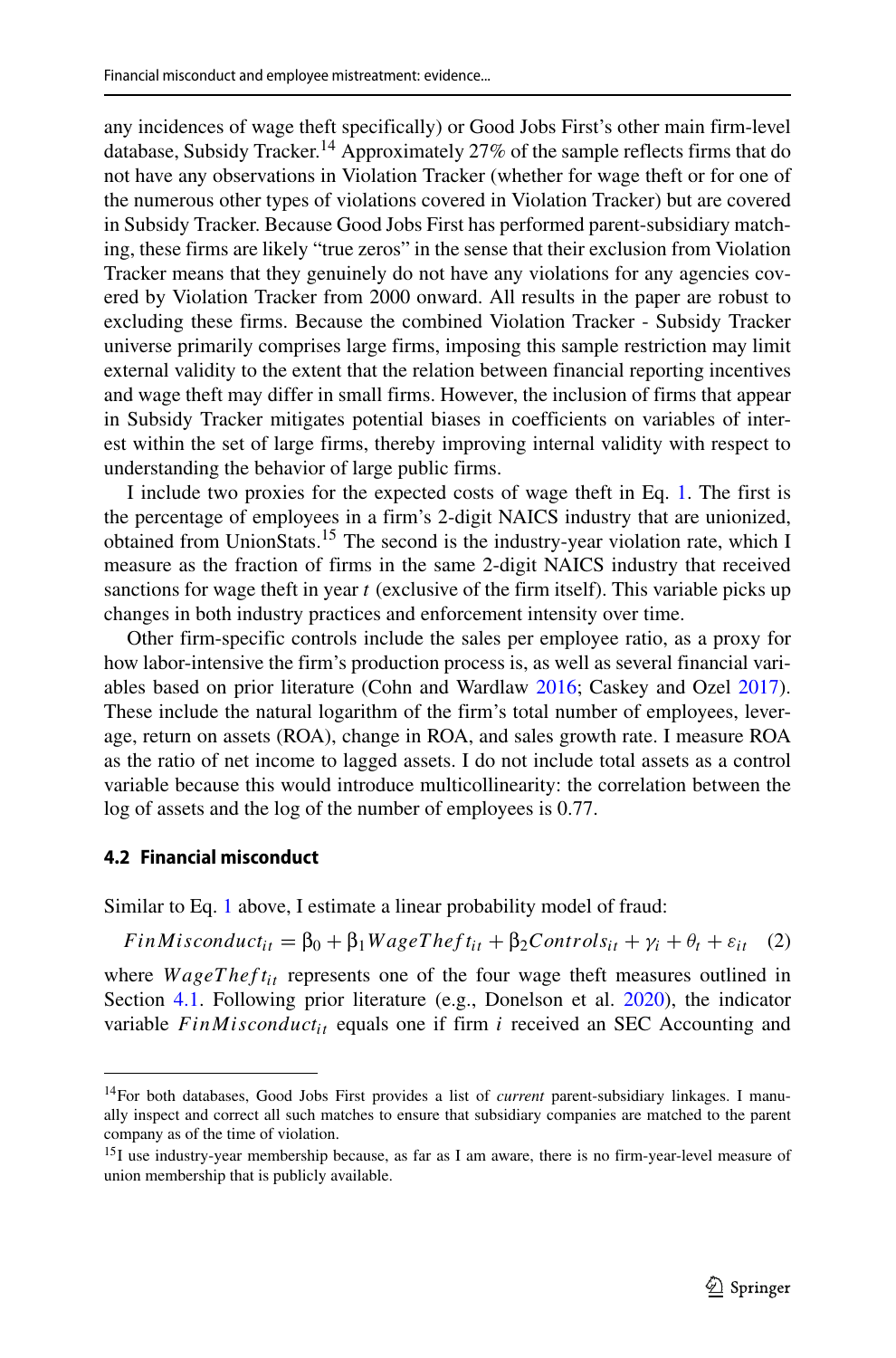Auditing Enforcement Release (AAER) or paid a settlement in an investor lawsuit pertaining to actions taken in fiscal year  $t$  or  $t + 1$ , regardless of when the detection/settlement occurs.[16](#page-11-0) Note that one lawsuit or AAER can cover multiple fiscal years and multiple financial reporting violations. Lawsuit data come from the Stanford Securities Class Action Clearinghouse (SSCAC); I follow Karpoff et al. [\(2017\)](#page-37-21) and exclude lawsuits that do not pertain to financial reporting or violations of SEC Rule 10(b)-5.<sup>[17](#page-11-1)</sup> I construct the dependent variable using both year *t* and year  $t + 1$  to avoid potential measurement issues arising from uncertainty over whether wage theft occurs earlier in the year than financial misconduct.<sup>[18](#page-11-2)</sup>

I begin my sample in 2004 for two reasons: (i) to avoid potential confounding effects of including both pre- and immediately post- Sarbanes-Oxley observations on the dependent variable, and (ii) to begin my sample after the overhaul of the Fair Labor Standards Act discussed in Section [2.](#page-4-0) I end the sample in 2015 because financial misconduct can take several years to detect and, subsequent to initial detection, class-action lawsuits can take multiple years to resolve. As with Eq. [1,](#page-8-1) I include firm and year fixed effects.

Although it is the limitations of the wage theft data that restrict my sample to larger companies, my focus on larger companies has an additional benefit for the financial misconduct sample: law firms that file class-action lawsuits prefer to sue larger companies, to attain more "bang for the buck." Dyck et al. [\(2010\)](#page-37-22) argue that the eagerness of law firms to file class-action lawsuits also mitigates the likelihood of undetected frauds perpetrated by large companies. Thus, by focusing on large firms,  $FinM is conduct_{it}$  is a reasonable representation of the set of actual financial misconduct that occurs. In addition, I omit financial services firms from the sample due to the different structure of their financial statements and regulations relative to other industries.

I select control variables based on prior fraud research (e.g., Dechow et al. [2011\)](#page-37-23). These include firm size (measured as the log of firm assets), the percentage of soft assets, firm R&D, leverage, previous-year ROA as a measure of firm performance, year-over-year changes in inventories plus receivables, and the level of PP&E (scaled by assets). When R&D expenditure is missing in Compustat, I code this as zero and include an additional indicator to correct for the issues highlighted in Koh and Reeb [\(2015\)](#page-37-24). Following Brazel et al. [\(2009\)](#page-37-25), I include abnormal changes in the number of employees (measured as the percentage change in the number of employees minus the percentage change in the level of sales). I also include a proxy for the firm's external financing dependence, as a measure of the firm's incentive to raise additional capital (Rajan and Zingales [1998\)](#page-38-4). This is an indicator variable that takes the value

<span id="page-11-0"></span><sup>&</sup>lt;sup>16</sup>For example, if firm *i* received an AAER in 2010 for misconduct it committed in fiscal years 2007 and 2008, I would set *FinMisconduct<sub>it</sub>* for  $t \in \{2006, 2007, 2008\}$  but *FinMisconduct<sub>it</sub>* = 0 for  $t = 2010$ .

<span id="page-11-1"></span><sup>&</sup>lt;sup>17</sup>To maximize the statistical power of my tests, I follow Karpoff et al. (2017) in not imposing a minimum threshold on the lawsuit amount required. My results are robust to imposing Dyck et al. [\(2010\)](#page-37-22) screen that excludes lawsuits with settlements under \$3 million.

<span id="page-11-2"></span><sup>18</sup>My results are robust to using only the incidence of financial misconduct in year *t* to construct the dependent variable.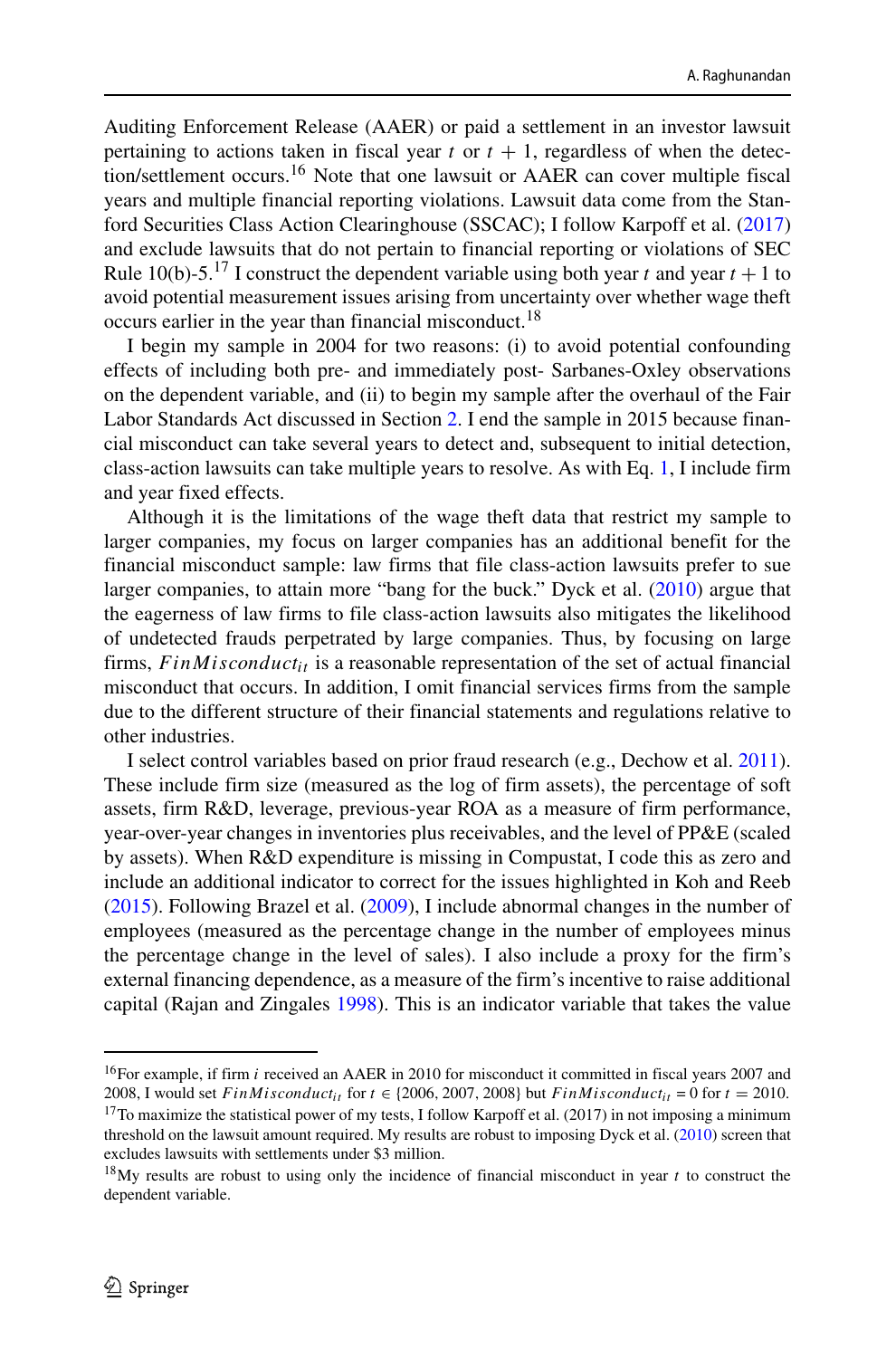Financial misconduct and employee mistreatment: evidence...

<span id="page-12-0"></span>

|  | <b>Table 1</b> Sample selection |  |
|--|---------------------------------|--|
|--|---------------------------------|--|

| Start: All Compustat firm-years, 2004-2015                           | 95,823 |           |
|----------------------------------------------------------------------|--------|-----------|
| Less: Financial services firms (SIC codes 60-69)                     |        | (19,020)  |
| Less: Missing Compustat employee data                                |        | (15,836)  |
| Less: Missing other Compustat financial data                         |        | (9,220)   |
| Less: Missing IBES analyst forecast data                             |        | (20, 731) |
| Less: Firms not matched in Violation Tracker or Subsidy Tracker data |        | (14, 324) |
| Final Sample Size                                                    | 16,692 |           |

of one if CFO−CAPX CAPX *<* −0.5, where CAPX represents capital expenditures and CFO represents cash flow from operations. The greater a firm's dependence on external financing, the higher its incentive to convince capital markets of its financial health. I provide details on the construction of the final estimation sample in Table [1.](#page-12-0)

#### **5 Results**

#### **5.1 Descriptive statistics**

Firm-year average levels of wage theft by 2-digit NAICS industry and year are presented in Panels A and B of Table [2.](#page-13-0) In both panels, column (1) considers the proportion of sample firm-years in which wage theft occurred (regardless of whether or not a violation was detected by WHD in those years). Columns (2), (3), and (4) provide descriptive statistics for the other three wage theft proxies used in my analyses. The incidence of (detected) wage theft is relatively stable over time, although it exhibits a decline after 2013. In untabulated analyses, I verify that my results are robust to excluding firm-year observations from 2014 and 2015 from the sample. Panel C presents descriptive statistics for the three non-indicator measures of *WageTheft<sub>it</sub>* for the conditional sample of 1,573 firm-years where wage theft occurred. Panel C highlights the limitations of federal laws that set low maximum penalties; the average violation, scaled by the number of associated violation-years, results in \$57*,* 640.19 in penalties.

Summary statistics for all regression variables are presented in Table [3.](#page-14-0) Continuous variables are winsorized at the 1% and 99% levels. On average 11.6% of employees in firms' industries are unionized, although this ranges from 2.0% to 51.3% within individual industry-years. The sample consists of large firms with average leverage ratios of 25.2%, which is low relative to the Compustat universe. The majority of firms (82%) are profitable in that they have positive ROA, reflecting the fact that my sample comprises larger firms. Approximately 2.9% of firm-years correspond to financial misconduct; because  $FinM is conducted_{it} = 1$  when *either* the current or subsequent year is a misconduct year, this gives a slightly higher sample mean value of  $FinM is conduct_{it}$  of 4.0%.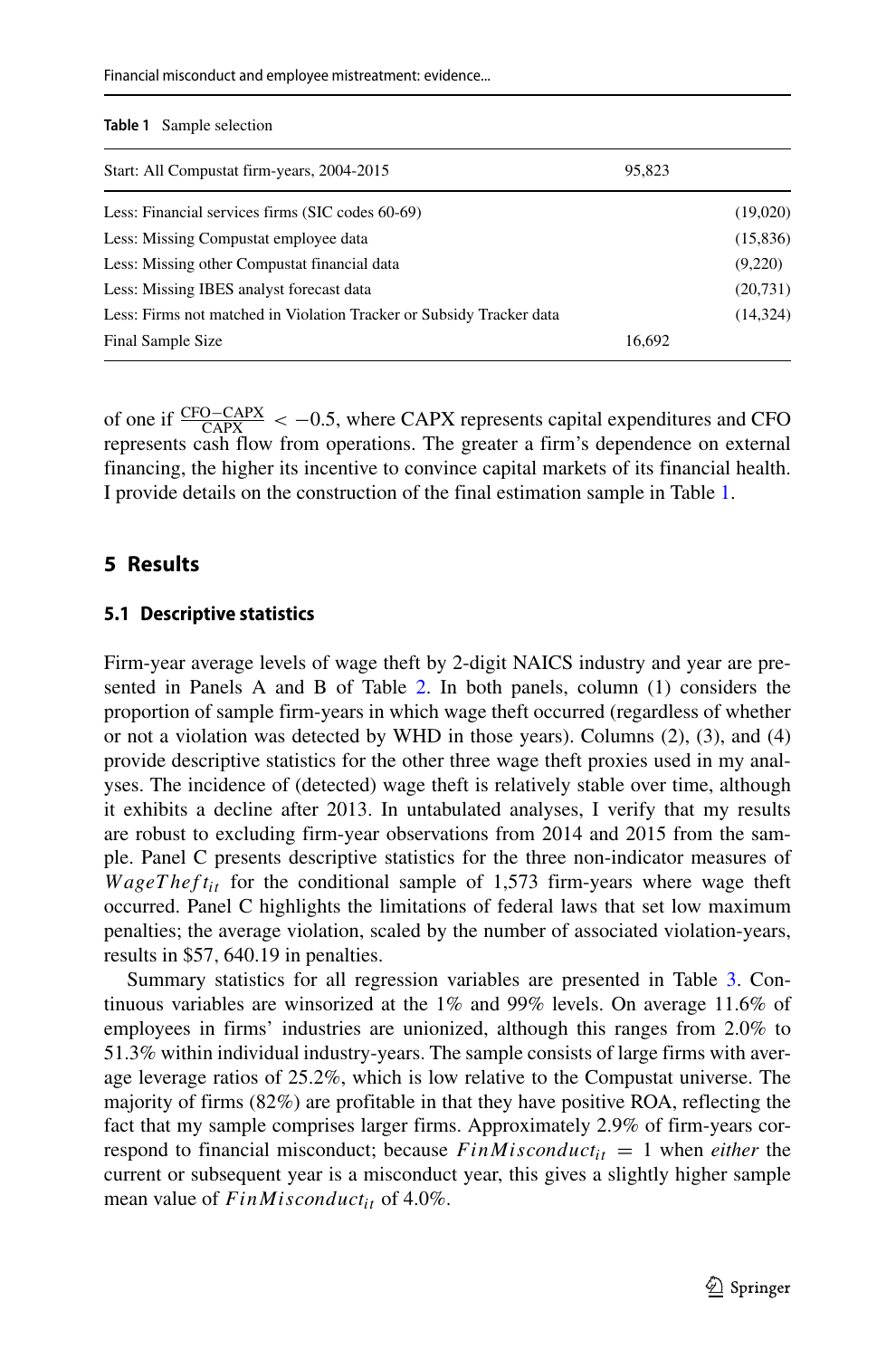#### <span id="page-13-0"></span>**Table 2** Summary statistics on wage theft

| Panel A: Wage theft by year                   |           |                               |                   |                           |
|-----------------------------------------------|-----------|-------------------------------|-------------------|---------------------------|
|                                               |           | Measure of $WageThe fit_{it}$ |                   |                           |
| Year                                          | Indicator | Log Pen. \$                   | Log # Viol. Sites | Log Per-Capita<br>Pen. \$ |
| 2004                                          | 0.113     | 1.083                         | 0.099             | 0.803                     |
| 2005                                          | 0.109     | 1.057                         | 0.097             | 0.786                     |
| 2006                                          | 0.098     | 0.954                         | 0.087             | 0.697                     |
| 2007                                          | 0.099     | 0.959                         | 0.084             | 0.684                     |
| 2008                                          | 0.102     | 0.983                         | 0.085             | 0.714                     |
| 2009                                          | 0.097     | 0.928                         | 0.084             | 0.692                     |
| 2010                                          | 0.111     | 1.058                         | 0.096             | 0.810                     |
| 2011                                          | 0.104     | 0.983                         | 0.090             | 0.755                     |
| 2012                                          | 0.100     | 0.963                         | 0.090             | 0.719                     |
| 2013                                          | 0.088     | 0.845                         | 0.079             | 0.643                     |
| 2014                                          | 0.068     | 0.652                         | 0.058             | 0.505                     |
| 2015                                          | 0.045     | 0.419                         | 0.034             | 0.338                     |
| Overall                                       | 0.094     | 0.904                         | 0.082             | 0.677                     |
| Panel B: Wage theft by NAICS 2-digit industry |           |                               |                   |                           |
| Industry                                      | Indicator | Log Pen. \$                   | Log # Viol. Sites | Log Per-Capita<br>Pen. \$ |
| Mining and Oil & Gas                          | 0.053     | 0.533                         | 0.046             | 0.402                     |
| Utilities                                     | 0.054     | 0.552                         | 0.043             | 0.369                     |
| Construction                                  | 0.232     | 2.302                         | 0.199             | 1.753                     |
| Manufacturing (NAICS code 31)                 | 0.080     | 0.748                         | 0.063             | 0.542                     |
| Manufacturing (NAICS code 32)                 | 0.055     | 0.541                         | 0.043             | 0.393                     |
| Manufacturing (NAICS code 33)                 | 0.066     | 0.627                         | 0.056             | 0.486                     |
| <b>Wholesale Trade</b>                        | 0.099     | 0.898                         | 0.077             | 0.712                     |
| Retail Trade (NAICS code 44)                  | 0.141     | 1.244                         | 0.107             | 1.046                     |
| Retail Trade (NAICS code 45)                  | 0.164     | 1.506                         | 0.153             | 1.212                     |
| Transportation                                | 0.088     | 0.826                         | 0.076             | 0.678                     |
| Couriers, Warehousing and Storage             | 0.333     | 3.121                         | 0.241             | 2.926                     |
| Information                                   | 0.077     | 0.76                          | 0.069             | 0.515                     |
| Finance and Insurance                         | 0.059     | 0.593                         | 0.076             | 0.444                     |
| Real Estate                                   | 0.093     | 0.800                         | 0.065             | 0.718                     |
| <b>Professional Services</b>                  | 0.146     | 1.572                         | 0.147             | 1.088                     |
| Admin/Support/Waste Management                | 0.290     | 2.832                         | 0.295             | 1.979                     |
| <b>Educational Services</b>                   | 0.020     | 0.173                         | 0.014             | 0.148                     |
| Healthcare                                    | 0.382     | 3.584                         | 0.341             | 2.671                     |
| Arts, Entertainment, and Recreation           | 0.147     | 1.491                         | 0.117             | 0.894                     |
| <b>Accommodation and Food Services</b>        | 0.198     | 1.808                         | 0.185             | 1.339                     |
| Other                                         | 0.232     | 2.133                         | 0.232             | 1.591                     |
| Overall                                       | 0.094     | 0.904                         | 0.082             | 0.677                     |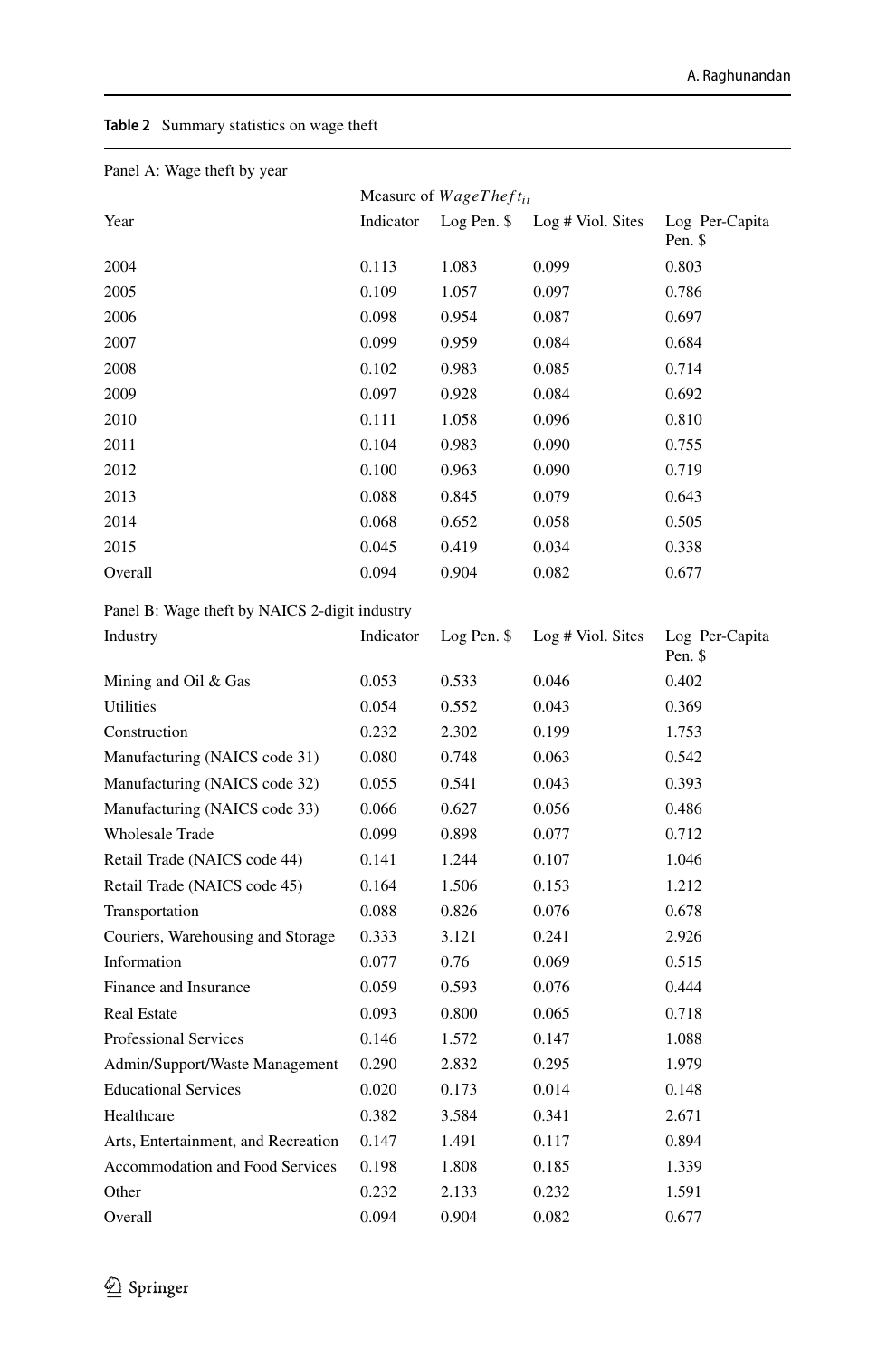| Panel C: Wage theft severity within wage theft incidence years ( $n = 1,573$ ) |           |            |            |           |            |  |  |
|--------------------------------------------------------------------------------|-----------|------------|------------|-----------|------------|--|--|
| Variable                                                                       | Mean      | Std. Dev.  | $10\%$ ile | Median    | $90\%$ ile |  |  |
| Log Penalty \$                                                                 | 9.597     | 1.488      | 7.832      | 9.422     | 11.685     |  |  |
| $Log$ # Viola-<br>tion Sites                                                   | 0.868     | 0.333      | 0.693      | 0.693     | 1.386      |  |  |
| Log Per-Capita<br>Penalty \$                                                   | 7.188     | 1.395      | 5.235      | 7.295     | 8.864      |  |  |
| Penalty \$                                                                     | 57,640.19 | 174.318.60 | 2.518.67   | 12,360.67 | 118,811.00 |  |  |
| # Violation Sites                                                              | 1.559     | 1.3        |            | 1         | 3          |  |  |
| Per-Capita<br>Penalty \$                                                       | 3.261.09  | 6.009.06   | 186.75     | 1472.14   | 7073.00    |  |  |

#### <span id="page-14-0"></span>**Table 2** (continued)

This table presents summary statistics pertaining to the incidence and magnitude of penalties assessed for wage theft in my sample. Panel A presents a breakdown by year, while Panel B presents a breakdown by two-digit NAICS industry, both with respect to the full sample. In Panels A and B, the summary statistics presented reflect means (which are equivalent to proportions of firm-years with wage theft for the indicator-based measure). Panel C presents descriptive statistics on the magnitude of penalties assessed for wage theft conditional on wage theft occurring, i.e., only for firm-years for which wage theft occurs

#### <span id="page-14-1"></span>**5.2 Meet-or-beat incentives and wage theft**

Results from estimating [\(1\)](#page-8-1) are in Table [4.](#page-16-0) I present results separately for each of the four wage theft measures outlined in Section [4.1.](#page-8-2) In all four cases, I find a positive and significant coefficient on  $SUSPECT_{it}$ , meaning that firms are more likely to engage in wage theft when they have incentives to meet or beat analyst forecasts. These effects are economically significant; the coefficient in column (1) suggests that the mean firm is 13.7% more likely to engage in wage theft relative to the case where it does not have meet-or-beat incentives and faces penalties that are  $9.8\% - 10.7\%$ higher (based on the coefficients in columns (2) and (4)). These results are consistent with Hypothesis 1. To ensure that the results in Table [3](#page-14-0) are unlikely to be driven by an omitted correlated variable, I follow Larcker and Rusticus [\(2010\)](#page-37-26) and calculate the impact threshold of a confounding variable (ITCV). In untabulated tests I find that a potential omitted correlated variable would have to have an impact at least 7.6, 2.7, 4.3, and 9.4 times that of the most impactful control variable in columns (1)-(4), respectively, in order to invalidate my results. The results in Table [4](#page-16-0) reflect meet-orbeat incentives driving the incidence, as well as the severity, of corporate wage theft: in untabulated analyses, I find that, within the set of wage theft firm-years observed in my sample, firms with meet-or-beat incentives face higher penalties per affected employee.

With respect to control variables, I find that larger firms (based on the number of employees) are more likely to engage in wage theft. This result may simply reflect the fact that firms with more opportunities to engage in wage theft are more likely to do so. Interestingly, I do not find statistically significant results for union coverage or the industry-year violation rate. These results are likely driven by the fixed effects design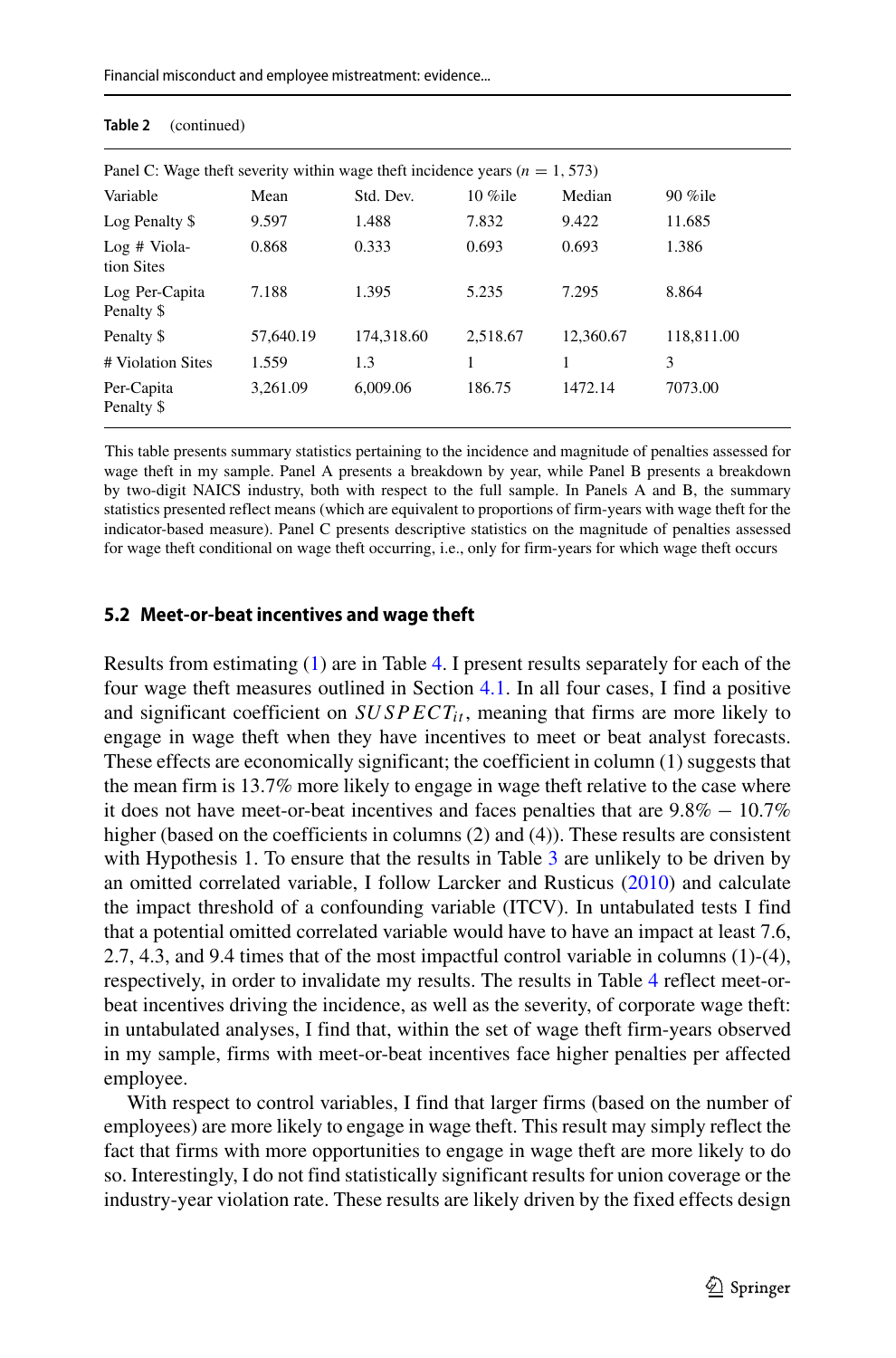| Variable                             | $\boldsymbol{N}$ | Mean     | Std. Dev. | 10 %ile        | Median         | 90 %ile      |
|--------------------------------------|------------------|----------|-----------|----------------|----------------|--------------|
| $FinMisconduct_{it}$                 | 16,692           | 0.040    | 0.196     | $\Omega$       | $\Omega$       | $\Omega$     |
| $WageTheft_{it}$ (indicator)         | 16,692           | 0.094    | 0.292     | $\mathbf{0}$   | $\overline{0}$ | $\mathbf{0}$ |
| $WageTheft_{it}$ Log Pen. \$)        | 16,692           | 0.904    | 2.841     | $\mathbf{0}$   | $\mathbf{0}$   | $\mathbf{0}$ |
| $WageTheft_{it}$ (Log # Viol. Sites) | 16,692           | 0.082    | 0.273     | $\Omega$       | $\Omega$       | $\Omega$     |
| $WageThe fit_{it}$                   | 16,692           | 0.677    | 2.143     | $\mathbf{0}$   | $\theta$       | $\Omega$     |
| (Log Per-Capita Pen. \$)             |                  |          |           |                |                |              |
| Suspect firm                         | 16,692           | 0.235    | 0.424     | $\Omega$       | $\Omega$       | 1            |
| Union coverage                       | 16,692           | 11.614   | 6.5       | 3.949          | 10.92          | 15.438       |
| Log sales per employee ratio         | 16,692           | 5.733    | 0.917     | 4.747          | 5.675          | 6.846        |
| Industry-year violation rate         | 16,692           | 0.043    | 0.044     | 0.014          | 0.03           | 0.098        |
| Post Legal Liability Increase        | 16,692           | 0.104    | 0.306     | $\overline{0}$ | $\mathbf{0}$   | 1            |
| Post Legal Liability Decrease        | 16,692           | 0.057    | 0.232     | $\Omega$       | $\Omega$       | $\Omega$     |
| Log CEO vega                         | 11,495           | 3.787    | 1.969     | 0.000          | 4.166          | 6.021        |
| Log CEO delta                        | 11,422           | 5.470    | 1.500     | 3.680          | 5.466          | 7.290        |
| Habitual meet-or-beat                | 13,527           | 0.279    | 0.449     | $\Omega$       | $\theta$       | 1            |
| Log employees                        | 16,692           | 2.130    | 1.353     | 0.495          | 1.946          | 4.062        |
| Log assets                           | 16,692           | 7.678    | 1.726     | 5.501          | 7.601          | 10.029       |
| % Soft assets                        | 16,692           | 0.599    | 0.218     | 0.263          | 0.64           | 0.858        |
| Sales growth rate                    | 16,692           | 0.107    | 0.256     | $-0.117$       | 0.072          | 0.343        |
| Abnormal employee change             | 16,692           | $-0.051$ | 0.228     | $-0.235$       | $-0.031$       | 0.139        |
| Leverage                             | 16,692           | 0.206    | 0.185     | 0.000          | 0.185          | 0.443        |
| <b>ROA</b>                           | 16,692           | 0.042    | 0.122     | $-0.058$       | 0.054          | 0.149        |
| Change in ROA                        | 16,692           | 0.000    | 0.103     | $-0.081$       | 0.001          | 0.077        |
| External financing need              | 16,692           | 0.122    | 0.327     | $\Omega$       | $\Omega$       | 1            |
| Change in inv. + rec.                | 16,692           | 0.017    | 0.054     | $-0.032$       | 0.011          | 0.078        |
| Log R&D                              | 16,692           | 2.157    | 2.473     | $\mathbf{0}$   | 1.065          | 5.707        |
| Missing R&D                          | 16,692           | 0.377    | 0.485     | $\mathbf{0}$   | $\overline{0}$ | 1            |
| PP&E                                 | 16,692           | 0.286    | 0.231     | 0.049          | 0.212          | 0.665        |

**Table 3** Summary statistics of regression variables

This table presents summary statistics for the variables used in my regression specificationsSummary statistics are taken over the final estimation sample used in Table [4.](#page-16-0) All continuous variables are winsorized at the 1% level

and minimal within-firm, between-year variation in these measures; in untabulated analyses that use 2-digit NAICS industry fixed effects in lieu of firm fixed effects, I find a significant negative relation between union coverage and the likelihood of wage theft. In these analyses I also find that ROA is negatively associated with the likelihood of wage theft; i.e., better-performing firms have less of a need to engage in actions that harm their employees.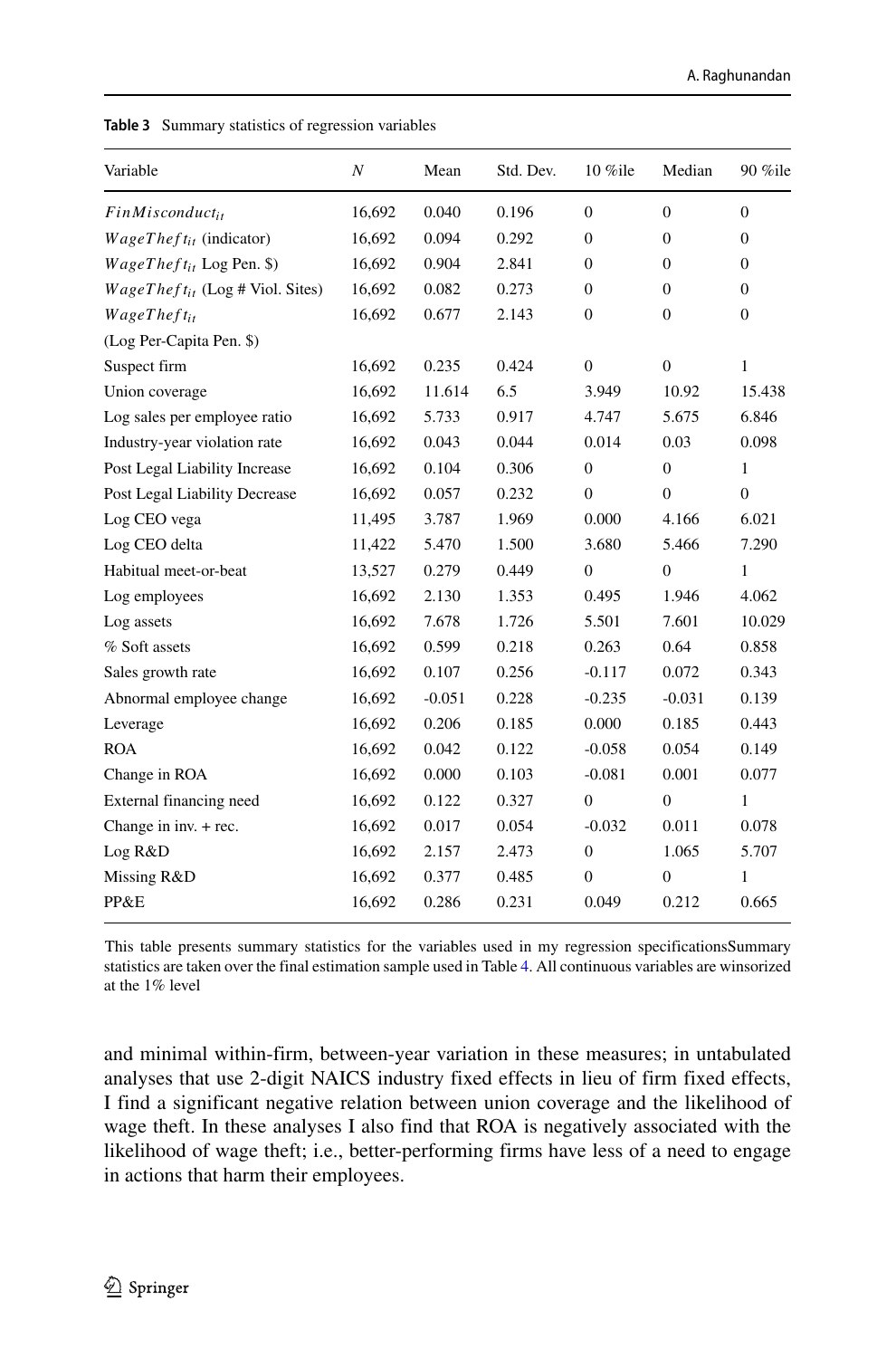| Dependent Var.:              | Indicator<br>(1) | Log Pen. \$<br>(2) | Log # Viol. Sites<br>(3) | Log Per-Capita Pen. \$<br>(4) |
|------------------------------|------------------|--------------------|--------------------------|-------------------------------|
| Suspect firm                 | $0.013**$        | $0.107**$          | $0.010**$                | $0.098**$                     |
|                              | [2.48]           | [2.13]             | [2.27]                   | [2.55]                        |
| Union coverage               | $-0.003$         | $-0.031$           | $-0.002$                 | $-0.018$                      |
|                              | $[-0.95]$        | $[-0.98]$          | $[-0.79]$                | $[-0.75]$                     |
| Industry-year violation rate | 0.051            | 0.520              | 0.116                    | $-0.041$                      |
|                              | [0.46]           | [0.50]             | [1.14]                   | $[-0.05]$                     |
| Log employees                | $0.051***$       | $0.517***$         | $0.053***$               | $0.333***$                    |
|                              | [3.32]           | [3.49]             | [3.91]                   | [2.89]                        |
| Sales growth                 | $-0.006$         | $-0.018$           | $-0.002$                 | $-0.046$                      |
|                              | $[-0.75]$        | $[-0.22]$          | $[-0.27]$                | $[-0.71]$                     |
| Log sales/employee ratio     | 0.012            | 0.106              | 0.011                    | 0.096                         |
|                              | [1.51]           | [1.41]             | [1.48]                   | [1.58]                        |
| Abnormal change in emps.     | $-0.000$         | 0.020              | 0.001                    | $-0.017$                      |
|                              | $[-0.05]$        | [0.26]             | [0.09]                   | $[-0.30]$                     |
| Leverage                     | $-0.011$         | $-0.085$           | $-0.016$                 | $-0.131$                      |
|                              | $[-0.41]$        | $[-0.34]$          | $[-0.69]$                | $[-0.66]$                     |
| <b>ROA</b>                   | 0.039            | 0.411              | 0.027                    | 0.252                         |
|                              | [1.24]           | [1.41]             | [1.06]                   | [1.07]                        |
| Change in ROA                | $-0.018$         | $-0.211$           | $-0.016$                 | $-0.122$                      |
|                              | $[-1.01]$        | $[-1.27]$          | $[-1.11]$                | $[-0.91]$                     |
| Observations                 | 16,692           | 16,692             | 16,692                   | 16,692                        |
| Adjusted $R^2$               | 0.382            | 0.401              | 0.464                    | 0.374                         |

<span id="page-16-0"></span>**Table 4** Meet-or-beat incentives and wage theft

This table presents results from estimating [\(1\)](#page-8-1). Observations are at the firm-year level, and the sample period ranges from 2004 to 2015. In column (1) the dependent variable is an indicator for whether firm *i* engaged in wage theft in year *t* (and was ultimately caught, whether in year *t* or later); in column (2) the dependent variable is the natural logarithm of the scaled dollar value of penalties assessed for wage theft undertaken in year *t*; in column (3) the dependent variable is the number of distinct locations in which the firm committed wage theft in year *t*; and in column (4) the dependent variable is the natural logarithm of per-capita penalties assessed for wage theft that occurred in year *t*. See Appendix [A](#page-34-0) for variable definitions. The primary independent variable of interest is an indicator labeled *Suspect firm*, which equals 1 if a firm just meets or beats the analyst consensus forecast. All specifications include firm and year fixed effects. Estimated *t*-statistics are in brackets. <sup>\*</sup> denotes significance at the 10% level; \*\* denotes significance at the 5% level; and ∗∗∗ denotes significance at the 1% level

#### **5.2.1 Extreme earnings observations**

Prior research (Siriviriyakul [2014;](#page-38-5) Srivastava [2019\)](#page-38-3) highlights that extreme-earnings firms may have unusual characteristics that could drive inferences related to real earnings management. Underlying this criticism is the assertion that financial statement-based measures of real earnings management (e.g., those constructed using disclosed production costs or SG&A) are likely to suffer from an omitted variables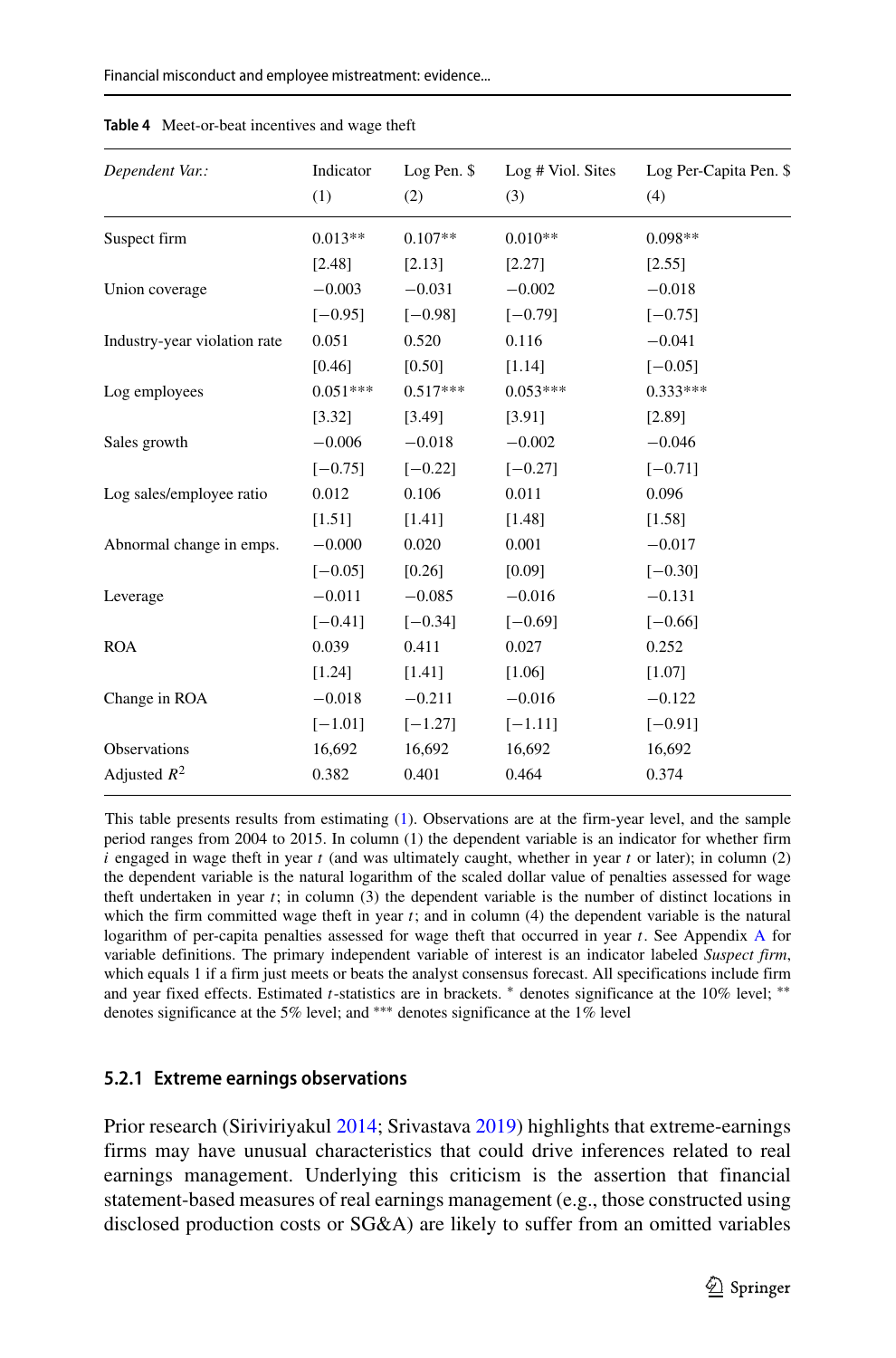problem for extreme observations. This is unlikely to be a concern in my setting because, unlike prior studies such as Roychowdhury [\(2006\)](#page-38-0) or Zang [\(2012\)](#page-38-1), I observe wage theft directly rather than inferring it from firms' financial statements. Nonetheless, to verify that my results are not driven by comparing just-meet-or-beat firms against extreme earnings observations, I restrict the sample by excluding extreme earnings observations. I construct three different subsamples based on excluded extreme observations.[19](#page-17-0) Subsample 1 directly follows Siriviriyakul [\(2014\)](#page-38-5) and Roychowdhury [\(2006\)](#page-38-0) and excludes observations with earnings before extraordinary items (scaled by assets) that lie outside the interval *(*−0.075*,* 0.075*)*. Results from estimating [\(1\)](#page-8-1) on Subsample 1 are presented in column (1) of Table [5;](#page-18-0) the results in Table [4](#page-16-0) continue to hold.

Prior literature focuses on extreme intervals with respect to the zero-earnings benchmark. However, as an additional robustness test, I consider extreme intervals with respect to prior-year earnings and analyst forecasts as well. Because of differences in scaling, I do not use endpoints of *(*−0.075*,* 0.075*)* to construct these intervals; a cutoff of 0.075 will exclude substantially more firms on the basis of scaled earnings than on the basis of the change in scaled earnings. To ensure that my definitions of extreme earnings are as similar as possible across the three measures, I therefore define earnings interval endpoints on the basis of the number of observations included in these subsamples. Subsample 1, described above, contains 9,105 observations, relative to a total of 16,692 used in Table [4.](#page-16-0) By defining Subsample 2 as observations with the change in income before extraordinary items (scaled by assets) lying in the interval *(*−0.03*,* 0.03*)* and Subsample 3 as observations with analyst forecast error lying in the interval (-0.06, 0.06), I obtain 9,388 and 9,604 observations, respectively. Results from estimating Equation [\(1\)](#page-8-1) on Subsamples 2 and 3 are presented in columns (2) and (3) of Table [5;](#page-18-0) my results continue to hold. In the analyses that follow, I use the full sample from Table [4](#page-16-0) to maximize statistical power.

#### <span id="page-17-1"></span>**5.3 Managerial incentives and wage theft**

Meet-or-beat behavior represents a response to firm-level financial incentives. However, managers' personal incentives are also frequently cited as a cause of firms' decisions to engage in misconduct (e.g., Armstrong et al. [2010\)](#page-36-5). I therefore test whether managerial incentives play a role in firms' decisions to engage in wage theft. I consider both positive and negative managerial incentives for wage theft. Following Coles et al. [\(2006\)](#page-37-5) and Armstrong et al. [\(2013\)](#page-36-6), I measure positive managerial incentives using CEO delta and vega. Delta measures the the sensitivity of executive compensation with respect to stock prices, while vega measures the sensitivity of executive compensation with respect to risk-related incentives. I obtain data on delta and vega from the authors of Coles et al. [\(2006\)](#page-37-5) and include the natural logarithms of these quantities as additional variables in a modified version of Eq. [1.](#page-8-1)

<span id="page-17-0"></span><sup>&</sup>lt;sup>19</sup>For brevity, I tabulate results using only the wage theft indicator variable as a dependent variable, results in this section are robust to using any of the other three wage theft measures.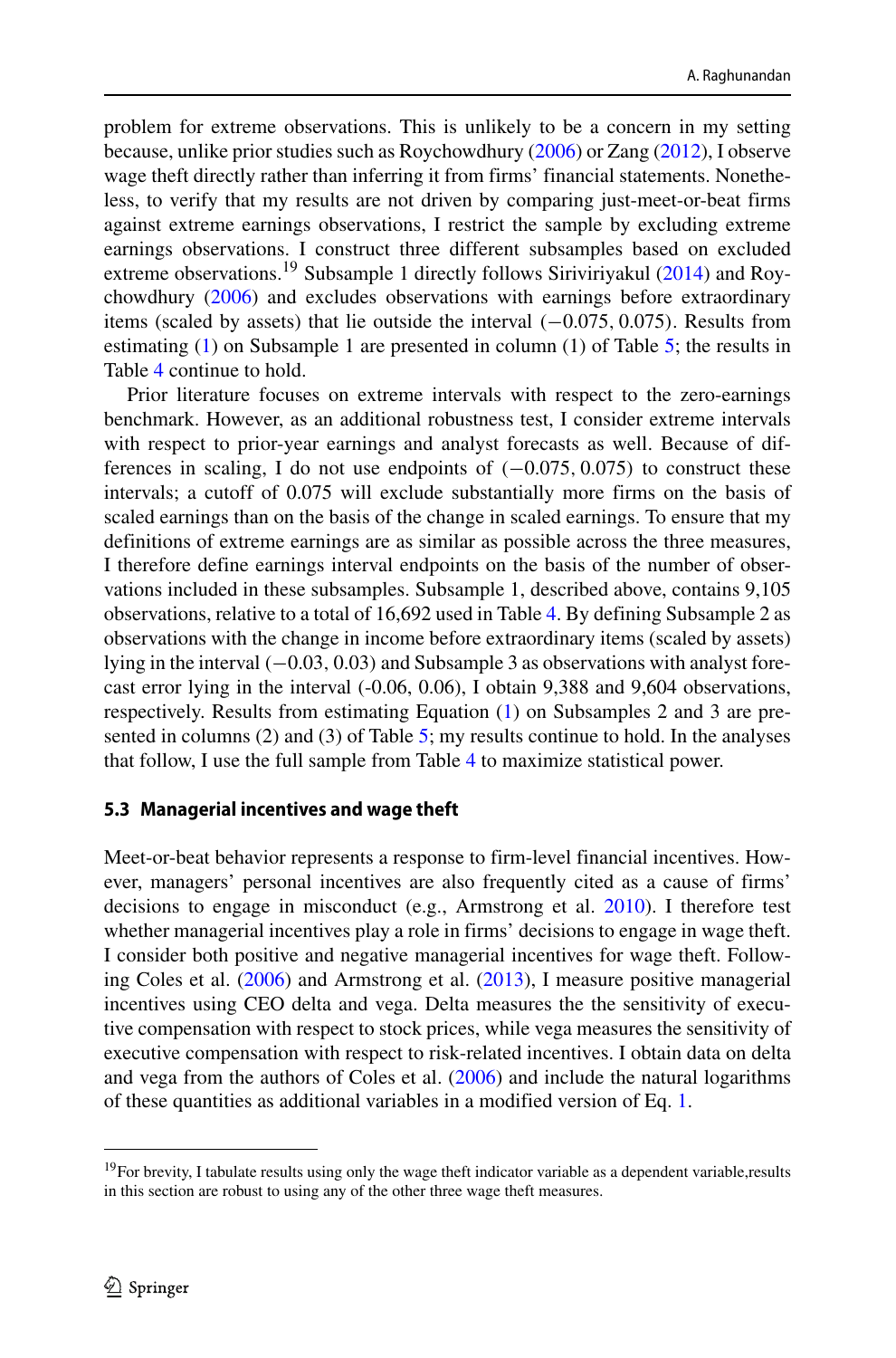| Dependent Variable:          | $WageTheft_{it}$ (indicator) |                             |                          |  |  |
|------------------------------|------------------------------|-----------------------------|--------------------------|--|--|
| Extreme obs. based on:       | Zero benchmark<br>(1)        | Prior-year benchmark<br>(2) | Analyst benchmark<br>(3) |  |  |
| Suspect firm                 | $0.016**$                    | $0.017**$                   | $0.012**$                |  |  |
|                              | [1.96]                       | [2.24]                      | [2.18]                   |  |  |
| Union coverage               | $-0.001$                     | $-0.005$                    | $-0.007$                 |  |  |
|                              | $[-0.28]$                    | $[-1.61]$                   | $[-1.54]$                |  |  |
| Industry-year violation rate | $-0.024$                     | 0.190                       | 0.072                    |  |  |
|                              | $[-0.15]$                    | [1.17]                      | [0.54]                   |  |  |
| Log employees                | $0.058***$                   | $0.050**$                   | $0.055**$                |  |  |
|                              | [2.86]                       | [2.36]                      | [2.42]                   |  |  |
| Sales growth                 | 0.002                        | $-0.034$                    | $-0.012$                 |  |  |
|                              | [0.10]                       | $[-1.57]$                   | $[-0.90]$                |  |  |
| Log sales/employee ratio     | 0.016                        | 0.022                       | 0.013                    |  |  |
|                              | [0.82]                       | [1.11]                      | [1.03]                   |  |  |
| Abnormal change in emps.     | $-0.017$                     | $-0.004$                    | 0.007                    |  |  |
|                              | $[-1.00]$                    | $[-0.20]$                   | [0.65]                   |  |  |
| Leverage                     | $-0.046$                     | $-0.031$                    | 0.034                    |  |  |
|                              | $[-1.13]$                    | $[-0.68]$                   | [0.91]                   |  |  |
| <b>ROA</b>                   | 0.162                        | 0.078                       | 0.067                    |  |  |
|                              | [1.57]                       | [0.82]                      | [1.42]                   |  |  |
| Change in ROA                | $-0.030$                     | 0.003                       | $-0.034$                 |  |  |
|                              | $[-0.81]$                    | [0.03]                      | $[-1.32]$                |  |  |
| Constant                     | $-0.105$                     | $-0.042$                    | $-0.014$                 |  |  |
|                              | $[-0.71]$                    | $[-0.28]$                   | $[-0.12]$                |  |  |
| Observations                 | 9,105                        | 9,388                       | 9,604                    |  |  |
| Adjusted $R^2$               | 0.405                        | 0.388                       | 0.377                    |  |  |

<span id="page-18-0"></span>**Table 5** Meet-or-beat incentives and wage theft, excluding extreme intervals

This table presents results from re-estimating [\(1\)](#page-8-1) but excluding extreme earnings intervals. Observations are at the firm-year level, and the sample period ranges from 2004 to 2015. In all three columns the dependent variable is an indicator for whether firm *i* engaged in wage theft in year *t* (and was ultimately caught, whether in year *t* or later). See [A](#page-34-0)ppendix A for variable definitions. The primary independent variable of interest is an indicator labeled *Suspect firm*, which equals 1 if a firm just meets or beats the analyst consensus forecast. Column (1) excludes observations for which income before extraordinary items, scaled by total assets, lies outside the interval *(*−0.075*,* 0.075*)*; column (2) excludes observations for which the change in scaled income before extraordinary items lies outside the interval *(*−0.03*,* 0.03*)*; and column (3) excludes observations for which the analyst forecast error lies outside the interval (-0.06, 0.06). All specifications include firm and year fixed effects. Standard errors are clustered by firm and are in parentheses. <sup>∗</sup> denotes significance at the 10% level; <sup>∗∗</sup> denotes significance at the 5% level; and <sup>∗</sup>\*\* denotes significance at the 1% level

To measure managerial disincentives I exploit five circuit court cases in the United States that shifted managerial liability for wage theft for subsets of my sample. Under the FLSA, certain employees can be held liable for wage theft. However, in order to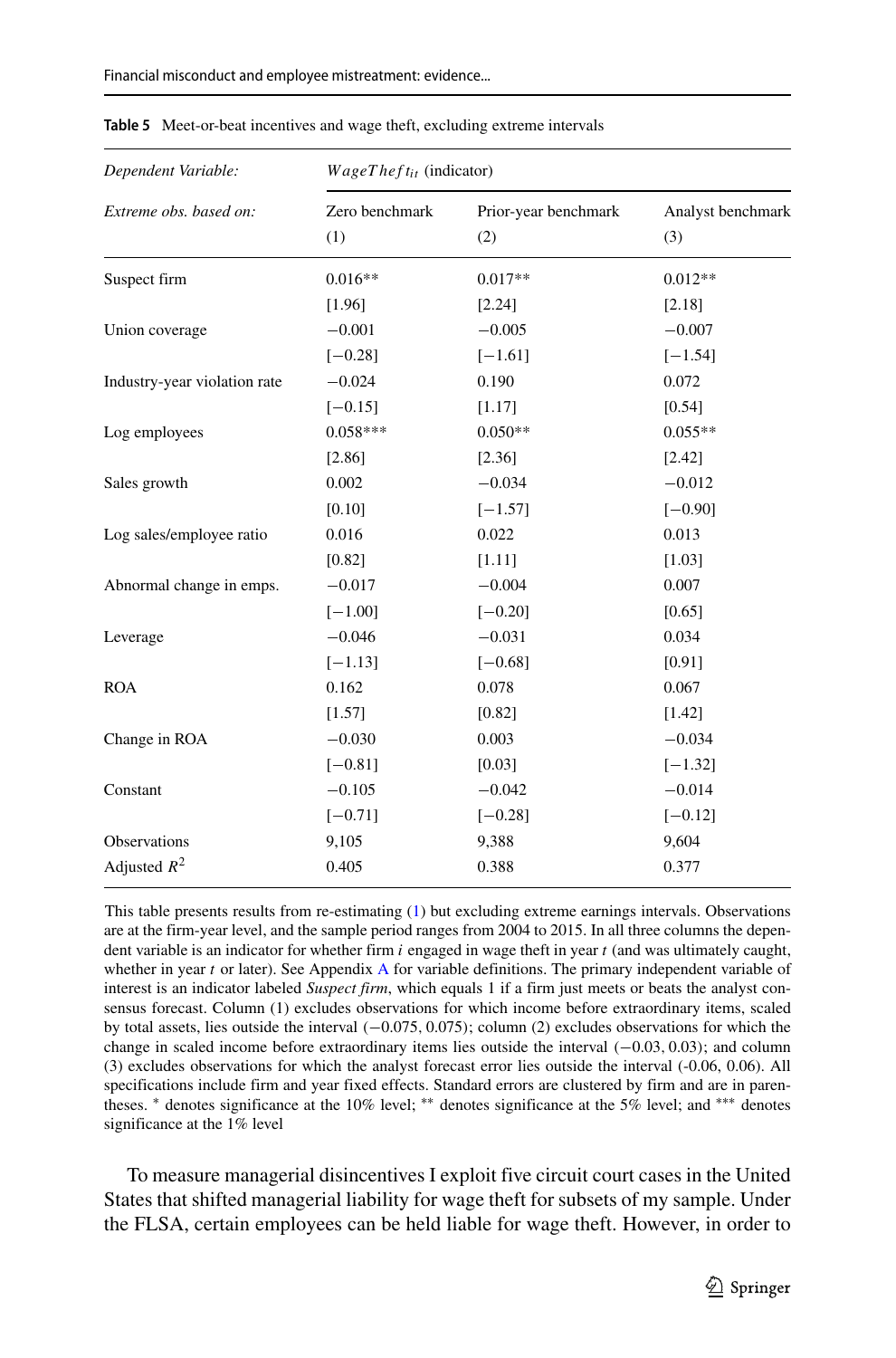be held personally liable for wage theft, an employee must have "significant control" over the establishment.<sup>20</sup> Courts across the United States have interpreted "significant control" differently and, as a result, the set of employees who are considered personally liable for wage theft has varied in a staggered fashion across geography and time. During my sample period, two notable circuit court cases had the effect of decreasing individual executives' liability for firms headquartered in those circuits, and three other circuit court cases had the effect of increasing individual executives' liability for firms headquartered in those circuits.

In 2008, the Eleventh Circuit Court of Appeals ruled in *Alvarez Perez v. Sanford-Orlando Kennel Club* that executives who were not regularly on site at a specific workplace did not have significant control and thus could not be held liable for wage theft at that location. Under similar logic, in 2012 the Fifth Circuit Court of Appeals handed down a similar ruling in *Gray v. Powers*. In contrast, in 2009 the Ninth Circuit Court of Appeals ruled in *Boucher v. Shaw* that executives exercised significant control over all company locations and could, as such, be held personally liable for wage theft. Rulings similar to *Boucher v. Shaw* were handed down in 2013 by both the First and Second Circuits, in *Manning v. Boston Medical Center Corp.* and *Irizarry v. Catsimatidis*, respectively. Finally, in 2014 the Supreme Court resolved the uncertainty created by these five circuit court rulings by affirming the decision in *Irizarry v. Catsimatidis*; in doing so, the Supreme Court established that individuals with "general control over corporate affairs" may be held personally liable for wage theft under the FLSA.

Using the court cases above, I conduct staggered difference-in-differences tests to examine whether these shifts in executives' liability affect firms' levels of wage theft. I construct two variables for use in these tests. The first, *LiabDecreaseit* , equals 1 for firms headquartered in the Eleventh Circuit from 2008-2014 or the Fifth Circuit from 2012-2014. The second, *LiabIncrease<sub>it</sub>*, equals 1 for firms headquartered in the Ninth Circuit from 2009-2014 or the First or Second Circuits from 2013-2014. These two variables represent the product of the "treatment" and "post" variables in the differences-in-differences specifications. The main effect of the "post" variable is subsumed by year fixed effects, while, to account for the main effect of the "treat-ment" variable, I include headquarters state fixed effects.<sup>[21](#page-19-1)</sup> I obtain headquarters information data from the Loughran and McDonald Augmented 10-X Header file.

I present results from tests of managerial incentives in Table [6.](#page-20-0) For brevity, I only tabulate results using the wage theft indicator. Results using the other three wage theft proxies outlined in Section [4.1](#page-8-2) are qualitatively similar in terms of both directional effect and statistical significance. In column (1) I consider CEO compensation incentives alone; in columns (2) and (3) I consider the effects of liability-decreasing court cases and liability-increasing court cases, respectively; and in column (4) I consider all three measures. The sample is significantly smaller in columns (1) and (4) because of limited data coverage in ExecuComp that underlies the calculations of vega and

<span id="page-19-0"></span><sup>&</sup>lt;sup>20</sup>For a brief overview of personal liability and wage theft, see [https://shawlawgroup.com/2017/03/](https://shawlawgroup.com/2017/03/wage-violations-personal-liability/) [wage-violations-personal-liability/](https://shawlawgroup.com/2017/03/wage-violations-personal-liability/)

<span id="page-19-1"></span> $^{21}$ Despite the presence of firm fixed effects in the model, state fixed effects are identified by firms that shift headquarters states during the sample period.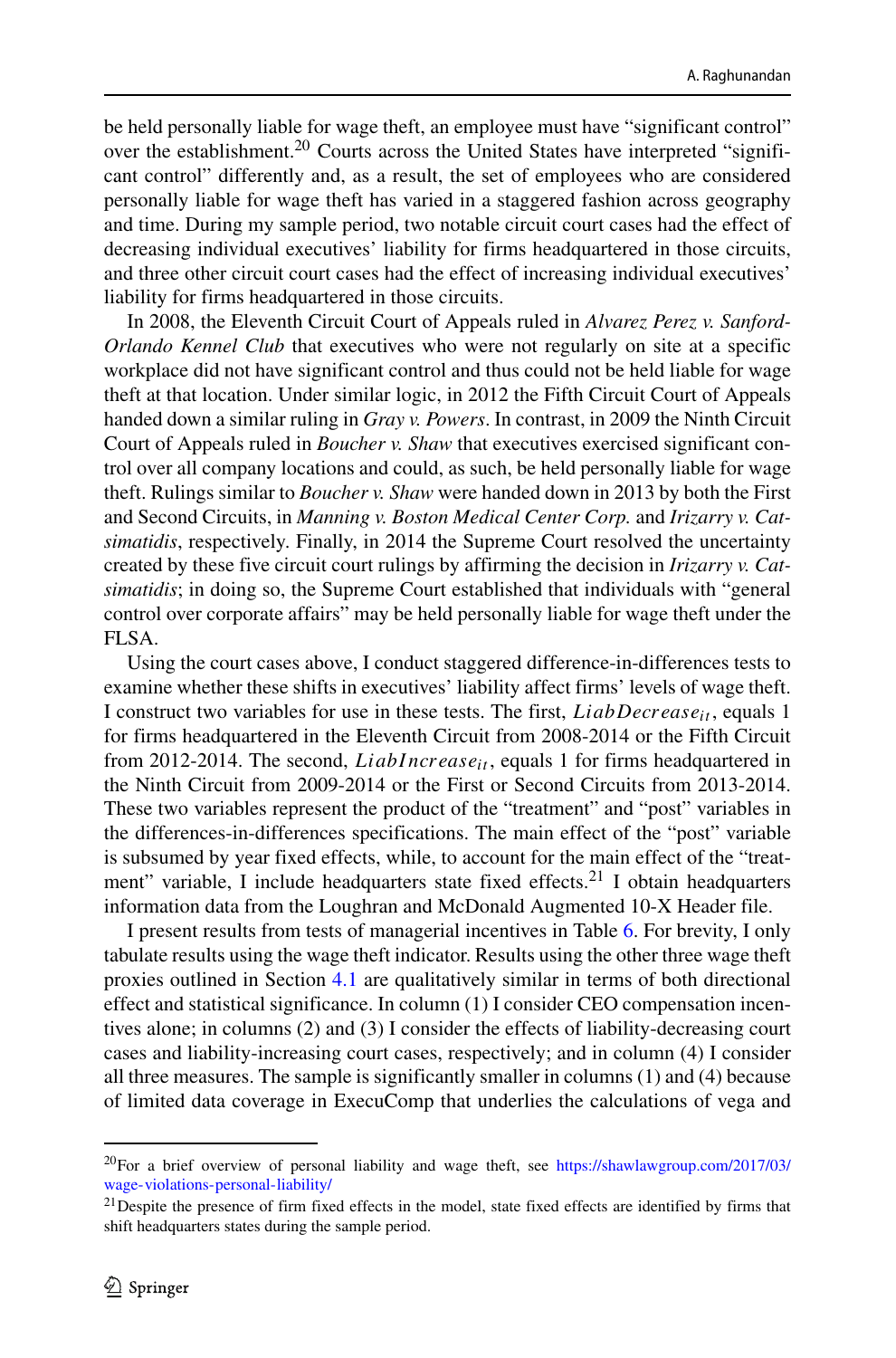| Dependent Variable:          |           | $WageThe fit_{it}$ (indicator) |            |            |  |  |
|------------------------------|-----------|--------------------------------|------------|------------|--|--|
| Managerial Incentive:        | CEO vega  | Legal liability                |            | Both       |  |  |
|                              | (1)       | (2)                            | (3)        | (4)        |  |  |
| Suspect firm                 | $0.013**$ | $0.013***$                     | $0.013***$ | $0.014**$  |  |  |
|                              | [2.12]    | [2.68]                         | [2.66]     | [2.27]     |  |  |
| CEO vega                     | $0.009**$ |                                |            | $0.008***$ |  |  |
|                              | [2.57]    |                                |            | [3.20]     |  |  |
| CEO delta                    | $-0.001$  |                                |            | $-0.002$   |  |  |
|                              | $[-0.30]$ |                                |            | $[-0.46]$  |  |  |
| LiabDecrease <sub>it</sub>   |           | $0.040***$                     |            | $0.029**$  |  |  |
|                              |           | [3.21]                         |            | [2.01]     |  |  |
| LiabIncrease <sub>it</sub>   |           |                                | $-0.021*$  | $-0.023*$  |  |  |
|                              |           |                                | $[-1.79]$  | $[-1.73]$  |  |  |
| Union coverage               | $-0.003$  | $-0.003$                       | $-0.003$   | $-0.002$   |  |  |
|                              | $[-0.60]$ | $[-1.21]$                      | $[-1.19]$  | $[-0.77]$  |  |  |
| Industry-year violation rate | $-0.003$  | 0.047                          | 0.049      | $-0.005$   |  |  |
|                              | $[-0.02]$ | [0.52]                         | [0.54]     | $[-0.05]$  |  |  |
| Log employees                | 0.034     | $0.049***$                     | $0.050***$ | $0.036*$   |  |  |
|                              | [1.64]    | [3.57]                         | [3.59]     | [1.95]     |  |  |
| Sales growth                 | $-0.009$  | $-0.006$                       | $-0.007$   | $-0.013$   |  |  |
|                              | $[-0.72]$ | $[-0.75]$                      | $[-0.78]$  | $[-1.28]$  |  |  |
| Log sales/employee ratio     | 0.019     | 0.012                          | 0.013      | 0.024      |  |  |
|                              | $[1.21]$  | [1.43]                         | [1.57]     | [1.61]     |  |  |
| Abnormal change in emps.     | $-0.000$  | 0.001                          | 0.001      | 0.001      |  |  |
|                              | $[-0.04]$ | [0.15]                         | [0.10]     | [0.05]     |  |  |
| Leverage                     | $-0.034$  | $-0.003$                       | $-0.002$   | $-0.023$   |  |  |
|                              | $[-0.94]$ | $[-0.08]$                      | $[-0.05]$  | $[-0.60]$  |  |  |
| <b>ROA</b>                   | $-0.009$  | 0.043                          | 0.042      | 0.002      |  |  |
|                              | $[-0.18]$ | [1.48]                         | [1.47]     | [0.03]     |  |  |
| Change in ROA                | $-0.007$  | $-0.017$                       | $-0.017$   | $-0.014$   |  |  |
|                              | $[-0.26]$ | $[-1.13]$                      | $[-1.11]$  | $[-0.75]$  |  |  |
| Observations                 | 11,405    | 16,558                         | 16,558     | 11,366     |  |  |
| Adjusted $R^2$               | 0.390     | 0.385                          | 0.385      | 0.392      |  |  |
|                              |           |                                |            |            |  |  |

#### <span id="page-20-0"></span>**Table 6** Managerial incentives and wage theft

This table presents results from estimating a modified version of Eq. [1,](#page-8-1) incorporating measures of managerial incentives and liability. Observations are at the firm-year level, and the sample period ranges from 2004 to 2015. In all cases, the dependent variable is an indicator,  $WageThe fit_{it}$ , that equals one for years in which the firm engaged in wage theft (and was ultimately caught, whether in year *t* or later). See Appendix [A](#page-34-0) for variable definitions.The primary independent variables of interest are the log of CEO delta and vega in column (1); a variable *LiabDecreaseit* that equals one for firm-years affected by liability-decreasing circuit court cases in column (2); a variable *LiabI ncreaseit* that equals one for firm-years affected by liability-increasing circuit court cases in column (3); and all three measures in column (4). All specifications include firm and year fixed effects. Standard errors are clustered by firm and are in parentheses. <sup>∗</sup> denotes significance at the 10% level; ∗∗ denotes significance at the 5% level; and ∗∗∗ denotes significance at the 1% level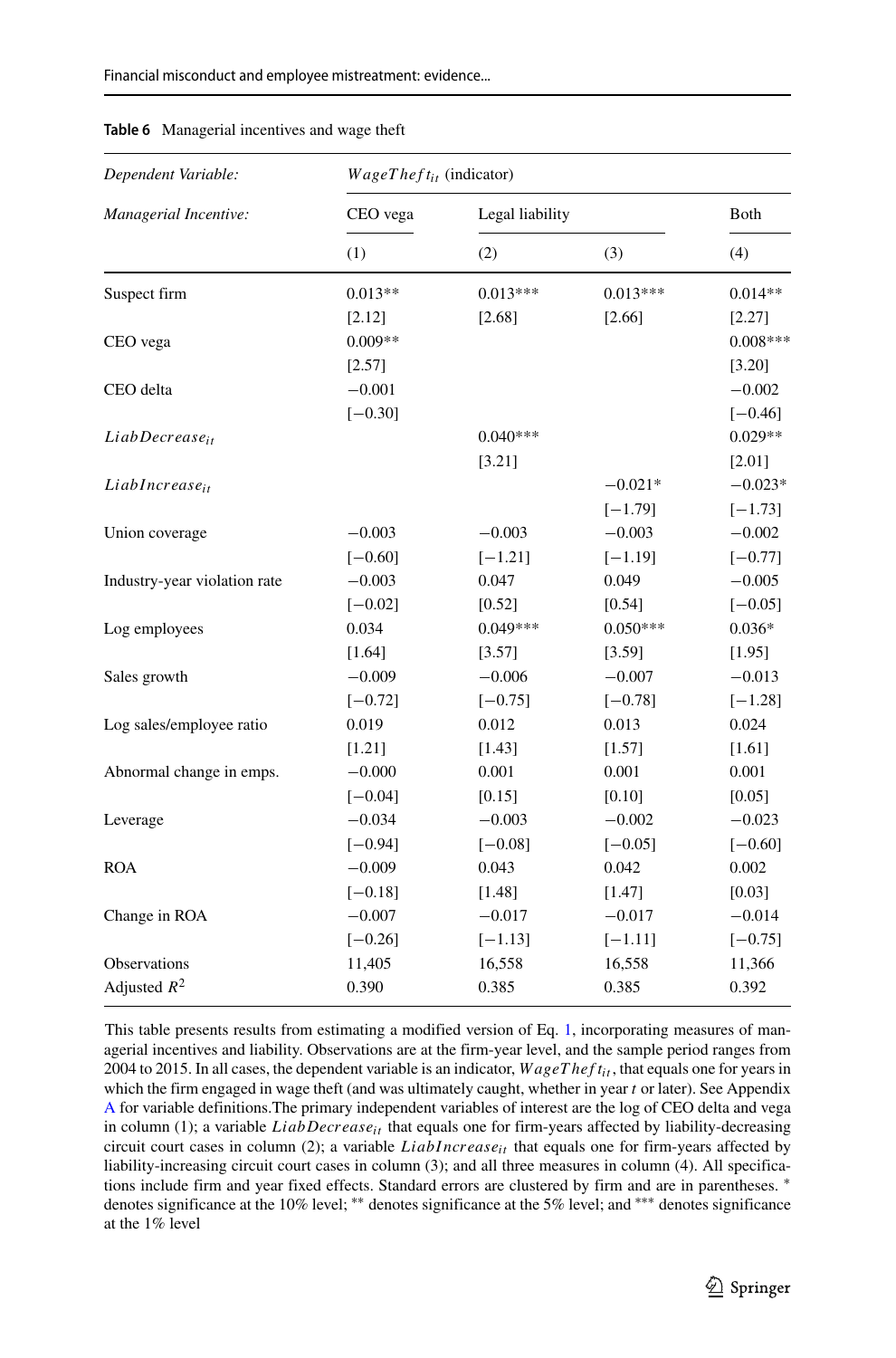delta. My findings in column  $(1)$  are consistent with  $2020$  results for labor violations more broadly: I find that CEO vega is positively associated with wage theft although, unlike in their study, I do not find that CEO delta has an effect on wage theft. This result implies that executives with greater incentives for risk-taking are more likely to engage in wage theft. The effect of the circuit court cases is also consistent with my expectation that wage theft is higher (lower) after court cases that decrease (increase) executives' personal liability for wage theft.

#### <span id="page-21-1"></span>**5.4 Wage theft and financial misconduct**

Having documented that wage theft arises from similar financial incentives to other forms of real activities management, I next turn to the relation between wage theft and financial misconduct. Table [7](#page-22-0) presents results from estimating [\(2\)](#page-10-2) for each of the four wage theft proxies (indicator, total penalties assessed, number of sites at which wage theft occurred, and per capita penalties). In all cases, the dependent variable is *F inM is conduct<sub>it</sub>*, an indicator for whether firm-year *t* or  $t + 1$  resulted in either an AAER or a securities lawsuit.

Control variable results are relatively standard with respect to prior literature. For example, firms that see year-over-year increases in ROA are less likely to be caught engaging in fraud. Higher R&D, which may signal more opaque financial statements, is also associated with higher levels of financial misconduct. Firms with a greater need for external financing are more likely to engage in financial misconduct, possibly due to the heightened incentive to obtain favorable financing terms.

Across all specifications in Table [7,](#page-22-0) the coefficient on the wage theft indicator is not statistically significant. However, this indicator does not differentiate *undetected* wage theft from detected wage theft and, accordingly, the results above could reflect countervailing forces. When wage theft is ongoing and undetected, firms may have less of a need to engage in financial misconduct. Conversely, after wage theft is caught, the costs of further wage theft increase due to WHD's dynamic enforcement model, in which the severity of the penalty and future WHD scrutiny depend on both the severity of the underlying violation and the firm's compliance history. Repeat violators (i) are more likely to be investigated by WHD in subsequent years and (ii) receive higher penalties than first-time offenders for the same types of violations. In addition, repeat violations may incur significant incremental litigation or arbitration risk. If the firm deems the increase in the costs of future wage theft to be material, it may shift from wage theft to other forms of misconduct *subsequent* to the detection of wage theft.

I am able to directly test this possibility because wage theft typically lasts for multiple years and, unlike in the case of financial misconduct, WHD typically catches wage theft while it is still ongoing and imposes sanctions immediately.<sup>22</sup> As a result, for many of the violations in my sample, there are two distinct periods: (i) a period in which the violation was occurring and undetected, and (ii) a period in which the

<span id="page-21-0"></span><sup>&</sup>lt;sup>22</sup>Firms under investigation by the SEC or facing securities class-action lawsuits can wait several years to figure out if they will receive an AAER or reach the point of settling a lawsuit.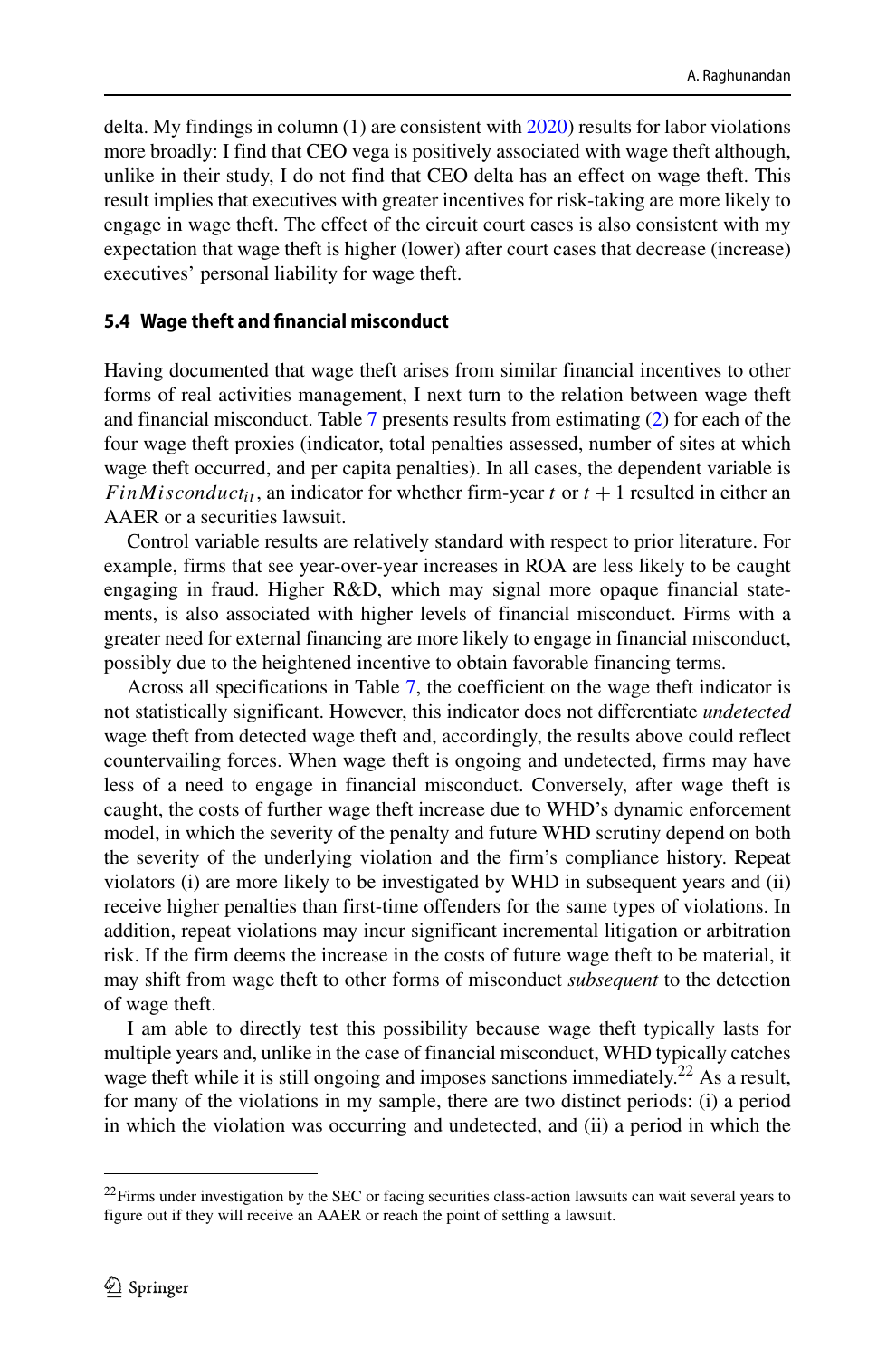| Dependent Variable:                            | FinMisconduct <sub>it</sub> |                       |                   |                        |  |
|------------------------------------------------|-----------------------------|-----------------------|-------------------|------------------------|--|
| Wage Theft Variable                            | Indicator                   | Log Pen. \$           | Log # Viol. Sites | Log Per-Capita Pen. \$ |  |
|                                                | (1)                         | (2)                   | (3)               | (4)                    |  |
| $WageThe fit_{it}$ (indicator)                 | $-0.009$<br>$[-1.04]$       |                       |                   |                        |  |
| $WageTheft_{it}$ (log \$ value)                |                             | $-0.001$<br>$[-0.74]$ |                   |                        |  |
| $WageTheft_{it}$ (log # sites)                 |                             |                       | 0.000<br>$[0.01]$ |                        |  |
| $WageThe fit_{it}$<br>(log per-capita pen. \$) |                             |                       |                   | $-0.001$               |  |
|                                                |                             |                       |                   | $[-0.98]$              |  |
| Habitual Meet-or-Beat                          | $0.011**$                   | $0.011**$             | $0.011**$         | $0.011**$              |  |
|                                                | [2.03]                      | [2.02]                | [2.01]            | [2.03]                 |  |
| Log assets                                     | $0.044***$                  | $0.044***$            | $0.044***$        | $0.044***$             |  |
|                                                | [3.84]                      | $[3.83]$              | [3.81]            | [3.83]                 |  |
| % Soft assets                                  | 0.054                       | 0.054                 | 0.054             | 0.054                  |  |
| Abnormal change in emps.                       | [1.36]                      | $[1.36]$              | [1.36]            | [1.36]                 |  |
|                                                | $-0.001$                    | $-0.001$              | $-0.000$          | $-0.001$               |  |
| Leverage                                       | $[-0.06]$                   | $[-0.05]$             | $[-0.04]$         | $[-0.06]$              |  |
|                                                | $-0.009$                    | $-0.009$              | $-0.009$          | $-0.009$               |  |
| <b>ROA</b>                                     | $[-0.29]$                   | $[-0.29]$             | $[-0.28]$         | $[-0.29]$              |  |
|                                                | $-0.016$                    | $-0.016$              | $-0.016$          | $-0.016$               |  |
| Change in ROA                                  | $[-0.39]$                   | $[-0.39]$             | $[-0.39]$         | $[-0.39]$              |  |
|                                                | $-0.020$                    | $-0.020$              | $-0.020$          | $-0.020$               |  |
|                                                | $[-0.83]$                   | $[-0.83]$             | $[-0.83]$         | $[-0.83]$              |  |
| Sales growth                                   | 0.008                       | 0.008                 | 0.008             | 0.008                  |  |
|                                                | [0.77]                      | $[0.77]$              | [0.77]            | [0.77]                 |  |
| External financing need                        | 0.001                       | 0.001                 | 0.001             | 0.001                  |  |
|                                                | [0.07]                      | [0.07]                | [0.08]            | [0.07]                 |  |
| Change in invento-<br>ries+receivables         | 0.011                       | 0.011                 | 0.011             | 0.011                  |  |
| Log R&D                                        | [0.26]                      | $[0.27]$              | [0.27]            | [0.27]                 |  |
|                                                | $-0.003$                    | $-0.003$              | $-0.002$          | $-0.003$               |  |
| Missing R&D                                    | $[-0.31]$                   | $[-0.31]$             | $[-0.29]$         | $[-0.31]$              |  |
|                                                | 0.012                       | 0.012                 | 0.013             | 0.012                  |  |
|                                                | [0.46]                      | $[0.46]$              | [0.48]            | [0.46]                 |  |
| PP&E                                           | $0.139**$                   | $0.139**$             | $0.139**$         | $0.139**$              |  |
|                                                | [2.38]                      | [2.38]                | [2.39]            | [2.38]                 |  |

#### <span id="page-22-0"></span>**Table 7** Wage theft and financial misconduct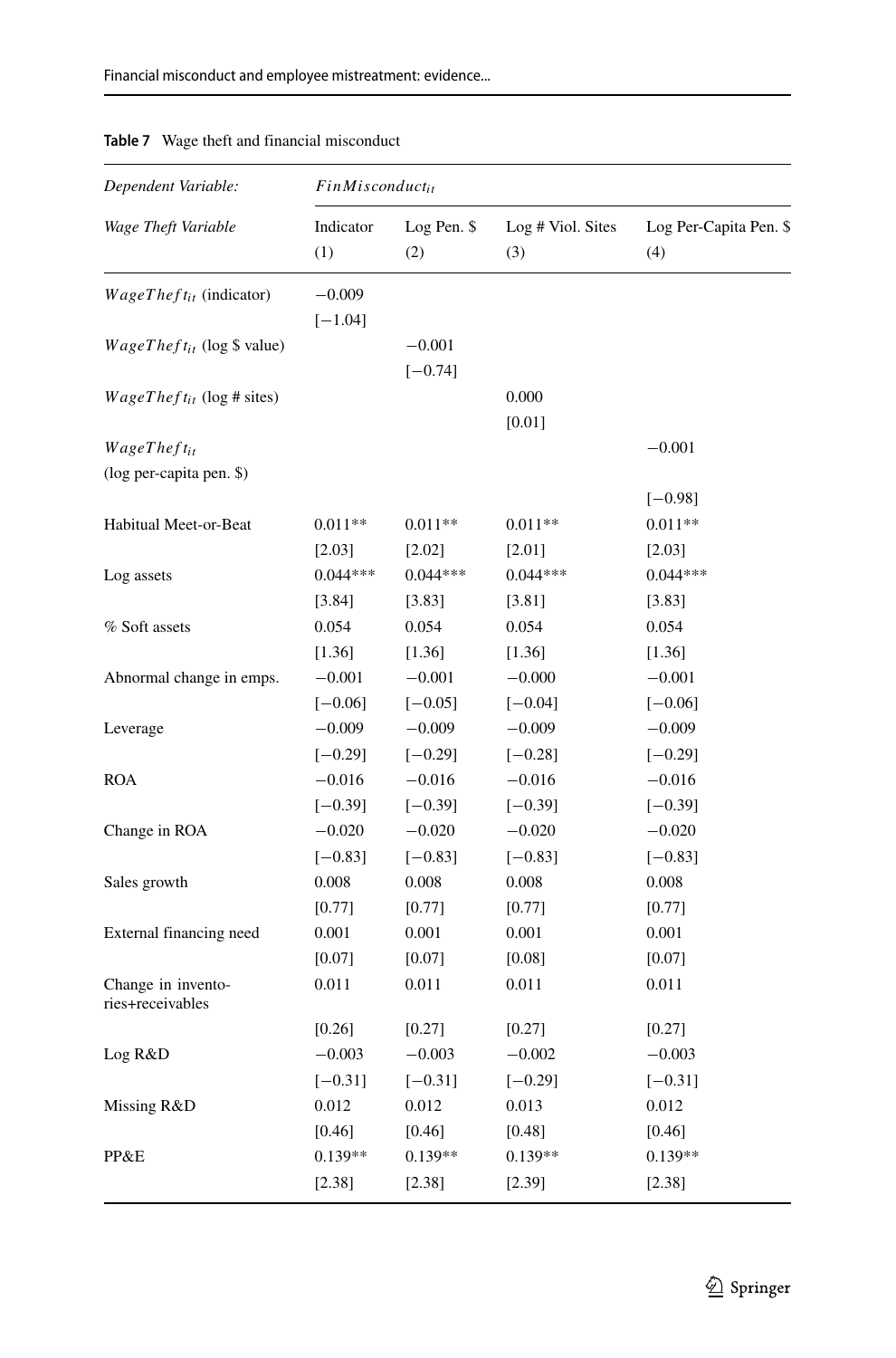<span id="page-23-1"></span>

| Table 7<br>(continued) |           |                      |                   |                        |  |  |
|------------------------|-----------|----------------------|-------------------|------------------------|--|--|
| Dependent Variable:    |           | $FinMisconduct_{it}$ |                   |                        |  |  |
| Wage Theft Variable    | Indicator | Log Pen. \$          | Log # Viol. Sites | Log Per-Capita Pen. \$ |  |  |
|                        | (1)       | (2)                  | (3)               | (4)                    |  |  |
| <b>Observations</b>    | 12,071    | 12,071               | 12,071            | 12,071                 |  |  |
| Adjusted $R^2$         | 0.282     | 0.282                | 0.282             | 0.282                  |  |  |

This table presents results from estimating [\(2\)](#page-10-2). Observations are at the firm-year level, and the sample period ranges from 2004 to 2015. The dependent variable in all columns is  $F \in \mathcal{F} \in \mathcal{F}$  in  $\mathcal{F} \in \mathcal{F}$  an indicator for whether firm *i* either received an SEC AAER or settled a securities lawsuit pertaining to fiscal year *t* or  $t + 1$ . The primary independent variable of interest in each column measures the incidence of wage theft. In column (1) wage theft is measured as an indicator for whether firm *i* engaged in wage theft in year *t* (and was ultimately caught, whether in year *t* or later); in column (2) wage theft is measured as the natural logarithm of one plus the scaled dollar value of penalties assessed for wage theft undertaken in year *t*; in column (3) wage theft is measured as the natural logarithm of one plus the number of distinct locations in which the firm committed wage theft in year *t*; and in column (4) wage theft is measured as the natural logarithm of one plus per-capita penalties assessed for wage theft that occurred in year *t*. See Appendix [A](#page-34-0) for variable definitions. All specifications include firm and year fixed effects. Standard errors are clustered by firm and are in parentheses. ∗ denotes significance at the 10% level; ∗∗ denotes significance at the 5% level; and ∗∗∗ denotes significance at the 1% level

violation was occurring and detected. Because I can identify these periods, I can separate the effect on financial misconduct of firms' decisions to engage in wage theft from the effect of firms' wage theft being detected.

To implement this empirically, I create a variable,  $WageTheftCaught_{it}$ , measured analogously to the main wage theft measures. Specifically, for each of the four measures of  $WageTheft_{it}$ , the corresponding measure of  $WageTheftCaught_{it}$ considers only the portion of *W ageT hef t<sub>it</sub>* that is allocable to detection years. For example, if a firm engages in wage theft in 2008 and 2009, and is caught in 2009, then the indicator form of  $WageTheft_{it}$  equals 1 for both 2008 and 2009 while the indicator form of  $WageTheftCaught_{it}$  is equal to 0 in 2008 but 1 in 2009. I then estimate the following modified version of Eq. [2:](#page-10-2)

<span id="page-23-0"></span>
$$
FinMisconduct_{it} = \beta_0 + \beta_1 WageTheft_{it} + \beta_2 WageTheftCaught_{it}
$$

$$
+ \beta_3 Controls_{it} + \gamma_i + \theta_t + \varepsilon_{it}.
$$
 (3)

Results from estimating [\(3\)](#page-23-0) are in Table [8.](#page-23-1) Each of columns (1)-(4) corresponds to one of the four wage theft measures. In all four cases, the coefficient on  $WageTheftCaught_{it}$  is positive and significant. Conversely, the coefficient on *WageTheft<sub>it</sub>* is negative, and statistically significant in all but column (3).<sup>23</sup> These results suggest that while wage theft is undetected, firms have *less* incentive to engage in financial misconduct; however, once firms have been caught engaging in wage theft, they shift toward engaging in financial misconduct. The coefficient of

<span id="page-23-2"></span><sup>&</sup>lt;sup>23</sup>Variance inflation factors for  $WageThef_{ti}$  and  $WageThef_{ti}$  and  $WageThef_{ti}$  are, respectively, 2.00 and 1.84 in column (1); 2.06 and 1.90 in column (2); 2.28 and 2.12 in column (3); and 1.97 and 1.81 in column (4). These values suggests that the results in Table [8](#page-23-1) are not driven by multicollinearity.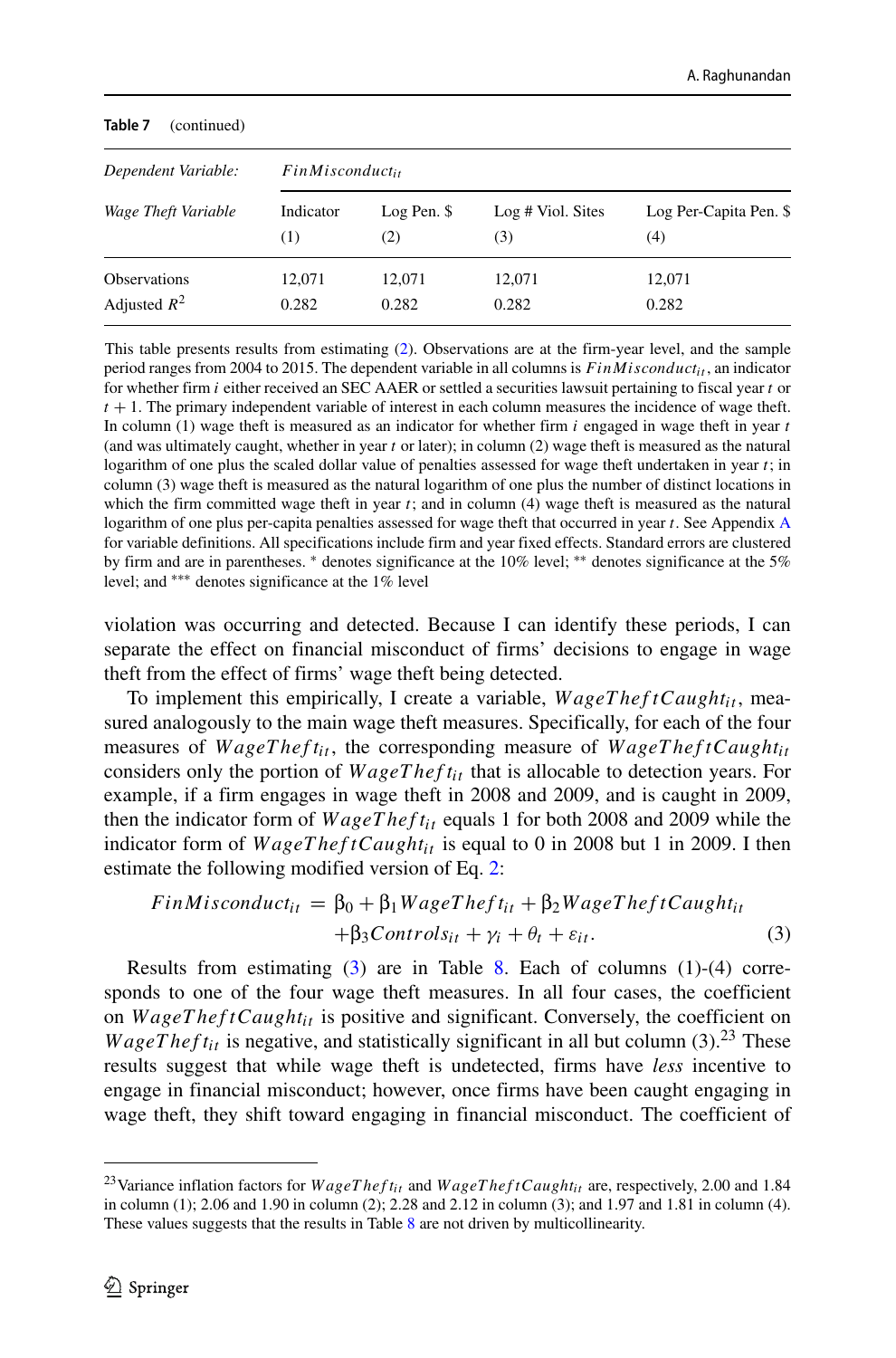| Dependent Variable:                                                      | $FinMisconduct_{it}$ |                    |                          |                               |
|--------------------------------------------------------------------------|----------------------|--------------------|--------------------------|-------------------------------|
| Wage Theft Variable:                                                     | Indicator<br>(1)     | Log Pen. \$<br>(2) | Log # Viol. Sites<br>(3) | Log Per-Capita Pen. \$<br>(4) |
| $WageThe ft_{it}$ (indicator)                                            | $-0.018*$            |                    |                          |                               |
|                                                                          | $[-1.91]$            |                    |                          |                               |
| $WageThe ftCaught_{it}$<br>(indicator)                                   | $0.021**$            |                    |                          |                               |
|                                                                          | [2.01]               |                    |                          |                               |
| $WageTheft_{it}$ (log \$ value)                                          |                      | $-0.002*$          |                          |                               |
|                                                                          |                      | $[-1.75]$          |                          |                               |
| $WageThe ftCaught_{it}$<br>(log \$ value)                                |                      | $0.002**$          |                          |                               |
|                                                                          |                      | [2.21]             |                          |                               |
| $WageTheft_{it}$ (log # sites)                                           |                      |                    | $-0.015$                 |                               |
|                                                                          |                      |                    | $[-1.28]$                |                               |
| WageTheftCaught <sub>it</sub><br>$(\log \# \text{ sites})$               |                      |                    | $0.034**$                |                               |
|                                                                          |                      |                    | [2.28]                   |                               |
| $WageThe fit_{it}$<br>$(\log$<br>per-<br>capita<br>pen.<br>$\mathcal{L}$ |                      |                    |                          | $-0.002*$                     |
|                                                                          |                      |                    |                          | $[-1.89]$                     |
| WageTheftCaughtit<br>$(\log$<br>per-<br>capita<br>pen.<br>\$)            |                      |                    |                          | $0.003*$                      |
|                                                                          |                      |                    |                          | [1.88]                        |
| Controls                                                                 | Yes                  | Yes                | Yes                      | Yes                           |
| Observations                                                             | 12,071               | 12,071             | 12,071                   | 12,071                        |
| Adjusted $R^2$                                                           | 0.282                | 0.282              | 0.282                    | 0.282                         |

**Table 8** Wage theft detection and financial misconduct

This table presents results from estimating [\(3\)](#page-23-0). Observations are at the firm-year level, and the sample period ranges from 2004 to 2015. The dependent variable in all columns is  $FinM is conduct_{it}$ , an indicator for whether firm *i* either received an SEC AAER or settled a securities lawsuit pertaining to fiscal year *t* or  $t + 1$ . The primary independent variables of interest in each column measure the incidence of wage theft both overall and in years in which it was detected. In column (1) wage theft is measured as an indicator for whether firm *i* engaged in wage theft in year *t* (and was ultimately caught, whether in year *t* or later); in column (2) wage theft is measured as the natural logarithm of one plus the scaled dollar value of penalties assessed for wage theft undertaken in year *t*; in column (3) wage theft is measured as the natural logarithm of one plus the number of distinct locations in which the firm committed wage theft in year *t*; and in column (4) wage theft is measured as the natural logarithm of one plus per-capita penalties assessed for wage theft that occurred in year *t*. See Appendix [A](#page-34-0) for variable definitions. All specifications include firm and year fixed effects. Standard errors are clustered by firm and are in parentheses. ∗ denotes significance at the 10% level; ∗∗ denotes significance at the 5% level; and ∗∗∗ denotes significance at the 1% level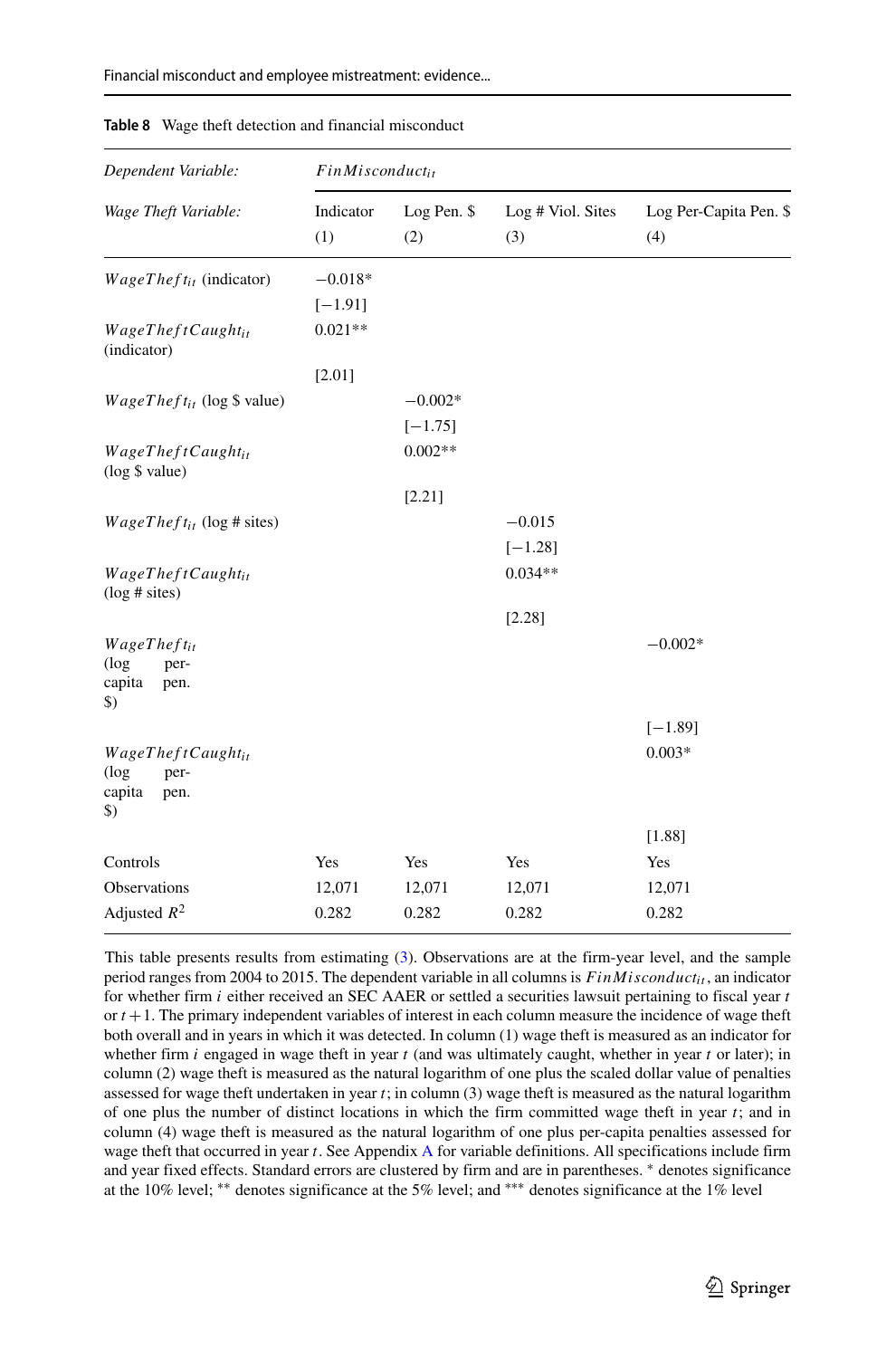-0.018 on *W ageT hef tit* suggests that firms are nearly 45% less likely to engage in financial misconduct while engaging in undetected wage theft, relative to nonwage-theft firm-years. However, once these firms are caught, the coefficient of 0.021 on  $WageTheftCaught_{it}$  implies that their likelihood of engaging in financial misconduct nearly doubles (relative to the firms concurrently engaging in undetected wage theft). Collectively, and perhaps most relevant, the total effect of the two coefficients suggests that firms caught engaging in wage theft are 7.5% more likely to subsequently engage in financial misconduct. Because  $FinM is conduct_{it}$  reflects the incidence of financial misconduct in year  $t$  or  $t + 1$ , it is unlikely that my results merely reflect companies managing earnings in the year of detection in response to the imposition of financial penalties. In sum, my findings suggest that wage theft precedes financial misconduct. This result is consistent with Choi and Gipper [\(2019\)](#page-37-27), who find that lower-paid employees' wages decline significantly in the years immediately preceding financial fraud; the results in Table [8](#page-23-1) suggest one mechanism (wage theft) by which this decline occurs.

A potential alternate explanation for the result in Table [8](#page-23-1) is that it reflects complementarities in the *detection* of misconduct rather than in the incidence of misconduct, i.e., that when one agency detects misconduct at a firm, other agencies also investigate that firm. However, this is unlikely with respect to financial and labor-related misconduct. The SEC's enforcement manual<sup>[24](#page-25-0)</sup> references collaboration with and referrals from agencies such as Treasury, the DOJ, and state securities regulators, but does not mention wage theft or the Department of Labor. Further, while securities lawsuits can arise from a variety of trigger events, I manually investigate all securities lawsuits in my sample, and none mention wage-related enforcement actions or lawsuits.

# **6 Additional tests**

In this section I examine cross-sectional variation in the results underlying the findings in Tables [4–](#page-16-0)[8.](#page-23-1)

## **6.1 Do meet-or-beat incentives interact with other incentives?**

In this section I test whether the documented results in Sections [5.2](#page-14-1) and [5.3](#page-17-1) interact; that is, do increased personal incentives (or reduced disincentives) increase the likelihood that firms engage in wage theft in response to meet-or-beat incentives? To address this question I estimate modified versions of Eq. [1](#page-8-1) that include interaction terms between the meet-or-beat indicator and the two incentive-increasing measures outlined above (CEO vega and liability-decreasing court cases). I also explore the role of firm-level incentives and opportunities in facilitating the relation between wage theft and meet-or-beat incentives. To do this, I consider habitual meet-or-beat

<span id="page-25-0"></span><sup>2</sup>[4https://www.sec.gov/divisions/enforce/enforcementmanual.pdf](https://www.sec.gov/divisions/enforce/enforcementmanual.pdf)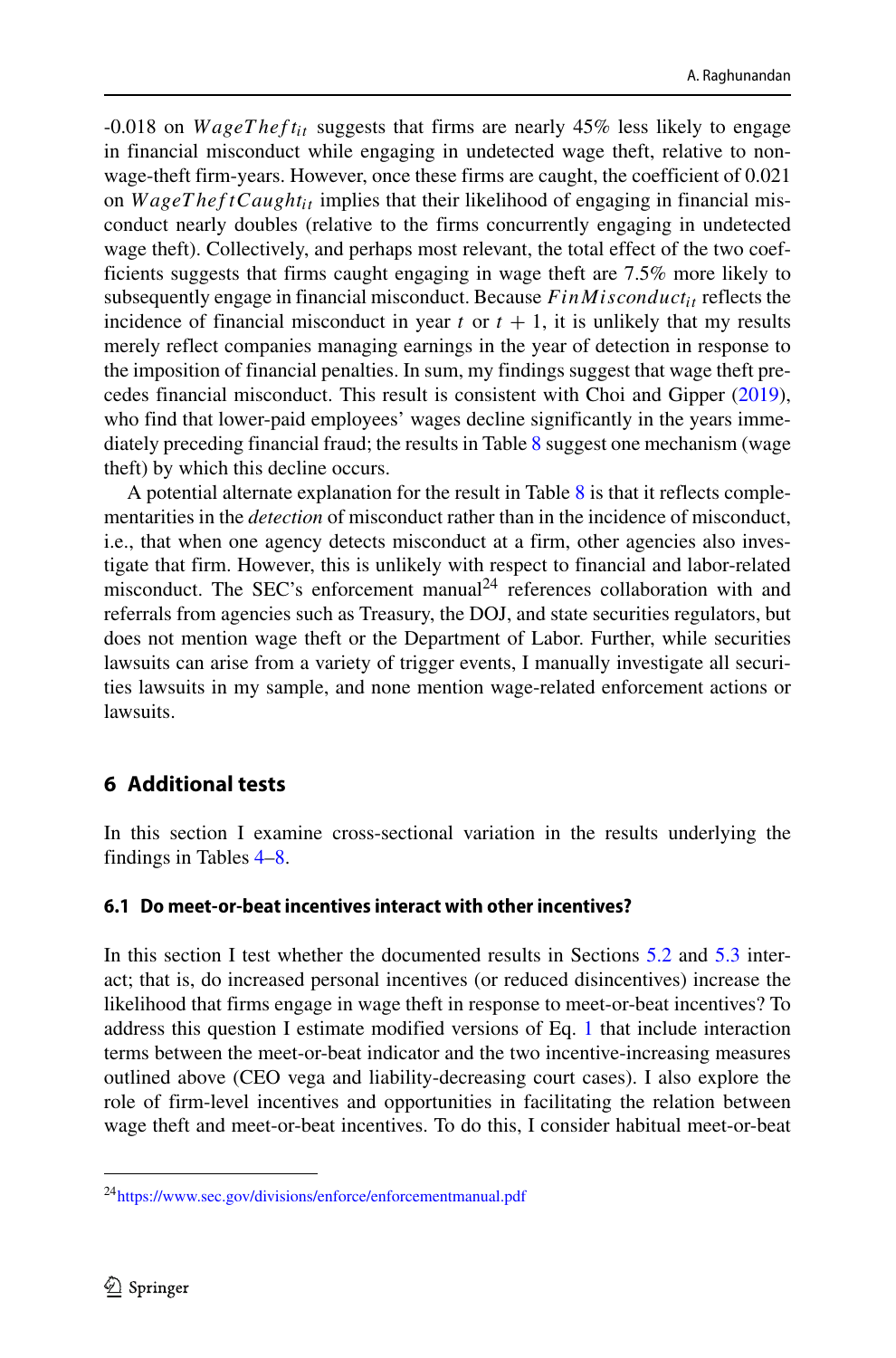firms (as a proxy for firms with heightened incentives for meet-or-beat behavior) and non-R&D firms (as a proxy for firms with greater reliance on hourly, rather than salaried, employees). I tabulate results in this section using only the indicator variable version of *WageTheft<sub>it</sub>*; my findings are qualitatively unchanged if I instead use any of the other three proxies.

Prior literature (e.g., McVay et al. [2006\)](#page-38-6) documents a link between managers' personal incentives and earnings management behavior around analyst forecast benchmarks. If the results presented in Table [4](#page-16-0) reflect wage theft as a form of real earnings management, I should therefore observe that stronger managerial incentive corresponds to a stronger relation between meet-or-beat incentives and wage theft.

The findings in columns (1) and (2) of Table [9](#page-27-0) are consistent with this assertion. I find in column (1) that the interaction between *SUSPECTit* and *LiabDecreaseit* is positive and significant. This result suggests that a decrease in managers' personal disincentives for wage theft makes wage theft a more attractive form of real earnings management. In column (2), I interact *SUSPECT<sub>it</sub>* with CEO vega and find a positive and significant coefficient on the interaction term. Although CEO vega does not correspond to wage theft incentives specifically, higher risk-reward sensitivity creates a higher *overall* incentive to manage earnings to meet benchmarks. Consistent with this prediction, I find that the relation between wage theft and meet-or-beat incentives is stronger when CEO vega is higher (and, hence, when there may be more top-down pressure to cut wage costs).

I next examine the role of firm-level incentives and opportunities in facilitating the relation between meet-or-beat incentives and wage theft. Chu et al. [\(2019\)](#page-37-1) argue that meet-or-beat incentives are more important to firms with a reputation for beating earnings expectations. To test whether this finding applies to the wage theft setting, I consider whether firms with a reputation for beating earnings expectations are more likely to engage in wage theft when faced with meet-or-beat incentives. I construct a measure of reputation similar to that of Chu et al. [\(2019\)](#page-37-1) and define a firm as a habitual meet-or-beat firm if its actual earnings exceeded the analyst consensus (regardless of the margin) in each of the previous three years. Results from this specification are presented in column (3) of Table [9.](#page-27-0) Consistent with the argument that habitual meet-or-beat firms have stronger incentives to engage in real earnings management to continue meeting earnings targets, I find that habitual meet-or-beat firms are more likely to engage in wage theft.

In addition to firm-level incentives, I consider heterogeneity in the opportunities for wage theft that may arise as a result of a firm's business model. Because it is not possible to directly observe the proportion of a firm's employees that are salaried, I measure opportunities for wage theft using an indicator variable for whether firms do not disclose R&D expenditures. Firms that rely upon R&D are likely to be less reliant on hourly (rather than salaried) labor. Column (4) of Table [9](#page-27-0) presents results using this interaction. Surprisingly, I find that non-R&D firms are *less* likely than R&D firms to engage in wage theft in response to meet-or-beat incentives. This result may reflect differences in the signalling value of observed wage theft as a form of real earnings management. Specifically, when firms' business models are naturally prone to wage violations, such violations may be less likely to indicate deliberate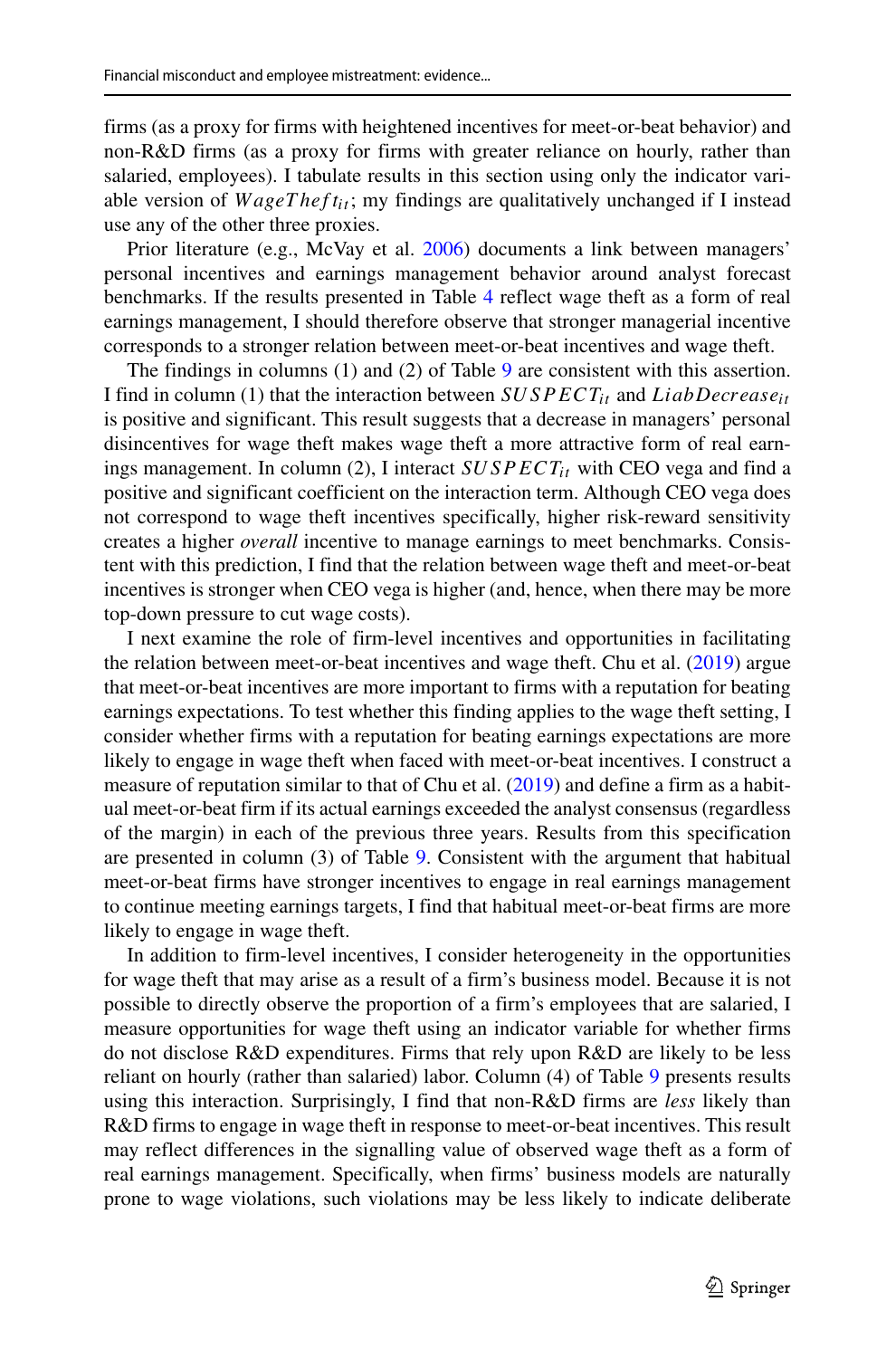| Dependent Variable:                              | $WageTheft_{it}$ (indicator) |           |            |            |  |  |
|--------------------------------------------------|------------------------------|-----------|------------|------------|--|--|
| Cross Section:                                   | Manager-Level                |           | Firm-Level |            |  |  |
|                                                  | (1)                          | (2)       | (3)        | (4)        |  |  |
| Suspect firm $\times$ LiabDecrease <sub>it</sub> | $0.041***$                   |           |            |            |  |  |
|                                                  | [2.81]                       |           |            |            |  |  |
| Suspect firm $\times$ Log CEO vega               |                              | $0.006*$  |            |            |  |  |
|                                                  |                              | [1.94]    |            |            |  |  |
| Suspect firm $\times$ Habitual Meet-or-Beat      |                              |           | $0.023*$   |            |  |  |
|                                                  |                              |           | [1.79]     |            |  |  |
| Suspect firm $\times$ Missing R&D                |                              |           |            | $-0.021*$  |  |  |
|                                                  |                              |           |            | $[-1.83]$  |  |  |
| Suspect firm                                     | $0.011**$                    | $-0.011$  | 0.003      | $0.020***$ |  |  |
|                                                  | [2.07]                       | $[-0.79]$ | [0.38]     | [3.22]     |  |  |
| $LiabDecrease_{it}$                              | $0.031***$                   |           |            |            |  |  |
|                                                  | [2.95]                       |           |            |            |  |  |
| Log CEO vega                                     |                              | $0.007*$  |            |            |  |  |
|                                                  |                              | [1.96]    |            |            |  |  |
| Log CEO delta                                    |                              | $-0.002$  |            |            |  |  |
|                                                  |                              | $[-0.38]$ |            |            |  |  |
| Habitual Meet-or-Beat                            |                              |           | 0.003      |            |  |  |
|                                                  |                              |           | [0.31]     |            |  |  |
| Missing R&D                                      |                              |           |            | $-0.017$   |  |  |
|                                                  |                              |           |            | $[-0.72]$  |  |  |
| Controls                                         | Yes                          | Yes       | Yes        | Yes        |  |  |
| Observations                                     | 16,558                       | 11,366    | 13,440     | 16,692     |  |  |
| Adjusted $R^2$                                   | 0.385                        | 0.392     | 0.396      | 0.382      |  |  |

<span id="page-27-0"></span>**Table 9** Incentives, meet-or-beat behavior, and wage theft

This table presents results from estimating a modified version of Eq. [1](#page-8-1) that interacts firms' meet-or-beat incentives with other firm- and manager- level incentives and opportunities for wage theft. Observations are at the firm-year level, and the sample period ranges from 2004 to 2015. In all cases the dependent variable is an indicator,  $WageThe  $f_{ti}$ , that equals one for years in which the firm engaged in wage theft$ (and was ultimately caught, whether in year *t* or later). See Appendix [A](#page-34-0) for variable definitions. Column (1) considers the interaction of meet-or-beat incentives with circuit court case-driven decreases in liability; column (2) interacts meet-or-beat incentives with CEO vega; column (3) interacts meet-or-beat incentives with firms' status as a habitual meet-or-beat firm; and column (4) interacts meet-or-beat incentives with an indicator variable that equals 1 when firms do not disclose R&D expenditures. All specifications include firm and year fixed effects. Control variables are the same as in Table [6,](#page-20-0) but not tabulated for brevity. Standard errors are clustered by firm and are in parentheses. \* denotes significance at the 10% level; \*\* denotes significance at the 5% level; and ∗∗∗ denotes significance at the 1% level

actions. Conversely, when firms' business models are less prone to wage violations, the incidence of such violations is more likely to indicate a deliberate strategy to cut costs, even when it may not be feasible to do so legally.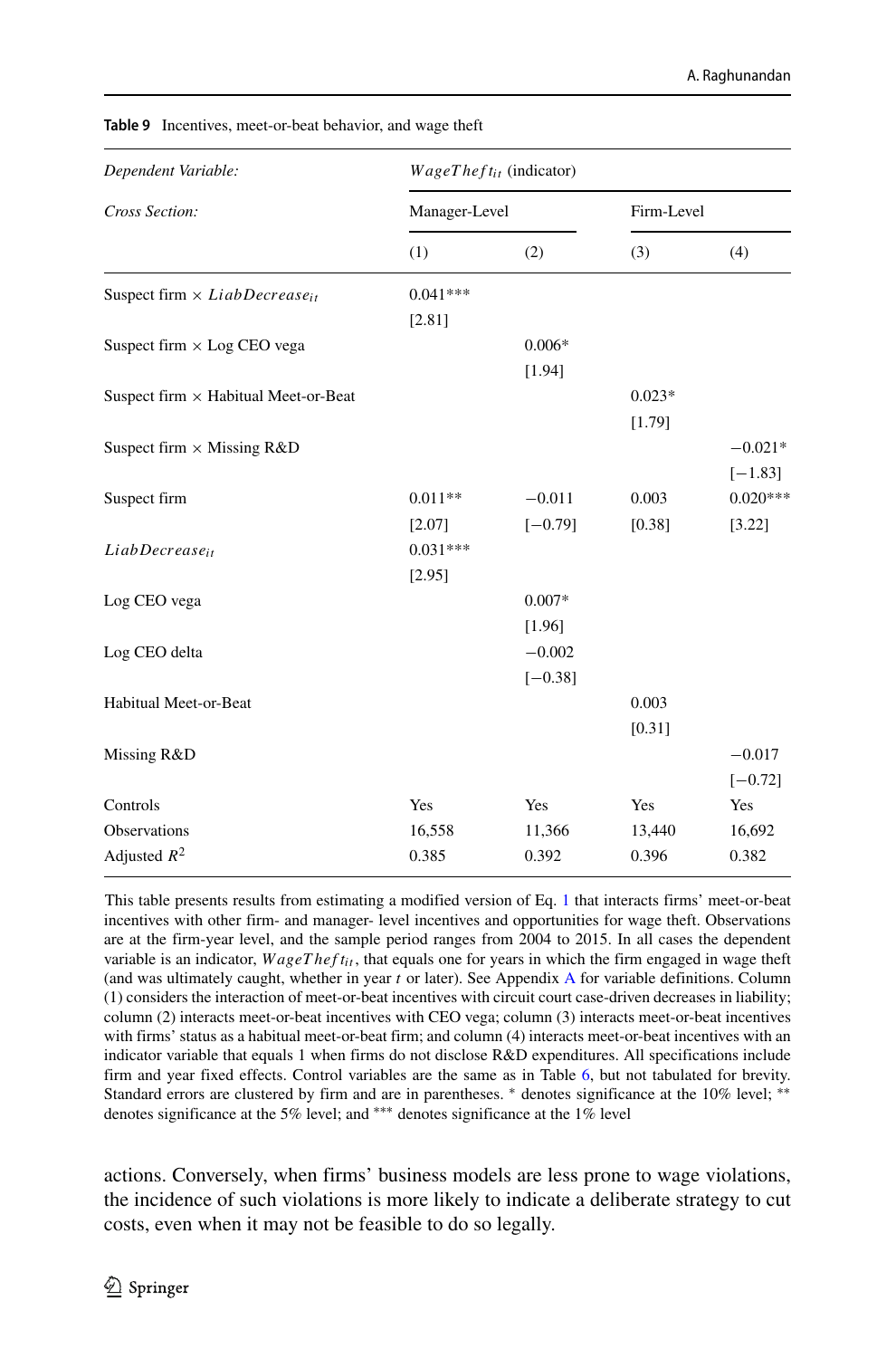#### <span id="page-28-1"></span>**6.2 Repeat instances of wage theft**

Several firms have multiple instances of detected wage theft during my sample period. If firms that get caught continue to engage in wage theft, then my results may not actually reflect substitution away from wage theft (i.e., additional monitoring by WHD may have no effect). On the other hand, this may simply reflect cross-sectional characteristics. For example, suppose Firm A is systematically more likely to engage in wage theft than Firm B (because of, e.g., the industry Firm A operates in). If Firm A gets caught engaging in wage theft, it may reduce its likelihood of future wage theft. This does not mean that it will *never* engage in wage theft again, just that it is less likely to do so. If this is the case, then observing repeat instances of wage theft is still consistent with my interpretation of the results in Section [5.4.](#page-21-1) To distinguish between these alternative explanations, I estimate the following model:

<span id="page-28-0"></span>
$$
FutureWageTheft_{it} = \beta_0 + \beta_1 WageTheftCaught_{it} + \beta_2 Controls_{it}
$$
  
 
$$
+ \gamma_i + \theta_t + \varepsilon_{it}
$$
 (4)

where  $FutureWageThef_{it}$  is an indicator variable that equals 1 if firm *i* engaged in wage theft in at least one of years  $t + 1$ ,  $t + 2$ , or  $t + 3$ . A negative value of  $\beta_1$ in Eq. [4](#page-28-0) implies that after being caught engaging in wage theft in year *t*, firm *i* is less likely to engage in it over the next three years. Results from estimating [\(4\)](#page-28-0) are in Table [10.](#page-29-0) The significant negative coefficient on  $WageTheftCaught_{it}$  in column (1) suggests that firms are less likely to engage in future wage theft subsequent to having been caught.

As an additional mitigating factor to the concern of repeat violations, I consider the geography of violations within firms over time. Raghunandan and Ruchti [\(2021\)](#page-38-7) show that after firms face sanctions from the Occupational Safety and Health Administration (OSHA), they are less likely to continue to engage in violations in the state they were sanctioned in. This may be because OSHA is more likely to flag a future violation as repeat if it occurs in the same state as the initial violation; as a result, the increase in the costs of future misconduct subsequent to detection may not be uniform across locations in which the firm operates. Building on these findings, I re-estimate [\(4\)](#page-28-0) accounting for geographic dispersion in violations. I construct four new variables: *F utureW ageT hef tHQit* and *F utureW ageT hef tNonHQit* , which are analogous to *F utureW ageT hef tit* but for a firm's headquarters and non-headquarters states, respectively; and *W ageT hef tCaughtHQit* and *W ageT hef tCaughtNonHQit* , which are analogous to *WageTheftCaught<sub>it</sub>* but for a firm's headquarters and non-headquarters states, respectively.

I present results from this modified specification in columns (2) and (3) of Table [10.](#page-29-0) The negative and significant coefficients on *W ageT hef tCaughtHQit* in column (2) and  $WageThe ftCaughtNonHQ_{it}$  in column (3) are consistent with Raghunandan and Ruchti [\(2021\)](#page-38-7) finding that the deterrence effect of violations is strongest within rather than between geographic jurisdictions. In conjunction with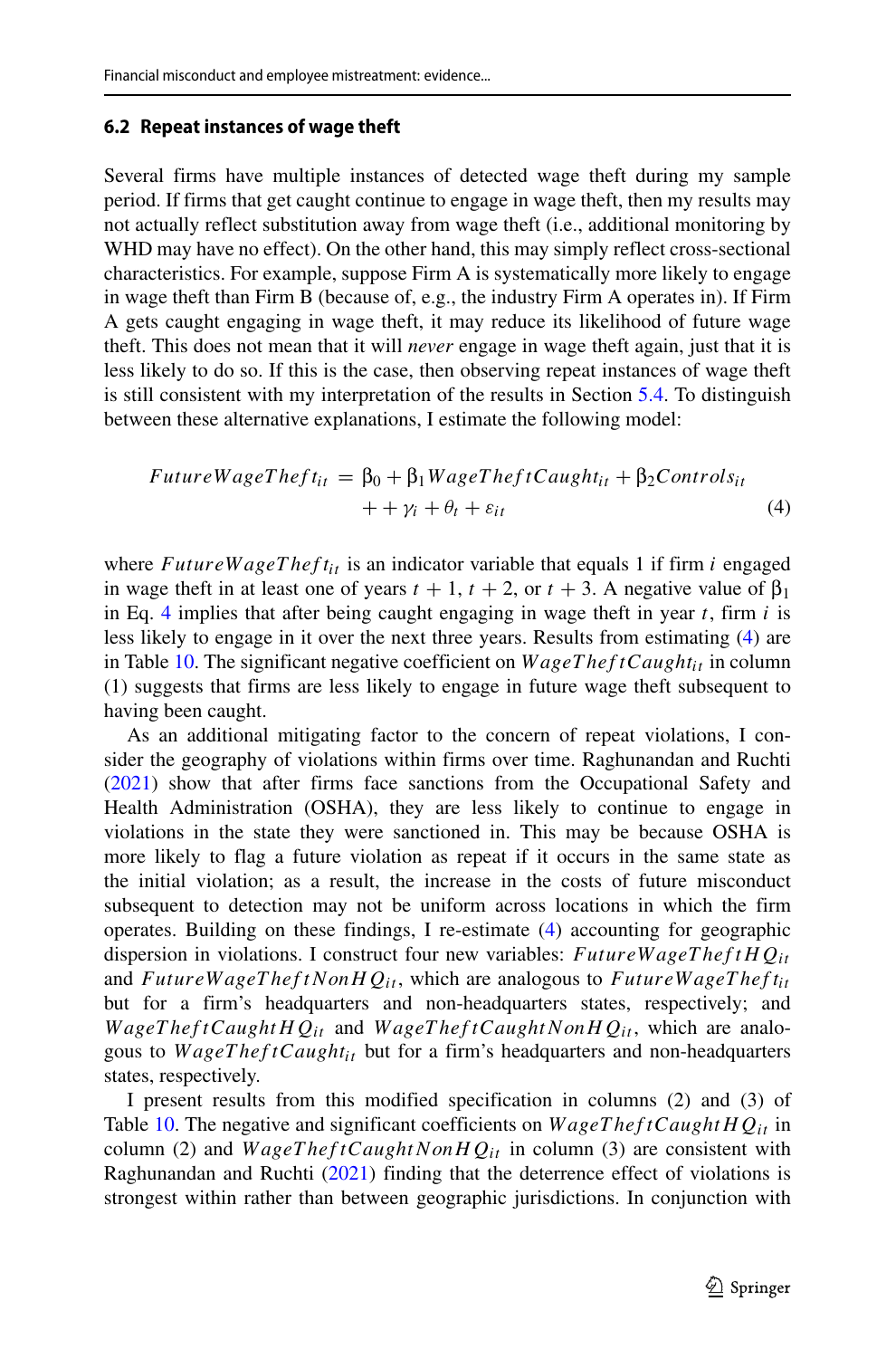| Dependent<br>Variable:                | Future Wage The ft <sub>it</sub> | Future Wage The $ftHQ_{it}$ | Future Wage The $ftNonHQ_{it}$ |  |
|---------------------------------------|----------------------------------|-----------------------------|--------------------------------|--|
|                                       | (1)                              | (2)                         | (3)                            |  |
| WageTheft<br>$Caught_{it}$            | $-0.161***$                      |                             |                                |  |
|                                       | $[-10.64]$                       |                             |                                |  |
| WageTheft<br>Caught $HQ_{it}$         |                                  | $-0.248***$                 | 0.012                          |  |
|                                       |                                  | $[-9.82]$                   | [0.47]                         |  |
| Wage The ft<br>Caught<br>$NonHQ_{it}$ |                                  | $-0.004$                    | $-0.166***$                    |  |
|                                       |                                  | $[-0.34]$                   | $[-9.68]$                      |  |
| Union coverage                        | $-0.004*$                        | $-0.001$                    | $-0.004*$                      |  |
|                                       | $[-1.71]$                        | $[-0.73]$                   | $[-2.04]$                      |  |
| Industry-year<br>violation rate       | $0.264***$                       | $0.088*$                    | $0.241**$                      |  |
|                                       | [2.61]                           | [1.67]                      | [2.51]                         |  |
| Log employees                         | $0.026*$                         | 0.004                       | $0.026*$                       |  |
|                                       | [1.73]                           | [0.42]                      | [1.88]                         |  |
| Sales growth                          | $-0.005$                         | $-0.001$                    | $-0.005$                       |  |
|                                       | $[-0.62]$                        | $[-0.29]$                   | $[-0.75]$                      |  |
| sales/employee<br>Log<br>ratio        | 0.009                            | 0.001                       | 0.007                          |  |
|                                       | [1.07]                           | [0.09]                      | [1.00]                         |  |
| Abnormal change<br>in emps.           | $0.012*$                         | 0.002                       | 0.010                          |  |
|                                       | [1.72]                           | [0.38]                      | $[1.62]$                       |  |
| Leverage                              | $-0.022$                         | $-0.023$                    | $-0.021$                       |  |
|                                       | $[-0.89]$                        | $[-1.46]$                   | $[-0.96]$                      |  |
| <b>ROA</b>                            | $0.072**$                        | $0.034*$                    | 0.036                          |  |
|                                       | [2.56]                           | [1.70]                      | [1.56]                         |  |
| Change in ROA                         | $-0.035**$                       | $-0.015$                    | $-0.025*$                      |  |
|                                       | $[-2.31]$                        | $[-1.46]$                   | $[-1.90]$                      |  |
| Observations                          | 19,768                           | 19,768                      | 19,768                         |  |
| Adjusted $R^2$                        | 0.494                            | 0.378                       | 0.487                          |  |

<span id="page-29-0"></span>**Table 10** Repeat wage theft violations

This table presents results from estimating the models described in Section [6.2.](#page-28-1) Observations are at the firm-year level, and the sample period ranges from 2004 to 2015. The dependent variable in column (1) is *FutureWageTheft<sub>it</sub>*, an indicator for whether the firm engaged in wage theft in years  $t + 1$ ,  $t + 2$ , or  $t + 3$  (and was ultimately caught, whether in these years or later); the dependent variable in column (2) is  $FutureWagerheftHQ<sub>it</sub>$ , an indicator for whether the firm engaged in wage theft in its headquarters state in years  $t + 1$ ,  $t + 2$ , or  $t + 3$ ; and the dependent variable in column (3) is *FutureWageTheftNonHQ<sub>it</sub>*, an indicator for whether the firm engaged in wage theft anywhere other than its headquarters state in years  $t + 1$ ,  $t + 2$ , or  $t + 3$ . See [A](#page-34-0)ppendix A for variable definitions. In column (1) the main independent variable of interest is the indicator variable form of *WageTheftCaught<sub>it</sub>*, i.e., whether wage theft was detected in year *t*. In columns (2) and (3) the main independent variables of interest are *W ageT hef tCaughtHQit* and *W ageT hef tCaughtN onHQit* , which are indicator variables for whether the firm was caught engaging in wage theft inside and outside of its headquarters state, respectively. All specifications include firm and year fixed effects. Estimated *t*-statistics are in brackets. ∗ denotes significance at the 10% level; ∗∗ denotes significance at the 5% level; and ∗∗∗ denotes significance at the 1% level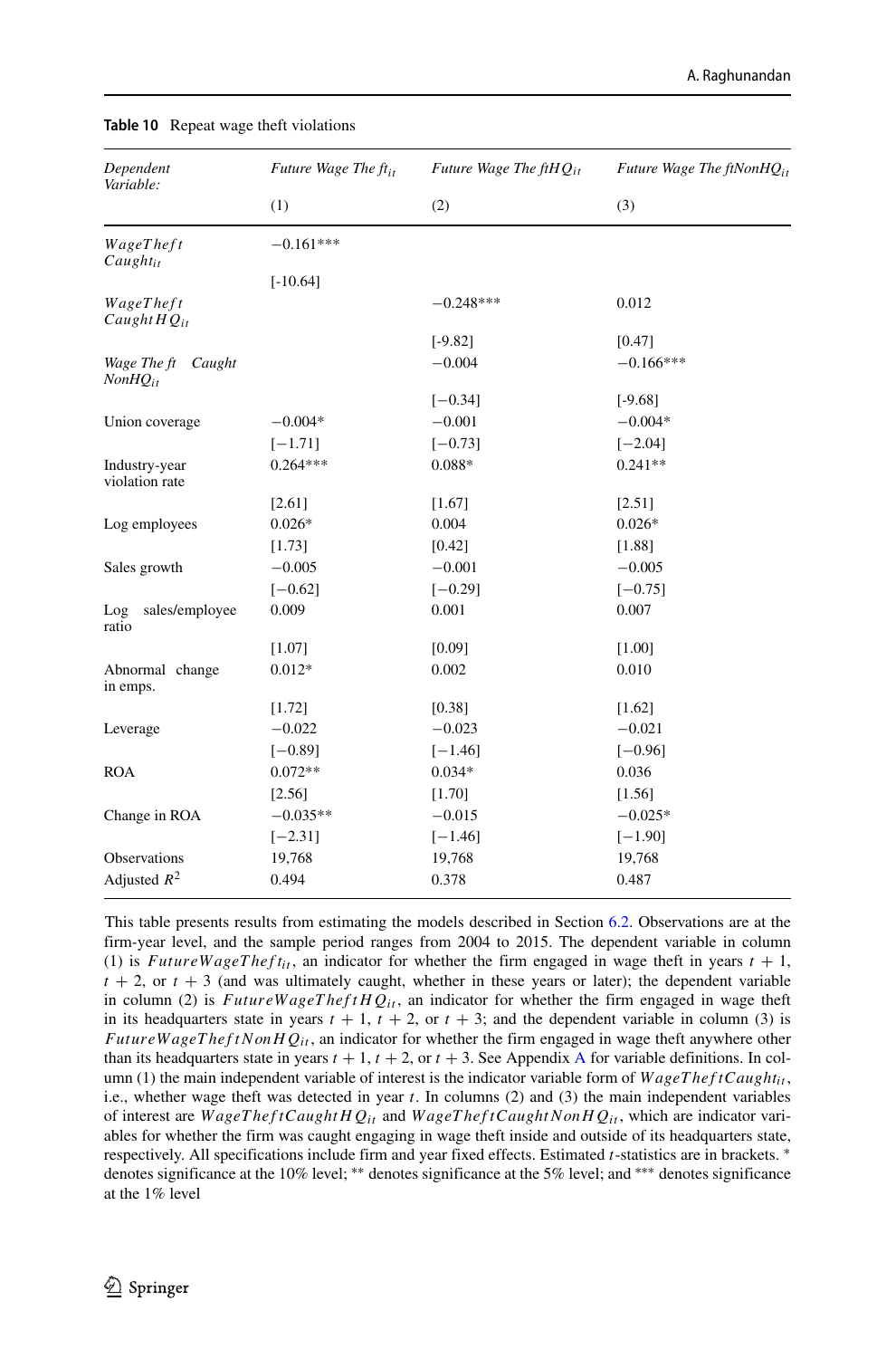the results in Section [5.4,](#page-21-1) Table [10](#page-29-0) suggests that after getting caught engaging in wage theft, firms are subsequently (i) less likely to engage in future wage theft and (ii) more likely to engage in financial misconduct.

#### <span id="page-30-1"></span>**6.3 Corporate culture**

Recent literature finds that firms with worse corporate culture are more likely to engage in financial misconduct, suggesting that operational culture extends to financial reporting practices. For example, Kim et al. [\(2012\)](#page-37-28) find that more "socially responsible" firms engage in earnings management less frequently and are less likely to receive SEC enforcement actions. Building on this literature, in this section I examine the role of corporate culture in driving the relation between firms' financial reporting incentives and wage theft.

To test whether either the paper's meet-or-beat results or the results on financial misconduct are driven by corporate culture, I construct two measures of corporate culture based on recent studies by Altamuro et al. [\(2017,](#page-36-4) hereafter AGZ) and Kedia et al. [\(2019,](#page-37-12) hereafter KLR). AGZ measure culture as firms' internal control environments and show that, within the pharmaceutical industry, firms with internal control weaknesses (ICWs) are more likely to both restate financial statements and have Food & Drug Administration inspection failures. KLR use firms' compliance history across five federal agencies to measure recent compliance culture, and document that past compliance behavior predicts the likelihood of receiving an AAER from the SEC.

I construct the internal control-based measure by first building a probit model of the likelihood of an internal control weakness. I then follow AGZ and label a firm as having a weak compliance culture ( $WeakICW_{it} = 1$ ) if the firm reports ineffective internal controls despite its predicted probability of an ICW being below the median of the sample predicted ICW probability. To construct the compliance history-based measure, I draw upon the remainder of the Violation Tracker database, which contains compliance information for over 50 federal agencies. I define a firm as having a weak compliance culture ( $WeakViol_{it} = 1$ ) if the firm had at least one non-wage theft violation in fiscal years  $t$ ,  $t - 1$ , and  $t - 2$ .<sup>[25](#page-30-0)</sup>

Using these measures of corporate culture, I estimate modified versions of Eqs. [1](#page-8-1) and [3](#page-23-0) that include one of the corporate culture proxies as well as an interaction term between the culture proxy and the main independent variable of interest. I present results in Table [11.](#page-31-0) For brevity, I do not tabulate the first-stage ICW estimation model

<span id="page-30-0"></span><sup>&</sup>lt;sup>25</sup> KLR's main culture measure is based on a decile ranking of firms, based on their penalties paid to each agency, then taking an average of these within-year decile rankings. However, because I use a broader sample, in which more than half of sample firm-years do not have any associated violations, it is not possible to directly reconstruct this measure; I therefore use KLR's alternative culture measure, which is an indicator variable for the incidence of any misconduct in the preceding years.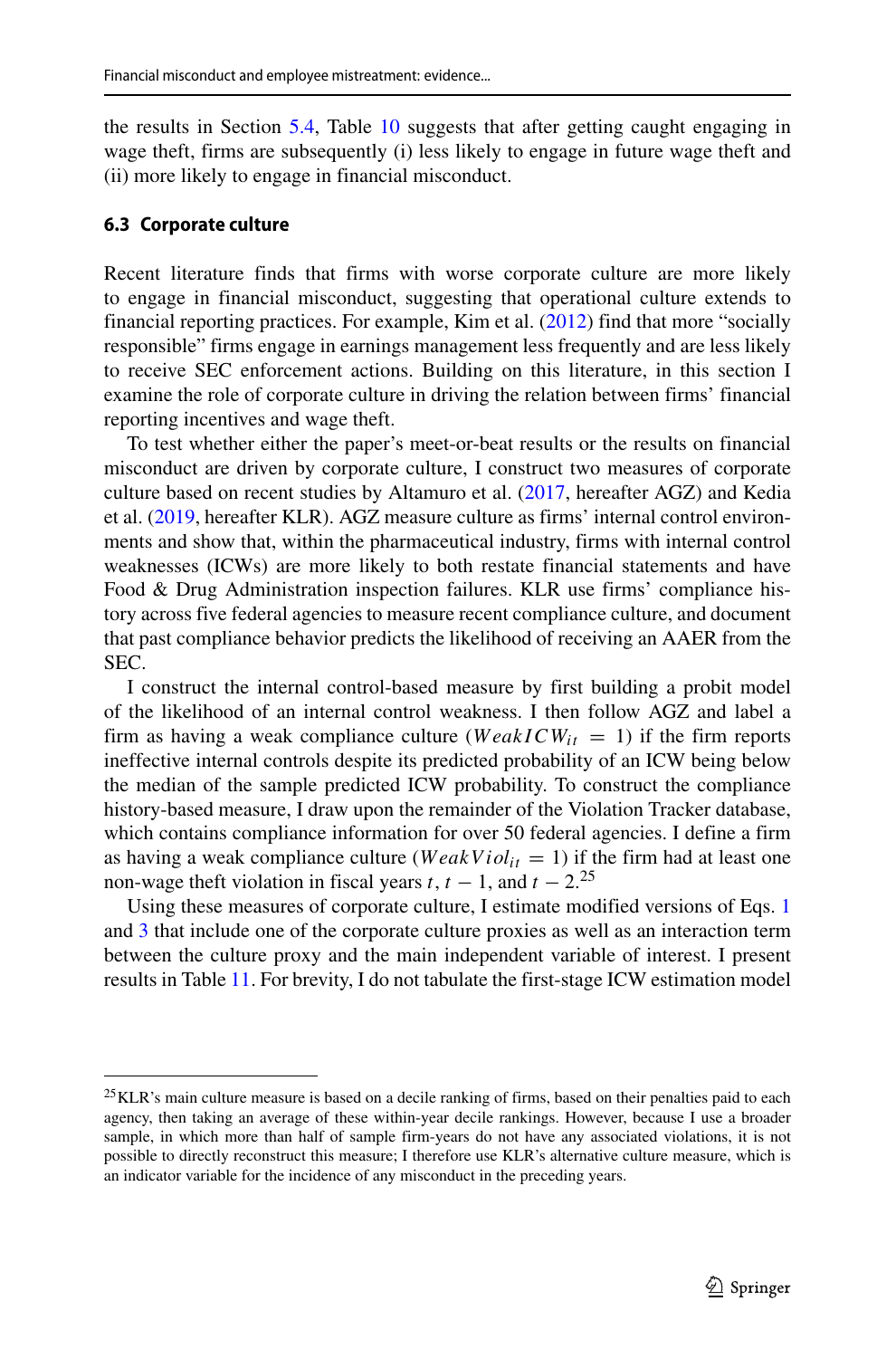| Dependent Variable:                           | $WageTheft_{it}$ (indicator) |                         | $FinMisconduct_{it}$   |                         |
|-----------------------------------------------|------------------------------|-------------------------|------------------------|-------------------------|
| Culture Measure:                              | <b>ICW</b><br>(1)            | Compliance<br>(2)       | <b>ICW</b><br>(3)      | Compliance<br>(4)       |
| Suspect firm $\times WeakICW_{it}$            | $-0.002$<br>$[-0.05]$        |                         |                        |                         |
| Suspect firm $\times WeakViol_{it}$           |                              | $0.032***$<br>[2.72]    |                        |                         |
| $WageThe ftCaught_{it} \times WeakICW_{it}$   |                              |                         | $-0.039$<br>$[-1.23]$  |                         |
| $WageThe ftCaught_{it} \times WeakVioli_{it}$ |                              |                         |                        | $-0.011$<br>$[-0.58]$   |
| Suspect firm                                  | $0.013**$<br>[2.41]          | 0.001<br>[0.16]         |                        |                         |
| $WeakICW_{it}$                                | 0.019<br>[0.98]              |                         | 0.028<br>[1.00]        |                         |
| WeakViol <sub>it</sub>                        |                              | $-0.017**$<br>$[-2.11]$ |                        | $-0.010*$<br>$[-1.74]$  |
| $WageThe fit_{it}$                            |                              |                         | $-0.018*$<br>$[-1.87]$ | $-0.019**$<br>$[-1.96]$ |
| WageThe ftCaughtit                            |                              |                         | $0.020*$<br>[1.71]     | $0.028*$<br>[1.87]      |
| Observations                                  | 14,040                       | 16,692                  | 10,214                 | 12,071                  |
| Adjusted $R^2$                                | 0.379                        | 0.382                   | 0.287                  | 0.282                   |

#### <span id="page-31-0"></span>**Table 11** Corporate culture

This table presents results from estimating the models described in Section [6.3.](#page-30-1) Observations are at the firm-year level, and the sample period ranges from 2004 to 2015. In columns (1) and (2) the dependent variable is *WageTheft<sub>it</sub>*, an indicator that equals 1 for years in which the firm engaged in wage theft (and was ultimately caught, whether in year *t* or later). In columns (3) and (4) the dependent variable is  $FinM is conduct_{it}$ , an indicator for whether the firm either received an SEC AAER or settled a securities lawsuit pertaining to fiscal year  $t$  or  $t + 1$ . The other primary independent variable of interest, *WageTheftCaught<sub>it</sub>*, is equal to 1 only for wage theft detection years. See [A](#page-34-0)ppendix A for variable definitions. Columns (1) and (3) include an indicator variable that equals 1 if the firm is deemed to have a weak corporate culture based on the ICW measure outlined in Section [6.3,](#page-30-1) while columns (2) and (4) include an indicator variable for whether the firm is deemed to have a weak compliance culture based on its compliance history with other federal agencies. Control variables for columns (1) and (2) are the same as in Table [4,](#page-16-0) while control variables for columns (3) and (4) are the same as in Table [8;](#page-23-1) however, these are not tabulated for brevity. All specifications include firm and year fixed effects. Estimated *t*-statistics are in brackets. ∗ denotes significance at the 10% level; ∗∗ denotes significance at the 5% level; and ∗∗∗ denotes significance at the 1% level

or control variable coefficients. I also only tabulate results using the indicator form of *WageTheft<sub>it</sub>*; results using the other three measures are similar. The sample size is smaller in the ICW-based tests because of data unavailability in constructing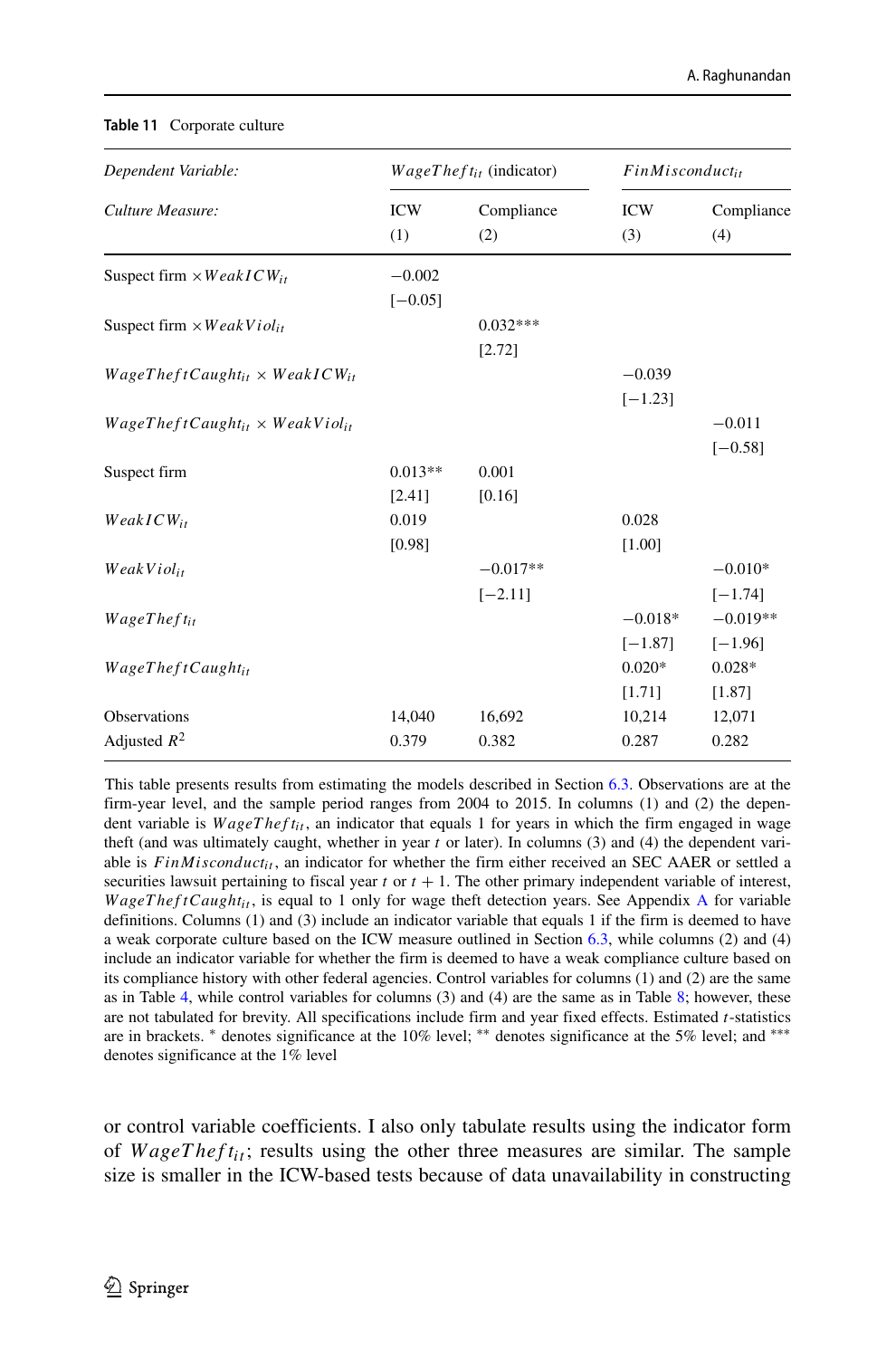*WeakICW<sub>it</sub>*. In columns (1) and (3) I consider *WeakICW*<sub>it</sub> for the meet-or-beat and financial misconduct tests, respectively, but find that the coefficient on the interaction term is insignificant in both cases. In columns  $(2)$  and  $(4)$  I consider  $WeakViol_{it}$ . The positive and statistically significant interaction term in column (2) suggests that firms with a weaker compliance culture are more likely to respond to meet-or-beat incentives by engaging in wage theft. However, I find no such relation between compliance culture and financial misconduct in column (4), suggesting that inasmuch as compliance culture may have an effect on financial misconduct, any such effect flows through the decision to first engage in nonfinancial misconduct.

#### **6.4 Does other nonfinancial misconduct predict financial misconduct?**

The results in Section [5.4](#page-21-1) suggest a potential broader implication, beyond the wage theft setting, for researchers and practitioners interested in financial misconduct. The fact that financial misconduct becomes more likely after the detection of wage theft rather than after the decision to initially engage in it suggests that using data on violation detection dates alone could be useful in predicting firms' financial reporting quality. However, this possibility may not hold; as discussed in the introduction, a unique feature of wage theft is that it is not generally observable to outsiders until detected, while other forms of operational misconduct are.

To directly test whether the detection of other forms of non-financial misconduct predicts financial misconduct, I draw upon the entirety of the Violation Tracker database. I classify violations into one of four types: labor-related (other than wage theft), environmental, consumer protection-related, and other.<sup>26</sup> I then reestimate a modified version of Eq. [3](#page-23-0) incorporating indicators for whether firm *i* was sanctioned during fiscal year  $t$  for each of these types of violations.<sup>27</sup> For brevity, I do not tabulate this specification. While my results on wage theft continue to hold, I do not find a statistically significant relation between financial misconduct and the detection of non-wage theft labor misconduct (e.g., workplace safety violations), consumer protection violations, or environmental violations. These results suggest that the detection of misconduct may be most informative in settings where it is more difficult to externally observe ongoing misconduct.

<span id="page-32-0"></span> $^{26}$ Good Jobs First classifies non-financial violations into eight major groups: competition, consumer protection, employment, environment, government contracting, healthcare, workplace safety, and miscellaneous. I classify employment and workplace safety as pertaining to labor; consumer protection and environment as in the raw Violation Tracker data; and government contracting, healthcare, competition, and miscellaneous as other.

<span id="page-32-1"></span><sup>&</sup>lt;sup>27</sup>Note that, unlike for wage theft, I only observe detection dates for these violations, so the indicators do not necessarily reflect the underlying misconduct years.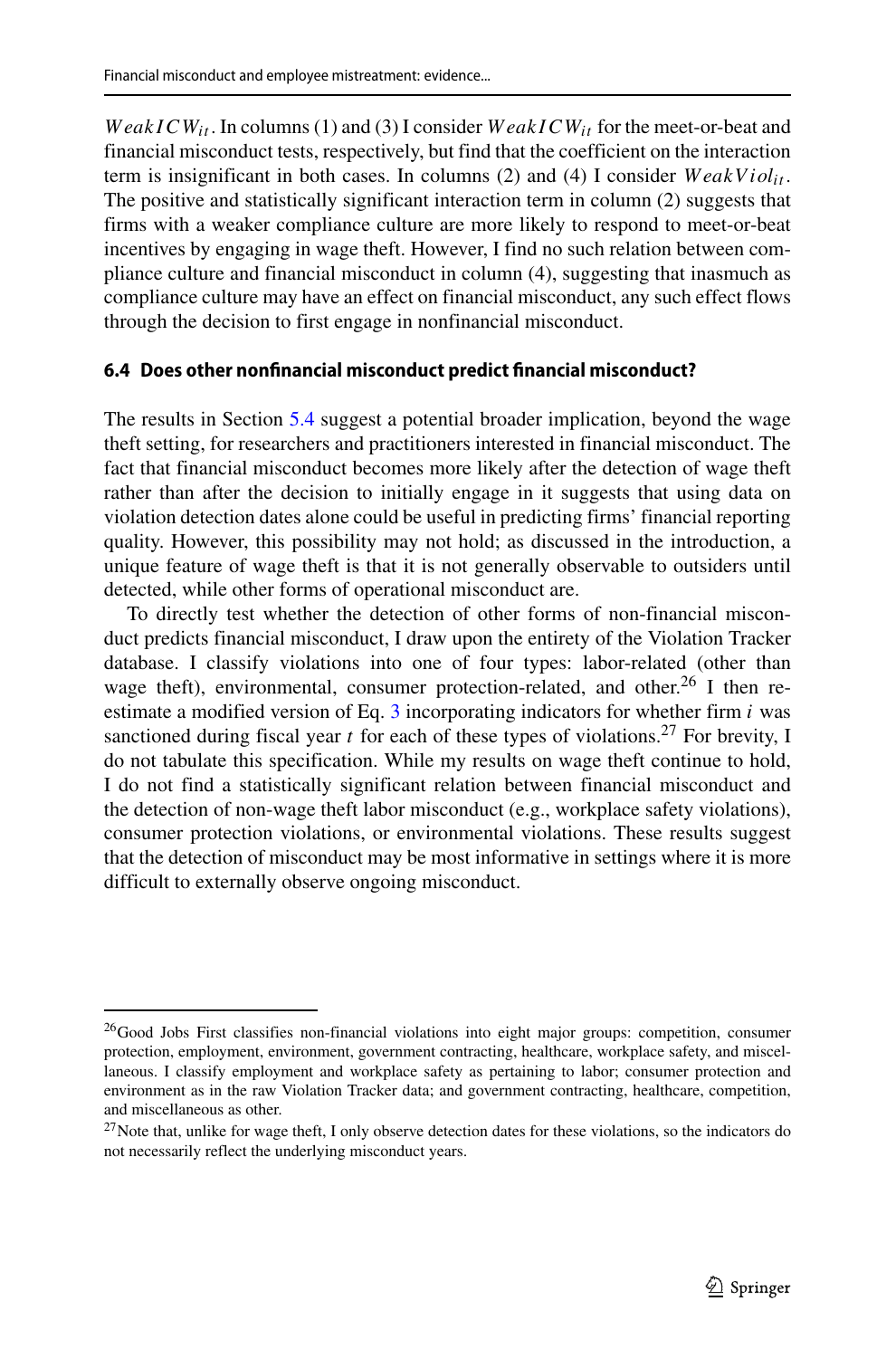## **7 Conclusion**

I study the relation between firms' financial reporting practices and wage theft. I find robust evidence that firms' short-term financial reporting incentives as well as managers' individual incentives contribute to the incidence of wage theft. While prior academic and practitioner-oriented work argues that wage theft is primarily unintentional (Crampton et al. [2003;](#page-37-29) Tarara [2013\)](#page-38-8), my findings suggest that this need not always be the case, especially in cases of more severe wage theft; if wage theft is unintentional, then there should be no systematic link between firm- and managerlevel incentives and the incidence or severity of wage theft, or between wage theft and financial misconduct. While it is possible that my results are driven by an omitted correlated variable, this is unlikely both because of the ITCV tests described in Section [5.2](#page-14-1) and my use of firm fixed effects in all specifications.

In studying wage theft, I contribute to the literature on the relative timing of different forms of earnings management. I find evidence that wage theft precedes financial misconduct, and that when wage theft is detected firms shift to engaging in financial misconduct. The latter finding represents an unintended consequence of enforcement and has implications both for the financial misconduct literature and for the literature on corporate misconduct more broadly. In many settings – for example, EPA enforcement (Blundell et al. [2020\)](#page-36-7) – the penalty for a given violation depends on both the severity of the underlying action and the firm's history of engaging in that type of action. In such settings, the detection of a violation increases the convexity of misconduct costs, which may induce firms that are caught in one form of misconduct to shift to another. My results thus suggest that those interested in detecting financial misconduct, such as investors and the SEC, may benefit from paying attention to firms' broader compliance histories in settings where externally observing misconduct can be difficult.

In addition, in various policy documents, WHD (and the Department of Labor more broadly) alludes to a number of factors that may trigger inspections.<sup>28</sup> Notably absent from these documents is any reference to firms' financial incentives. In conjunction with recent other work (e.g., Caskey et al. [2017,](#page-37-3) Cohn et al. [2016\)](#page-37-17), my findings suggest potential benefits to the Department of Labor in explicitly accounting for firms' financial incentives in setting enforcement priorities.

<span id="page-33-0"></span><sup>28</sup>For example, at the beginning of each year, OSHA publishes an annual *Federal Agency Targeting Inspection Program* which details inspection priorities for the year (see, e.g., [https://www.osha.gov/sites/](https://www.osha.gov/sites/default/files/enforcement/directives/FAP_01-00-008.pdf) [default/files/enforcement/directives/FAP](https://www.osha.gov/sites/default/files/enforcement/directives/FAP_01-00-008.pdf)\_01-00-008.pdf for the 2019 version). While I am not aware of a directly analogous document for WHD, former WHD director David Weil's 2010 report on strategic enforcement practices within WHD (see [https://www.dol.gov/sites/dolgov/files/WHD/legacy/files/](https://www.dol.gov/sites/dolgov/files/WHD/legacy/files/strategicEnforcement.pdf) [strategicEnforcement.pdf\)](https://www.dol.gov/sites/dolgov/files/WHD/legacy/files/strategicEnforcement.pdf) outlines similar points.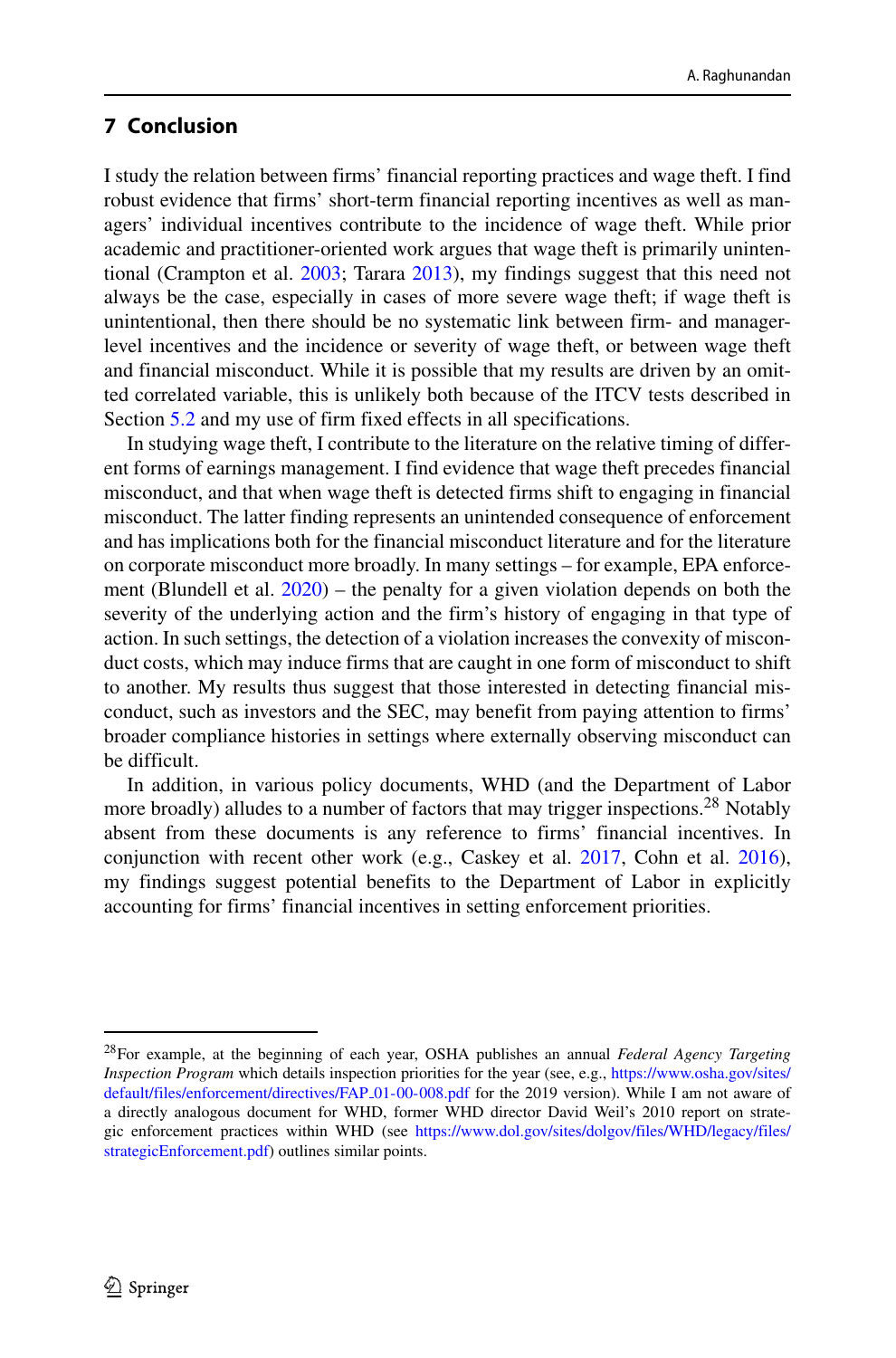# <span id="page-34-0"></span>**Appendix A: Variable definitions**

The table below presents definitions of variables used in the paper's empirical analyses.

| <b>Variable</b>                                | <b>Definition</b>                                                                                                                                                                                                                                                                                                                                                                                                                                                                                                                                                                                                                                      |
|------------------------------------------------|--------------------------------------------------------------------------------------------------------------------------------------------------------------------------------------------------------------------------------------------------------------------------------------------------------------------------------------------------------------------------------------------------------------------------------------------------------------------------------------------------------------------------------------------------------------------------------------------------------------------------------------------------------|
| $FinMisconduct_{it}$                           | Indicator variable that equals 1 if firm <i>i</i> received<br>an AAER or was subject to a securities class-<br>action lawsuit pertaining to year t or $t + 1$ .                                                                                                                                                                                                                                                                                                                                                                                                                                                                                        |
| $WageThe ft_{it}$ (indicator)                  | Indicator variable that equals $1$ if firm $i$<br>engaged in wage theft during year $t$ and was<br>ultimately caught (whether in year $t$ or later).                                                                                                                                                                                                                                                                                                                                                                                                                                                                                                   |
| $WageThe fit_{it}$ (log<br>pen. \$ value)      | Natural logarithm of one plus total amount<br>of wage theft penalties attributable to firm<br>$i$ in year $t$ . I compute wage theft penal-<br>ties attributable to firm $i$ in year $t$ by first<br>evenly allocating penalty amounts for multi-<br>year violations across the violation years for<br>each individual violation and then aggregat-<br>ing to the firm-year level. For example, if<br>firm $i$ engages in one violation from 2007-<br>2008 resulting in \$30,000 in penalties and<br>another violation from 2008-2009 resulting in<br>\$20,000 in penalties, I allocate \$15,000 to<br>2007, \$25, 000 to 2008, and \$10, 000 to 2009. |
| $WageTheft_{it}$ (log # sites)                 | Natural logarithm of one plus number of dis-<br>tinct locations in which firm $i$ engaged in<br>wage theft in year $t$ and was ultimately caught<br>(whether in year $t$ or later).                                                                                                                                                                                                                                                                                                                                                                                                                                                                    |
| $WageThe fit_{it}$ (log<br>per-capita pen. \$) | Natural logarithm of one plus per-capita wage<br>theft penalties associated with firm $i$ and year<br>t. The numerator of per-capita wage theft<br>penalties is computed as above; the denomina-<br>tor is the total number of affected employees<br>associated with violations in year $t$ .                                                                                                                                                                                                                                                                                                                                                          |
| WageTheftCaughtit                              | Corresponds to one of the four WageTheftit<br>variables above, but considers only the amount<br>of wage theft that occurred during years in<br>which wage theft was detected. In the exam-<br>ple given above, the dollar value of penalties<br>attributable to WageTheftCaught <sub>it</sub> would<br>be \$0 in 2007, \$15, 000 in 2008, and \$10, 000<br>in 2009.                                                                                                                                                                                                                                                                                    |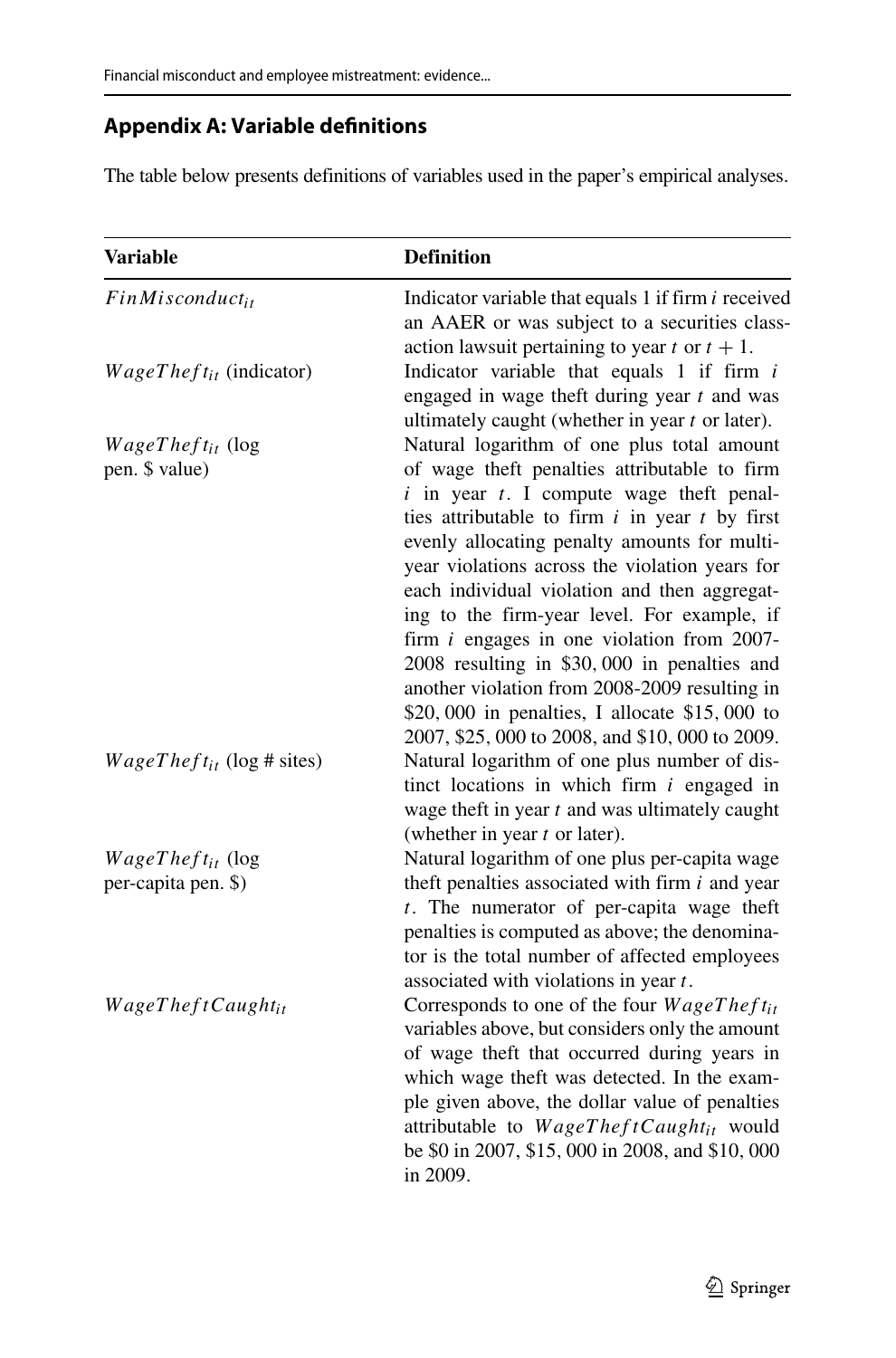| <b>Variable</b>              | <b>Definition</b>                                                                                                                                                                                                           |
|------------------------------|-----------------------------------------------------------------------------------------------------------------------------------------------------------------------------------------------------------------------------|
| Suspect firm                 | Indicator for whether firm just meets or beats<br>median consensus analyst forecast by two<br>cents per share or less.                                                                                                      |
| Industry union coverage %    | Percent of employees in firm's two-digit<br>NAICS industry covered by a union.                                                                                                                                              |
| Industry-year violation rate | Fraction of firm's industry-year peers that<br>received sanctions from WHD.                                                                                                                                                 |
| Log employees                | Natural logarithm of the number of employ-<br>ees.                                                                                                                                                                          |
| Log sales per employee ratio | Natural logarithm of ratio of sales to number<br>of employees.                                                                                                                                                              |
| Log assets                   | Natural logarithm of firm's total assets                                                                                                                                                                                    |
| Soft assets                  | Ratio of total assets less cash holdings and                                                                                                                                                                                |
| Sales growth rate            | property, plant, and equipment to total assets.<br>Year-over-year change in sales divided by<br>lagged sales.                                                                                                               |
| Abnormal employee change     | Year-over-year employee growth rate minus<br>year-over-year total assets growth rate.                                                                                                                                       |
| Leverage                     | Ratio of long-term debt to assets.                                                                                                                                                                                          |
| <b>ROA</b>                   | Ratio of net income to lagged assets.                                                                                                                                                                                       |
| Change in ROA                | Year-over-year change in ROA.                                                                                                                                                                                               |
| External financing need      | Indicator for whether ratio of (operating cash<br>flow minus capex) to capex is less than -0.5.                                                                                                                             |
| Change in inv. $+$ rec.      | Year-over-year change in the ratio of (inven-<br>tory plus receivables) to assets.                                                                                                                                          |
| Log R&D                      | Natural logarithm of research and develop-<br>ment expenditures if disclosed; 0 if missing.                                                                                                                                 |
| Missing R&D                  | Indicator that equals 1 if firm does not disclose<br>R&D expenditures.                                                                                                                                                      |
| LiabDecrease <sub>it</sub>   | Indicator that equals 1 for firms headquar-<br>tered in states under the jurisdiction of the<br>Ninth Circuit Court of Appeals between 2009-<br>2014 or the First or Second Circuit Courts of<br>Appeals between 2013-2014. |
| $LiabIncrease_{it}$          | Indicator that equals 1 for firms headquartered<br>in states under the jurisdiction of the Eleventh<br>Circuit Court of Appeals between 2008-2014<br>or the Fifth Circuit Court of Appeals between<br>2012-2014.            |
| Log CEO vega                 | Natural logarithm of one plus CEO vega,<br>where vega is measured as in Coles et al.<br>(2006).                                                                                                                             |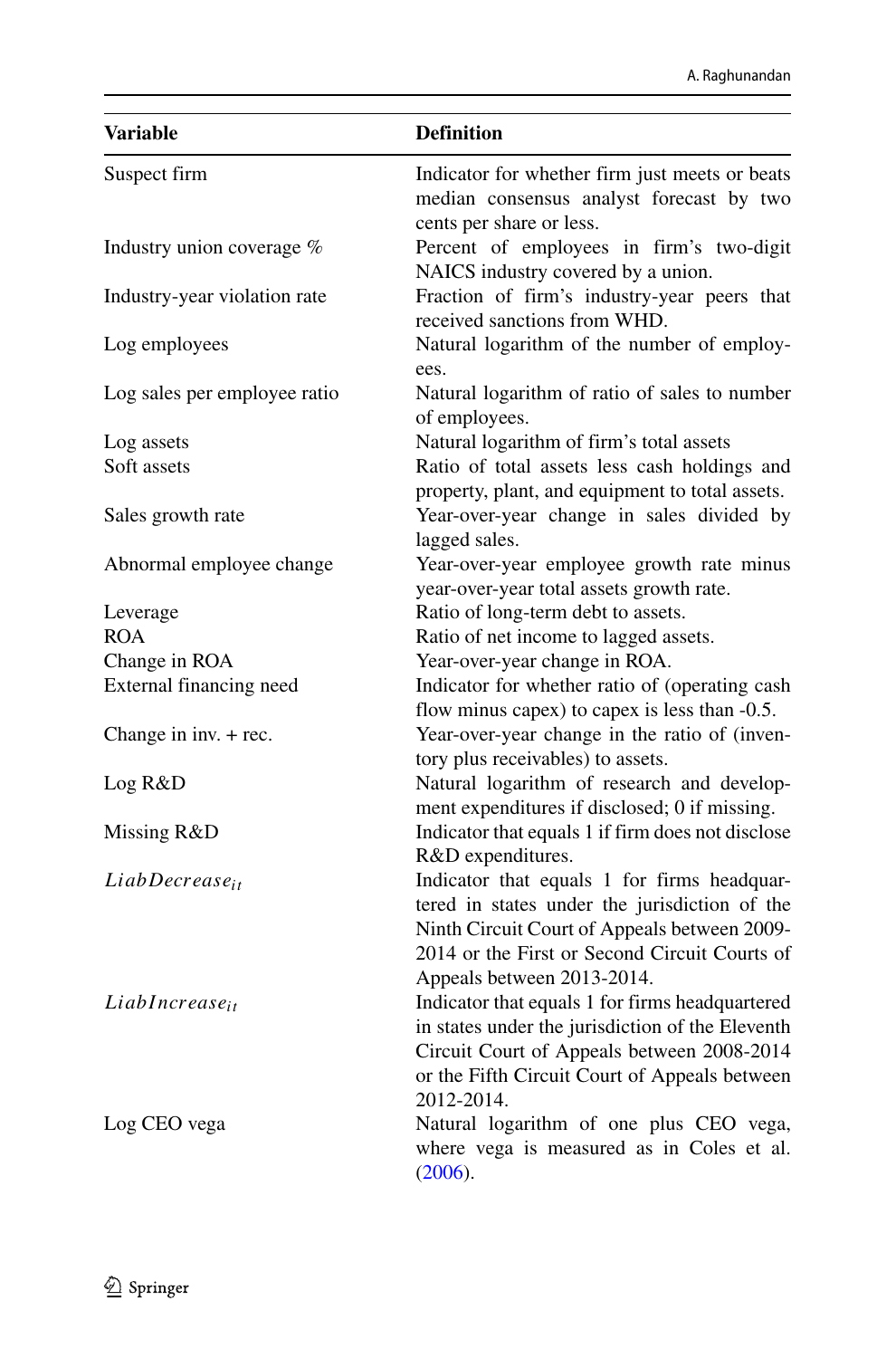Financial misconduct and employee mistreatment: evidence...

| <b>Variable</b>            | <b>Definition</b>                                                                                                               |  |  |
|----------------------------|---------------------------------------------------------------------------------------------------------------------------------|--|--|
| Log CEO delta              | Natural logarithm of one plus CEO delta,<br>where delta is measured as in Coles et al.<br>(2006).                               |  |  |
| Habitual meet-or-beat firm | Indicator that equals 1 if firm's actual earnings<br>exceeded analyst consensus in each of years<br>$t-1$ , $t-2$ , and $t-3$ . |  |  |
| PP&E                       | Ratio of property, plant, and equipment to<br>assets.                                                                           |  |  |

**Acknowledgements** The Institute for Fraud Prevention (IFP) provided generous financial support that enabled this project. Special thanks goes to Patricia Dechow (editor), Aiyesha Dey (RAST conference discussant), and two anonymous referees for comments that improved this paper, as well as to Phil Mattera of Good Jobs First for sharing Violation Tracker data. For helpful comments and suggestions I also thank Joy Begley, David Farber (discussant), Ian Gow (discussant), Nadja Guenster (discussant), Justin Hopkins, Jonathan Jona, Zach Kaplan, Simi Kedia, Yongtae Kim, Xi Li, Mike Power, Shiva Rajgopal (discussant), Mario Schabus, Anup Srivastava, Thomas Ruchti, Felix Vetter, Rajesh Vijayaraghavan, Christopher Yust, and Xiu-Ye Zhang; and seminar and conference participants at University of British Columbia, London School of Economics, University of Melbourne, Santa Clara University, the 2020 *Review of Accounting Studies* Conference, the 2020 AAA FARS Meeting, the 2019 AAA Annual Meeting, the 2019 Bolzano-Padova Accounting Summer Camp, the 2019 Conference on CSR, the Economy, and Financial Markets, the 2019 EAA Annual Congress, the 2019 UTS Australian Summer Accounting Conference, and the 2019 UN PRI Conference. Simran Sethi and Anjali Srinivas provided research assistance in cleaning *Violation Tracker*. Any errors are my own.

**Open Access** This article is licensed under a Creative Commons Attribution 4.0 International License, which permits use, sharing, adaptation, distribution and reproduction in any medium or format, as long as you give appropriate credit to the original author(s) and the source, provide a link to the Creative Commons licence, and indicate if changes were made. The images or other third party material in this article are included in the article's Creative Commons licence, unless indicated otherwise in a credit line to the material. If material is not included in the article's Creative Commons licence and your intended use is not permitted by statutory regulation or exceeds the permitted use, you will need to obtain permission directly from the copyright holder. To view a copy of this licence, visit [http://creativecommonshorg/licenses/by/4.0/.](http://creativecommonshorg/licenses/by/4.0/)

#### **References**

- <span id="page-36-4"></span>Altamuro, J, J Gray, and H Zhang. 2017. Corporate culture and compliance: A study of the pharmaceutical industry. Working paper, available at [https://ssrn.com/abstract=2658225.](https://ssrn.com/abstract=2658225)
- <span id="page-36-2"></span>Amiram, D, S Huang, and S Rajgopal. 2020. Does financial reporting misconduct pay off even when discovered? *Rev Account Stud* 25: 811–854.
- <span id="page-36-5"></span>Armstrong, C, A Jagolinzer, and D Larcker. 2010. Chief executive officer equity incentives and accounting irregularities. *J Account Res* 48(2): 225–271.
- <span id="page-36-6"></span>Armstrong, C, D Larcker, G Ormazabal, and D Taylor. 2013. The relation between equity incentives and misreporting: The role of risk-taking incentives. *J Financ Econ* 109: 327–350.

<span id="page-36-1"></span>Ashenfelter, O, and R Smith. 1979. Compliance with the minimum wage law. *J Polit Econ* 87(2): 333–350.

<span id="page-36-3"></span>Badertscher, B. 2011. Overvaluation and the choice of alternative earnings management mechanisms. *Account Rev* 86(5): 1491–1518.

<span id="page-36-0"></span>Bobo, K. 2011. *Wage theft in America*. New York: The New Press.

<span id="page-36-7"></span>Blundell, W, G Gowrisankaran, and A Langer. 2020. Escalation of scrutiny: The gains from dynamic enforcement of environmental regulations. *Amer Econ Rev* 110(8): 2558–2585.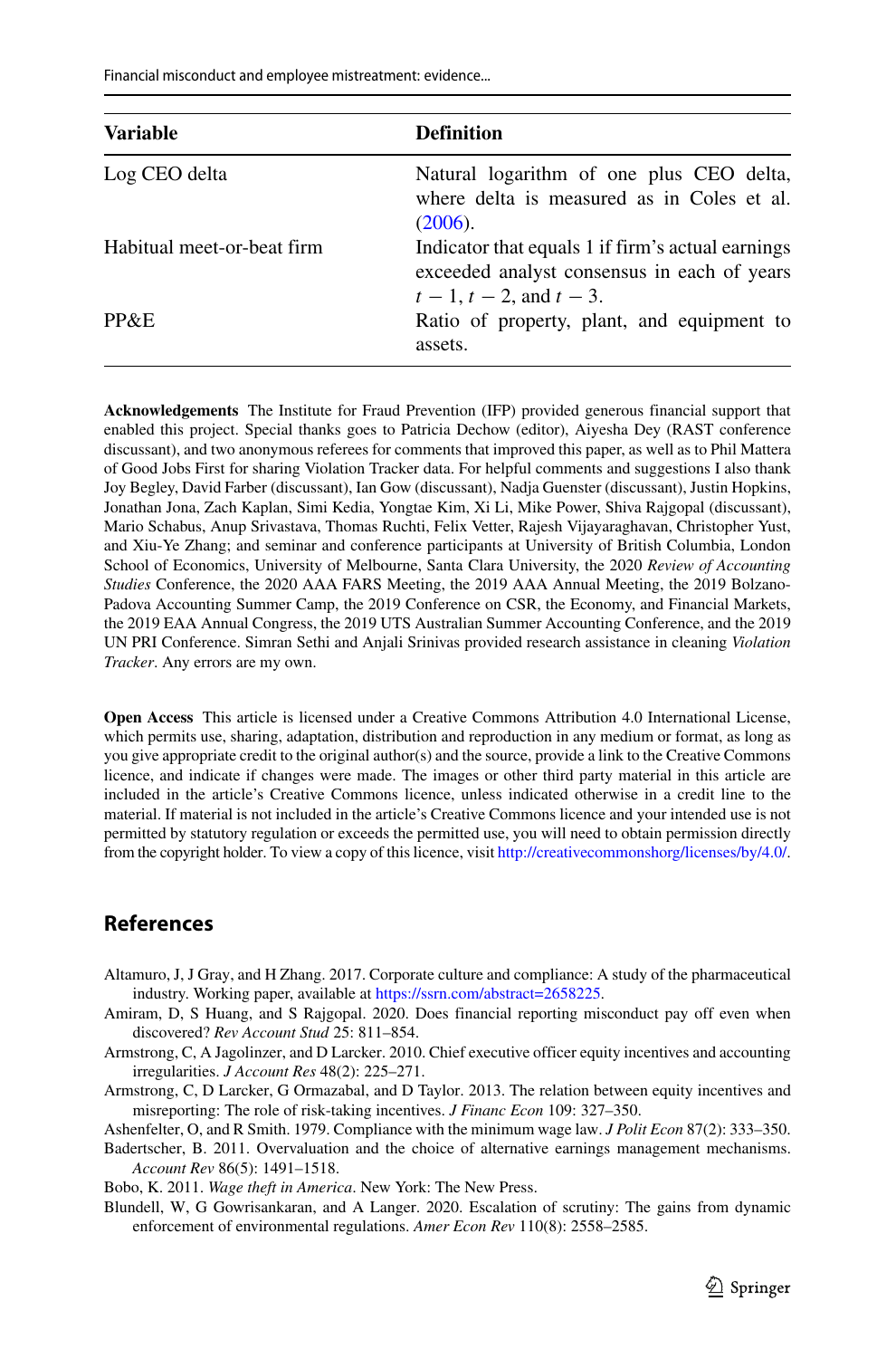- <span id="page-37-25"></span>Brazel, J, K Jones, and M Zimbelman. 2009. Using nonfinancial measures to assess fraud risk. *J Account Res* 47(5): 1135–1166.
- <span id="page-37-16"></span>Call, A, S Kedia, and S Rajgopal. 2017. Rank and file employees and the discovery of misreporting: The role of stock options. *J Account Econ* 62(2-3): 277–300.
- <span id="page-37-3"></span>Caskey, J, and N Ozel. 2017. Earnings expectations and employee safety. *J Account Econ* 63: 121–141.
- <span id="page-37-6"></span>Chircop, J, M Tarsalewska, and A Trzeciakiewicz. 2020. CEO risk taking equity incentives and workplace misconduct. Working paper, available at [https://ssrn.com/abstract=3511638.](https://ssrn.com/abstract=3511638)
- <span id="page-37-27"></span>Choi, J, and B Gipper. 2019. Fraudulent financial reporting and the consequences for employees. Working paper, available at [https://ssrn.com/abstract=3346759.](https://ssrn.com/abstract=3346759)
- <span id="page-37-1"></span>Chu, J, P Dechow, K Hui, and A Wang. 2019. Maintaining a reputation for consistently beating earnings expectations and the slippery slope to earnings manipulation. *Contemp Account Res* 36(4): 1966– 1998.
- <span id="page-37-7"></span>Chung, H, and J Wynn. 2008. Managerial legal liability coverage and earnings conservatism. *J Account Econ* 46(1): 135–153.
- <span id="page-37-18"></span>Cohen, D, A Dey, and T Lys. 2008. Real and accrual-based earnings management in the pre- and post-Sarbanes-Oxley periods. *Account Rev* 83(3): 757–787.
- <span id="page-37-8"></span>Cohen, D, and P Zarowin. 2010. Accrual-based and real earnings management activities around seasoned equity offerings. *J Account Econ* 50(1): 2–19.
- <span id="page-37-17"></span>Cohn, J, and M Wardlaw. 2016. Financing constraints and workplace safety. *J Financ* 71(5): 2017–2058.
- <span id="page-37-5"></span>Coles, J, N Daniel, and L Naveen. 2006. Managerial incentives and risk-taking. *J Financ Econ* 79: 431– 468.
- <span id="page-37-4"></span>Core, J, and W Guay. 2002. Estimating the value of employee stock option portfolios and their sensitivities to price and volatility. *J Account Res* 40: 613–630.
- <span id="page-37-29"></span>Crampton, S, J Hodge, and J Mishra. 2003. The FLSA and overtime pay. *Publ Person Manag* 32(3): 331–354.
- <span id="page-37-0"></span>Dechow, P, W Ge, and C Schrand. 2010. Understanding earnings quality: a review of the proxies, their determinants, and their consequences. *J Account Econ* 50(2-3): 344–401.
- <span id="page-37-23"></span>Dechow, P, W Ge, C Larson, and R Sloan. 2011. Predicting material accounting misstatements. *Contemp Account Res* 28(1): 17–82.
- <span id="page-37-20"></span>Donelson, D, A Kartapanis, J McInnis, and C Yust. 2020. Measuring accounting fraud and irregularities using public and private enforcement. Working paper.
- <span id="page-37-22"></span>Dyck, A, A Morse, and L Zingales. 2010. Who blows the whistle on corporate fraud? *J Financ* 65(6): 2213–2253.
- <span id="page-37-2"></span>Estlund, C. 2018. The black hole of mandatory arbitration. *North Carolina Law Rev* 96: 679–709.
- <span id="page-37-10"></span>Ewert, R, and A Wagenhofer. 2005. Economic effects of tightening accounting standards to restrict earnings management. *Account Rev* 80(4): 1101–1124.
- <span id="page-37-11"></span>Gilhuly, P, and T Dillman. 2010. Officers and directors' personal liability for wages: The impact and limits of Boucher v. Shaw. *Americal Bankruptcy Inst* J 29(1).
- <span id="page-37-19"></span>Gilliam, T, F Heflin, and J Paterson. 2015. Evidence that the zero-earnings discontinuity has disappeared. *J Account Econ* 60(1): 117–132.
- <span id="page-37-13"></span>Johnson, M. 2020. Regulation by shaming: Deterrence effects of publicizing violations of workplace safety and health laws. *Amer Econ Rev* 110(6): 1866–1904.
- <span id="page-37-21"></span>Karpoff, J, A Koester, D Lee, and G Martin. 2017. Proxies and Databases in Financial Misconduct Research. *The Accounting Review* 92(6): 129–163.
- <span id="page-37-12"></span>Kedia, S, S Luo, and S Rajgopal. 2019. The association between compliance history and financial misreporting. Working paper.
- <span id="page-37-15"></span>Kedia, S, and T Philippon. 2009. The economics of fraudulent accounting. *Rev Financ Stud* 22(6): 2169– 2199.
- <span id="page-37-9"></span>Khan, S, and J Wald. 2015. Director liability protection, earnings management, and audit pricing. *J Empir Legal Stud* 12(4): 781–814.
- <span id="page-37-28"></span>Kim, Y, M Park, and B Wier. 2012. Is earnings quality associated with corporate social responsibility? *Account Rev* 87(3): 761–796.
- <span id="page-37-24"></span>Koh, P, and D Reeb. 2015. Missing R&D. *J Account Econ* 60(1): 73–94.
- <span id="page-37-26"></span>Larcker, D, and T Rusticus. 2010. On the use of instrumental variables in accounting research. *J Account Econ* 49(3): 186–205.
- <span id="page-37-14"></span>Li, X, and A Raghunandan. 2021. Institutional ownership and workplace misconduct: Evidence from U.S. federal violations. Working paper, available at [https://ssrn.com/abstract=3460126.](https://ssrn.com/abstract=3460126)